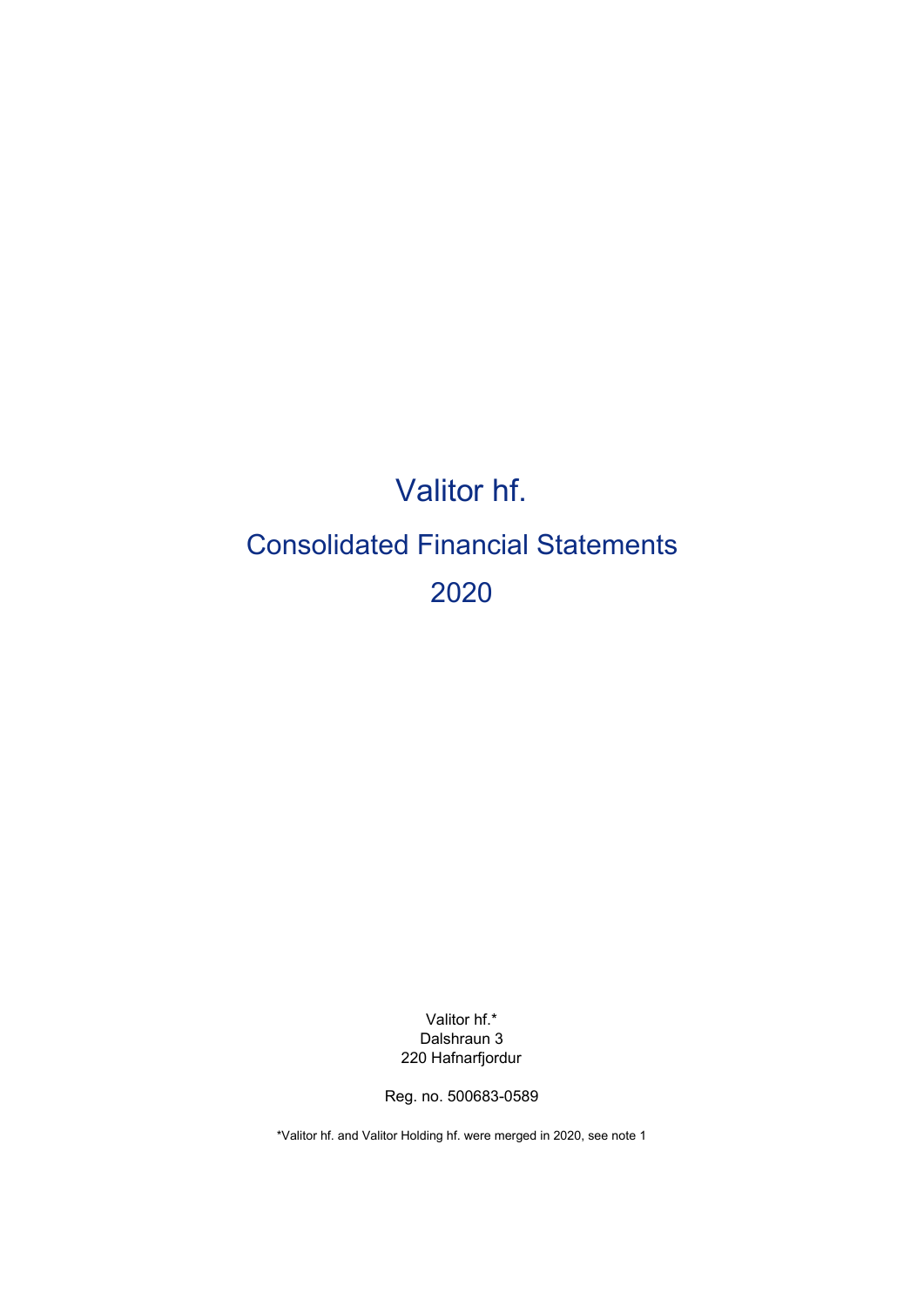# **Contents**

| <b>Consolidated Financial Statements 2020:</b> | Page |
|------------------------------------------------|------|
|                                                | 3    |
|                                                | 7    |
|                                                | 9    |
|                                                | 10   |
|                                                | 11   |
|                                                | 12   |
|                                                | 13   |
| Other information, unaudited:                  |      |
|                                                | 42   |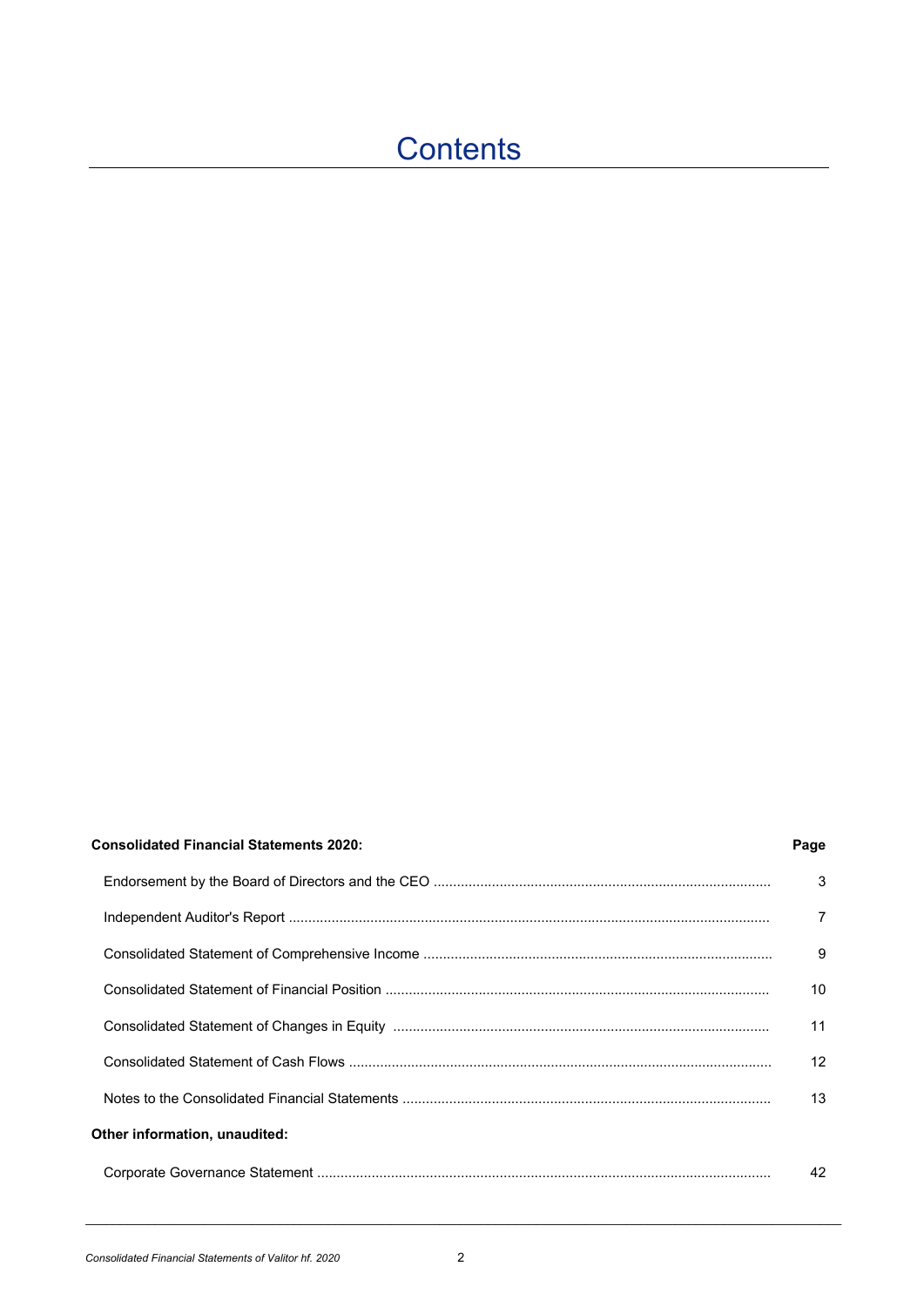## Endorsement by the Board of Directors and CEO

### **Operations 2020**

These Consolidated Financial Statements for Valitor hf. (referred to as the Company or the Group) are prepared in accordance with International Financial Reporting Standards (IFRS) as adopted by the European Union and additional requirements according to Icelandic Act no. 3/2006 on annual accounts.

Valitor is an international payment solutions company which provides its customers with diverse services in the field of acquiring, gateway and point of sale services and issuing. Valitor is an acquirer for Visa, MasterCard and AMEX and provides payments services directly to merchants in Iceland and the UK as well as to international payment partners who in turn service merchants throughout Europe. Issuing Solutions provide Visa issuing services to Icelandic banks and will focus on offering processing services in Europe.

Valitor has reached several important milestones during the year with well suggeeded extensive restructuring to strengthen the business for the future. The operational structure has been simplified and number of cost saving projects have been completed where decrease in salaries and other operational expenses amounts ISK 1.8 billion between years. Gross profit has on the other hand only decreased by ISK 200 million.

The Company's financial structure was also strengthened during the year with conversion of loans to equity in March. The Company made certain shifts in focus which were designed to strengthen its core business. Valitor had been unprofitable since 2014, except for the positive one-off effect of the sale of the Company's shares in Visa Europe in 2016, and it was clear, action was needed to revert that situation. The main emphasis in Valitor's general strategy for 2021-2023 will be standardization, simplification and efficiency along with building a strong partnership model on the acquiring side. With appropriate strategic initiatives and actions, the result will be operational cost reductions, a focused off-the shelf product offering and a positive effect on the profitability of the Company.

The Company's Omni Channel business in Denmark was sold in May and related operations in the UK were sold at the beginning of June. These sales were vital steps towards the turnaround in the Company's financial performance.

Valitor hf. was granted a new regulatory license as a Payment Institution by the Icelandic Financial Supervisory Authority of the Central Bank on 27 January 2020. The new license was issued under the provisions of Act no. 120/2011 on Payment Services, replacing the Credit undertaking license held, which expired on 29 February 2020. With the new authorisation Valitor hf. will continue to be regulated by the Icelandic Financial Supervisory Authority of the Central Bank as a payment institution and will still be able to offer payment services. The new regulatory license has been passported within the EEA countries and to the United Kingdom under the temporary permission regime.

Valitor hf. and its Parent company Valitor Holding hf. merged under the name of Valitor hf. on the 30 September 2020 to simplify the Groups structure. Valitor Holding hf. served previously as the Parent company of the Group with no operation other than investments in shares. Valitor hf. acts now as the Parent company of the Group. The merger was approved on Shareholder meeting 21 December 2020.

The COVID-19 pandemic has affected revenues deeply, as well as earlier targets of improving operations. The turnaround is expected to take longer than originally forecasted. On the other hand has the Net Delayed Delivery Exposure decreased significantly from prior year. The decrease is directly related to the COVID-19 pandemic and the reduction in pre payments seen predominantly in the travel and tourism sectors. The Group's total comprehensive loss during the year amounted to ISK 1,039 m. according to the Consolidated Statement of Comprehensive Income. The equity of the Group at the end of the year amounted to ISK 7,315 m.

During the year the Group had on average of 251 full-time equivalent positions and paid total of ISK 3,766 m. in salaries. The gender ratio of the Board of Directors were 60% male and 40% female. Valitor supports gender equality and positive changes were made in the gender diversification on Executive Directors level where at then end of the year, 43% were female and 57% male. Herdis Drofn Fjeldsted was appointed CEO of the Company at the end of March 2020, after having been Chairman of the Board of Directors since October 2019. Harpa Vifilsdottir, which had been serving as Head of Accounting since 2016 was appointed CFO and Gunnar Sigurjonsson was appointed COO after serving in leader positions within the Company since 2013.

Valitor hf. is a subsidiary of Arion Bank hf., with a share capital of ISK 2,350 m. and is fully owned by Arion Bank and related companies. The Board of Directors proposes that net loss will be added to equity and that no dividend will be paid in 2021 for the fiscal year 2020.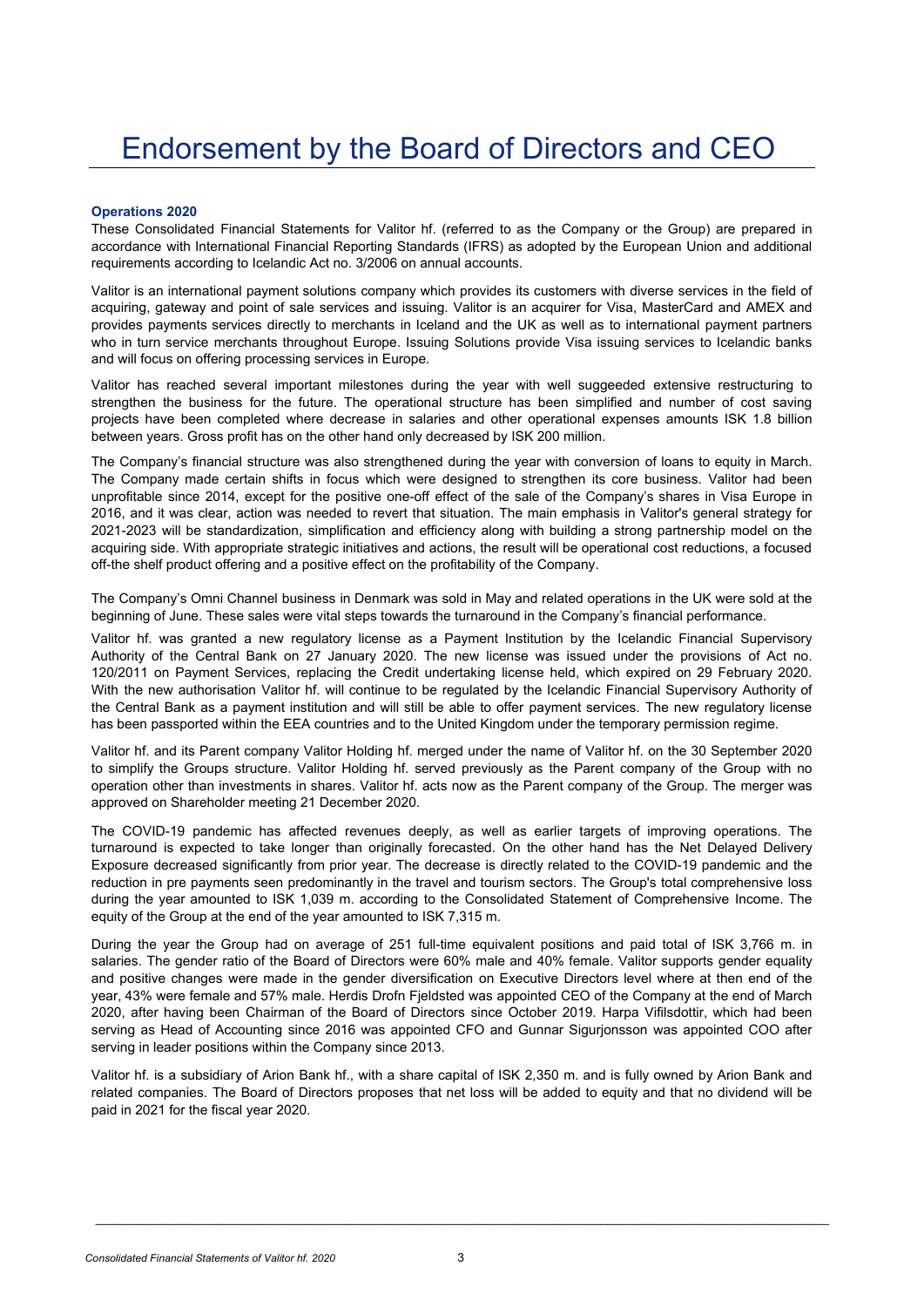### **Future Prospects**

The equity ratio is at year end 27.8%. The Board of Directors and the CEO believe it is necessary to maintain sufficient equity in order to support the Group's operations and meet unexpected events.

The Board of Directors has assessed the going concern of the Group and is satisfied that the Group has the resources to continue in business in the foreseeable future (see also note 30). The coronavirus is having significant impact on businesses and the economy all over the world. Valitor, like other companies is facing great challenges, many of our customers are going through difficult times where the impact of the virus will affect the revenues of Valitor and create a risk for the Group as well as for our customers. Management has been monitoring the operation closely. The Group's future operating return is also affected by operating requirements set by official authorities and the card associations. Significant changes to current operating conditions may affect the Group's financial return.

### **Risk Management**

The Group faces various risks associated with its operating as financial undertakings that stem from their daily operations. Risk management is therefore a fundamental part of the Group's operations. The main pillars of active risk management are identification of risk, numerical quantification of the risks identified, the actions taken to mitigate or eliminate those risks and active monitoring. Note 6 in the accounts further discusses the risk management of the Group.

Trust and integrity are key factors for our Group, as Valitor hf. is guarding and processing funds for individuals and organisations. Cyber security risks are ranked high in our priorities and focus is to ensure the confidentiality, integrity and availability of information systems and data. Valitor has established fundamental security policies and processes which are integrated into operational processes and enforced by security awareness training. The Board of Directors and Management recognize the importance of information security and the threat that cyber risks pose with a strong desire to face these challenges and a willingness to make changes where required.

#### **Corporate Governance**

The Board of Directors of Valitor operates under both regulatory requirements and industry approved guidance on good coporate governance in order to ensure continued quality operation of the Groups corporate governance and values. Good corporate governance contributes to open and reliable relations between employees, the Board, Shareholders, customers and other stakeholders. Corporate governance at Valitor provides the foundation for responsible management and decision-making. The corporate governance of Valitor is based on relevant laws and regulations as well as accepted guidelines that are in effect at the time the Group's annual accounts are approved by the Board.

### **Valitor values and code of ethics**

It is important to Valitor that its employees are able to identify with and support the Company's values. Valitor has three core values: trust, collaboration, and excellence. The most valuable assets of a financial institution are trust and integrity, values upheld by all its employees. This is how Valitor wishes to operate.

There was a strong focus on equality during the year and at year-end the gender ratio was more evenly balanced than at any time, with 53% of employees being men and 47% women. The company's executive management now has three women and four men. During the year Valitor was recognised by the Equality Scale initiative and has had equal pay certification since 2019.

In 2020 Valitor adopted a new remote work policy. One of its aims is to reduce the amount of pollution by having fewer people travel to and from work, and to cut down on the number of unnecessary business trips abroad. Valitor endeavors to lead by example on environmental issues. The objective is to minimize the negative environmental impact of the business by nurturing sustainability in both internal and external activities. Valitor has been a signatory to City of Reykjavík and Festa's Declaration on Climate Change since November 2015. Since 2017 Valitor has methodically worked on reducing the company's carbon footprint and entered a partnership with Klappir Green Solutions in order to better map its ecological footprint.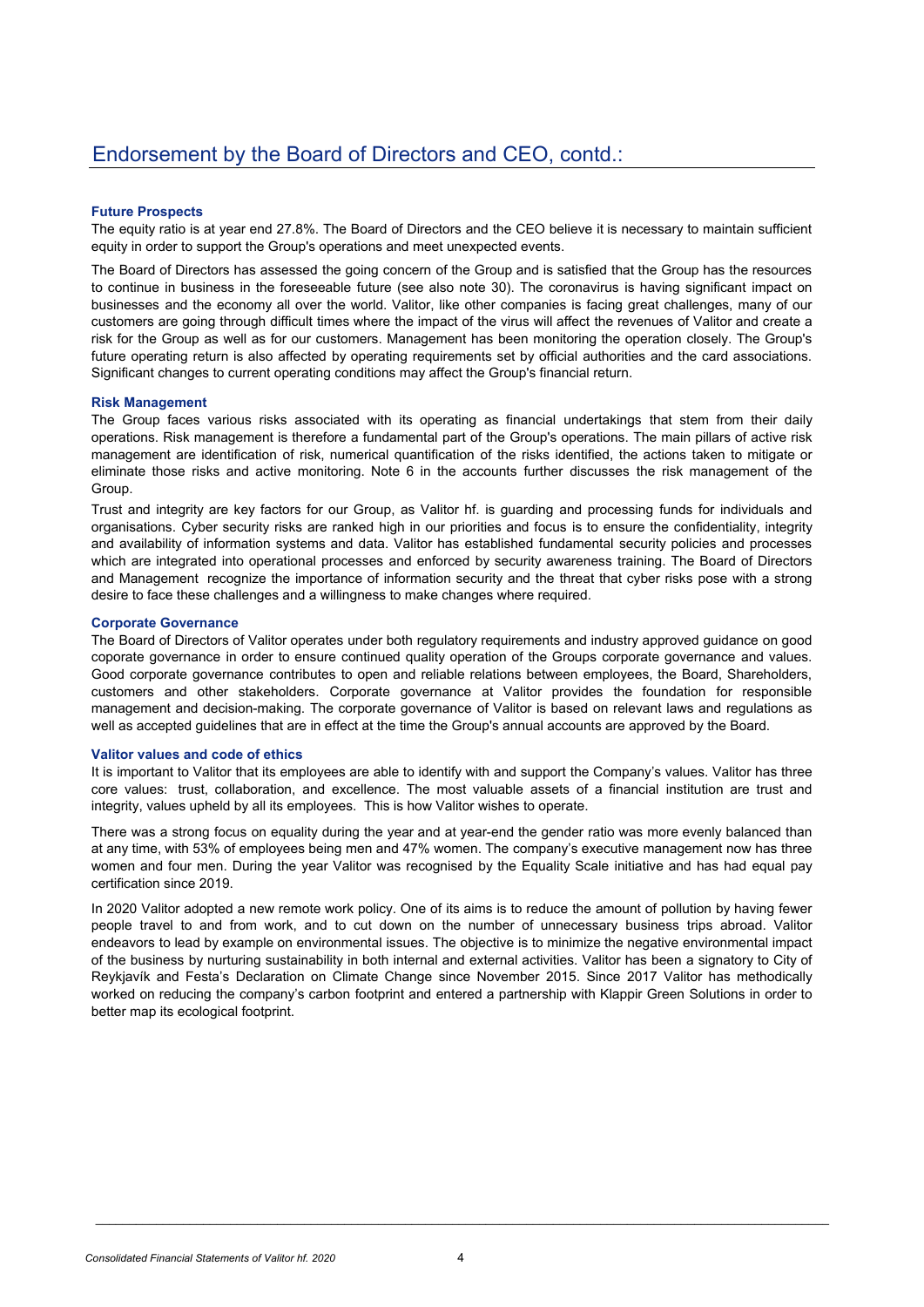### **Anti-Bribery and Corruption**

Valitor operates within the highly regulated payments space of the EU/EEA and the UK under strict supervision of both the Icelandic FSA and the FCA, and have in place a written policy and internal controls to mitigate the risk of bribery and corruption risk. Due to nature of Valitor's operations and the controls in place, Valitor employees are not considered likely to be subjected to high bribery or corruption risk, subject to on-going monitoring of the relevant risk within Valitor. Valitor provides its employees with the relevant training and working procedures to comply with all regulatory requirements which apply to the firm, so employees know their responsibilities and where to look for information about the anti-bribery and corruption measures.

Another measure Valitor applies with reference to combating anti-bribery and corruption, is the screening of customers when on-boarded and also on an ongoing basis, against available lists of politically exposed persons, in accordance with anti-money laundering legislation, and the application of relevant enhanced due diligence and monitoring if applicable.

### **Measures against Anti-Money Laundering and terrorist financing**

Valitor has adopted an Anti-Money Laundering policy, procedures and rules in accordance with Act No. 140/2018, on Measures to Prevent Money Laundering and Terrorist Financing, which is based on Directive 849/2015 of the European Parliament and the revised Financial Action Task Force´s (FATF's) Recommendations and also measures to comply with the UK Money Laundering regulations No. 692/2017.

The objective of the policy, procedures and rules is to seek to prevent the use of the operations and activities of Valitor, or those of its subsidiaries, for the purpose of money laundering or terrorist financing.

#### **Social responsibility**

Valitor realises that the Group not only has an economic impact on their local environment, but a high environmental and social impact as well. Valitor has always seen social responsibility, which includes not violating human rights and acting mindfully in its business dealings, as a guiding principle, both in internal and external conduct and actions including the Group's relationship with employees, customers, service providers and with the larger community.

Valitor's policy is to be a model for environmental issues, and the goal is to minimise the Company's negative environmental impact by practicing sustainability. A significant component in this endeavour is to contribute to the reduction of greenhouse gas emissions in the battle against global warming. Valitor has endorsed the climate statement of Festa (the Icelandic center of corporate social responsibility) and the City of Reykjavík and has defined its objectives in this field.

Through Valitor's Social Fund, established by Valitor hf in 1992, Valitor also supports important issues that enhance the local community and society. The Fund provides grants to charity and cultural associations, young artists, and various nation-wide projects. Valitor also participates in several partnerships with sports and outdoor organisations.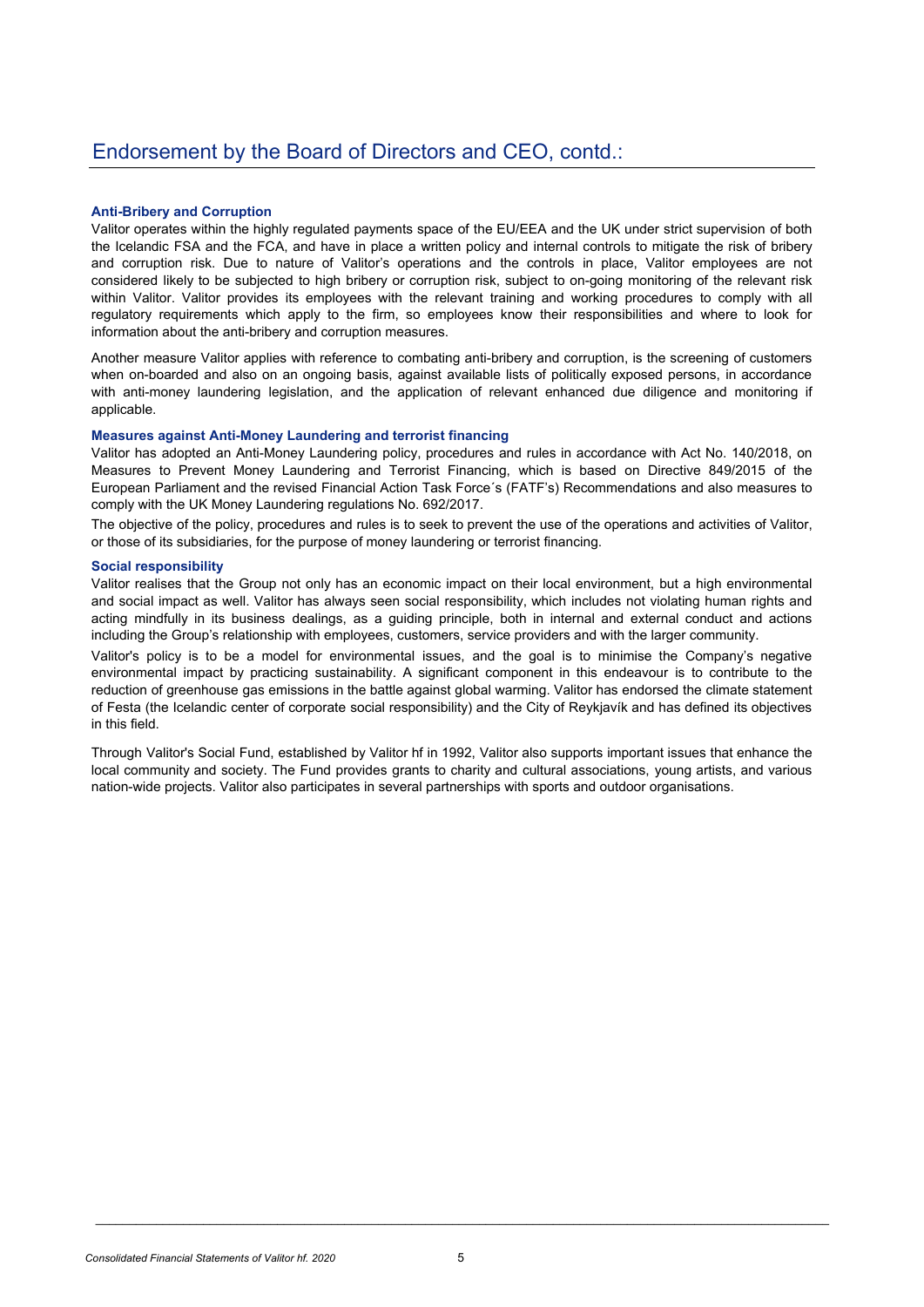## Endorsement by the Board of Directors and CEO, contd.:

### **Endorsement by the Board of Directors and CEO**

According to the best knowledge of the Board of Directors and the CEO, the Group's Consolidated Financial Statements are in accordance with International Financial Reporting Standards as adopted by the EU and additional requirements in the Icelandic Financial Statement Act. Furthermore, it is the opinion of the Board of Directors and the CEO that the Consolidated Financial Statements give a fair view of assets, liabilities and financial position as of 31 December 2020, and its operating return and changes in cash during the year 2020.

Furthermore, it is the opinion of the Board of Directors and the CEO that the Consolidated Financial Statements and the endorsement by the Board of Directors include a fair overview of the development and results in the Group's operation, its position, and describes the main risk factors and any uncertainty that the Group may face.

The Board of Directors and the CEO of Valitor hf. have today discussed the Company's Consolidated Financial Statements for the year 2020 and confirm them with their signatures. The Board of Directors and the CEO submit the Consolidated Financial Statements to the Annual General Meeting for approval.

Hafnarfjordur, 23 February 2021

**The Board of Directors:**

Thor Hauksson Chairman of the Board

Gudfinna Helgadottir **Renier Lemmens** Culture Controller Controller Renier Lemmens

Roger Alexander Synnöve Trygg and the Synnöve Trygg and the Synnöve Trygg and Synnöve Trygg

Herdis Fjeldsted, CEO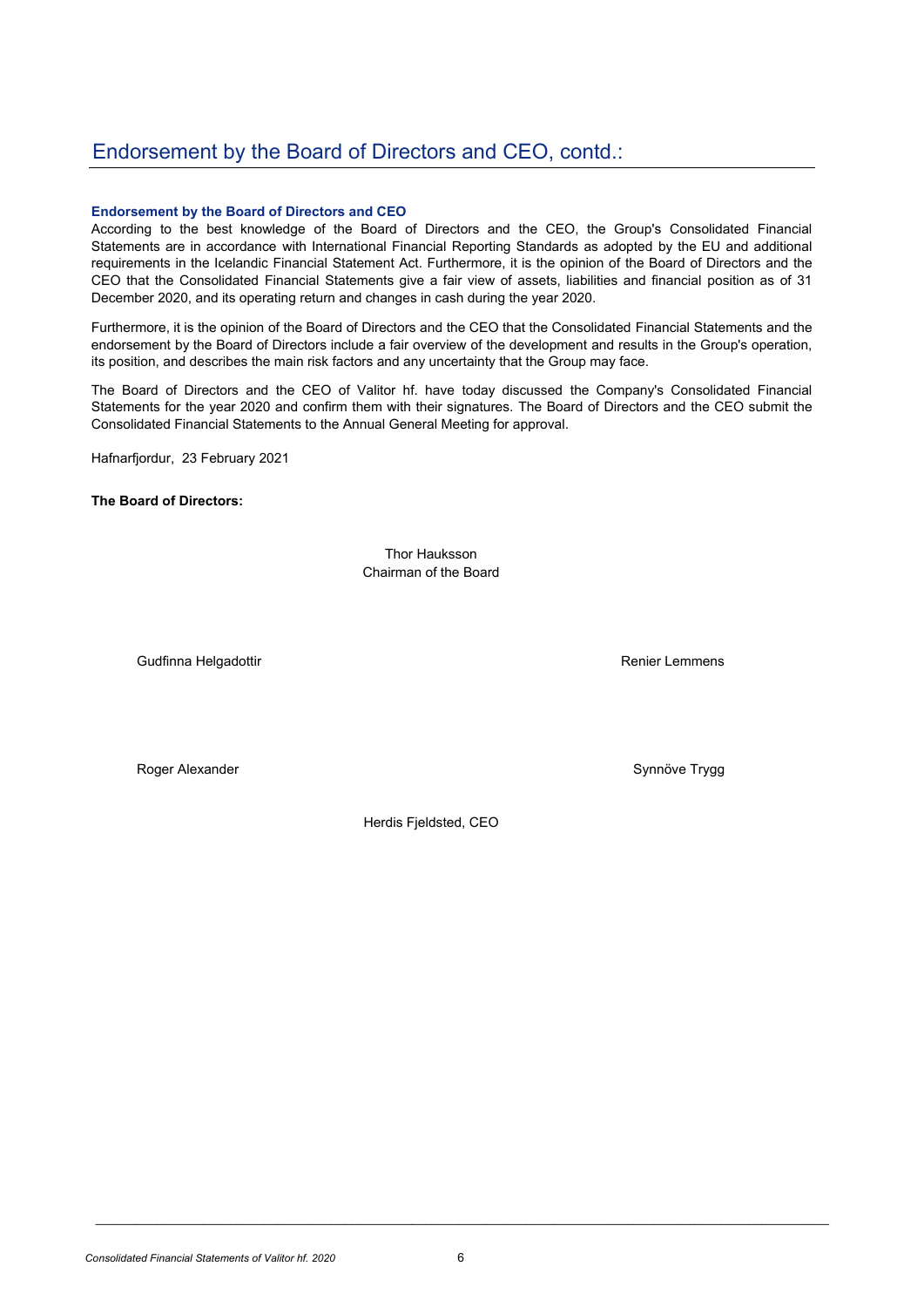## Independent Auditor's Report

To the Board of Directors and Shareholders of Valitor hf.

### **Opinion**

We have audited the Consolidated Financial Statements of Valitor hf. for the year ended December 31, 2020 which comprise the Consolidated Statement of Comprehensive Income for the year 2020, the Consolidated Statement of Financial Position as at 31 December 2020, the Consolidated Statement of changes in Equity for the year 2020, the Consolidated Statement of Cash Flows for the year then ended and the Notes to the Consolidated Financial Statements, including a summary of significant accounting policies.

In our opinion, the accompanying Consolidated Financial Statements give a true and fair view of the Consolidated Financial position of Valitor hf. as at December 31, 2020, and its Consolidated Financial Performance and its Consolidated Cash Flows for the year then ended in accordance with International Financial Reporting Standards (IFRSs) as adopted by the EU and additional requirements in the Icelandic Financial Statement Act.

#### **Basis for Opinion**

We conducted our audit in accordance with International Standards on Auditing (ISAs). Our responsibilities under those standards are further described in the Auditor's Responsibilities for the Audit of the Consolidated Financial Statements section of our report. We are independent of Valitor hf. in accordance with the International Ethics Standards Board for Accountants' Code of Ethics for Professional Accountants (IESBA Code) together with the ethical requirements that are relevant to our audit of the financial statements in Iceland, and we have fulfilled our other ethical responsibilities in accordance with these requirements and the IESBA Code. We believe that the audit evidence we have obtained is sufficient and appropriate to provide a basis for our opinion.

#### **Other information**

The Board of Directors and the CEO are responsible for the other information. The other information comprises the Corporate Governance statement and the Endorsement by the Board of Directors and CEO.

Our opinion on the Consolidated Financial Statements does not cover the other information and we do not express any form of assurance conclusion thereon, except the confirmation regarding report of the board of directors as stated below.

In connection with our audit of the Consolidated Financial Statements, our responsibility is to read the other information and, in doing so, consider whether the other information is materially inconsistent with the Consolidated Financial Statements or our knowledge obtained in the audit or otherwise appears to be materially misstated. If, based on the work we have performed, we conclude that there is a material misstatement of this other information, we are required to report that fact. We have nothing to report in this regard.

In accordance with Paragraph 2 article 104 of the Icelandic Financial Statement Act no. 3/2006, we confirm to the best of our knowledge that the accompanying Report of the Board of Directors includes all information required by the Icelandic Financial Statement Act that is not disclosed elsewhere in the Consolidated Financial Statements.

### **Responsibilities of the Board of Directors and the CEO for the Consolidated Financial Statements**

The Board of Directors and the CEO are responsible for the preparation and fair presentation of the Consolidated Financial Statements in accordance with International Financial Reporting Standards (IFRSs) as adopted by the EU and additional requirements in the Icelandic Financial Statement Act, and for such internal control as the Board of Directors and the CEO determines is necessary to enable the preparation of Consolidated Financial Statements that are free from material misstatement, whether due to fraud or error.

In preparing the Consolidated Financial Statements, the Board of Directors and the CEO are responsible for assessing Valitor hf.'s ability to continue as a going concern, disclosing, as applicable, matters related to going concern and using the going concern basis of accounting unless the Board of Directors and the CEO either intends to liquidate the Company or to cease operations, or has no realistic alternative but to do so.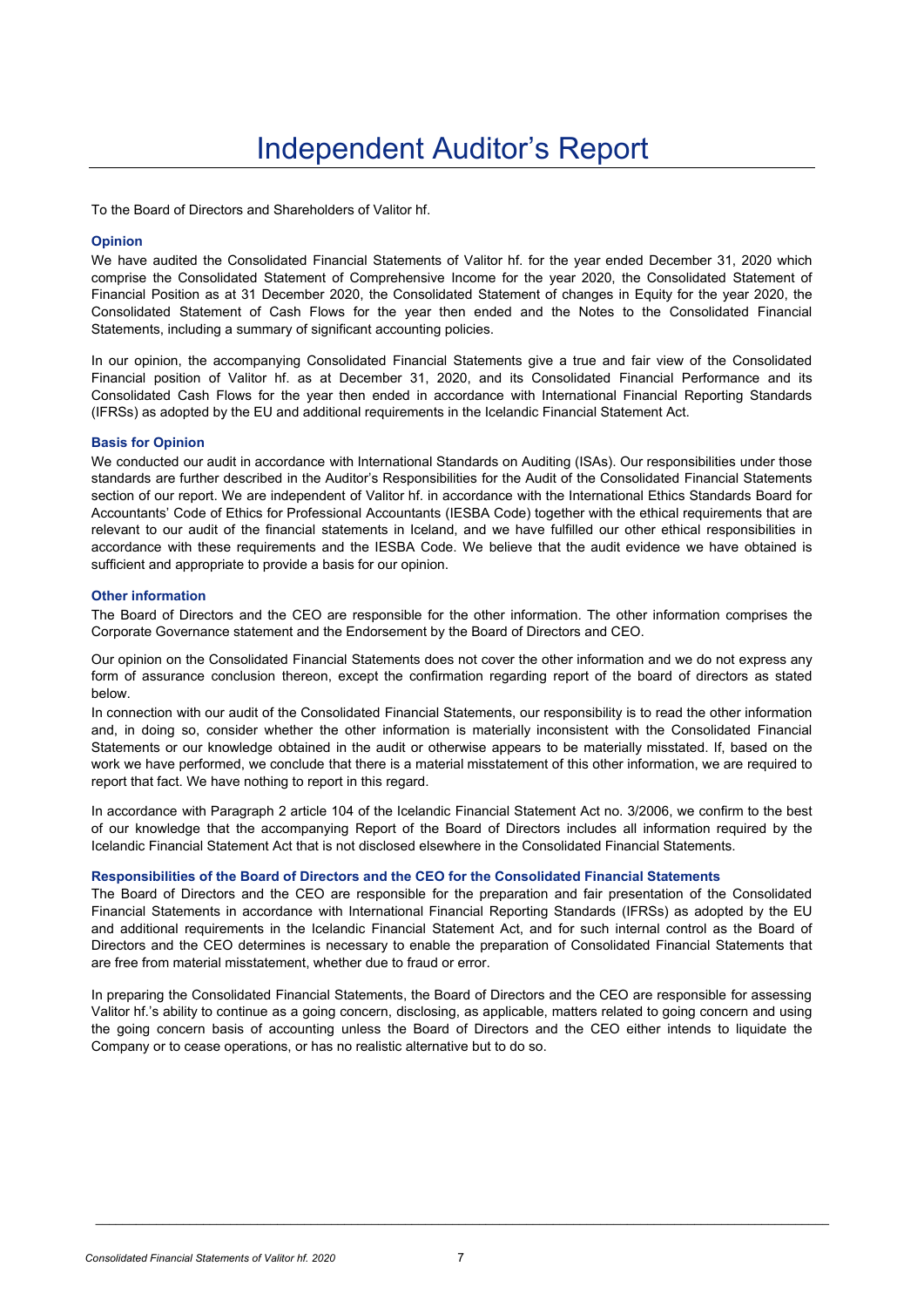### **Auditor's Responsibilities for the Audit of the Consolidated Financial Statements**

Our objectives are to obtain reasonable assurance about whether the Consolidated Financial Statements as a whole are free from material misstatement, whether due to fraud or error, and to issue an auditor's report that includes our opinion. Reasonable assurance is a high level of assurance, but is not a guarantee that an audit conducted in accordance with ISAs will always detect a material misstatement when it exists. Misstatements can arise from fraud or error and are considered material if, individually or in the aggregate, they could reasonably be expected to influence the economic decisions of users taken on the basis of these Consolidated Financial Statements.

As part of an audit in accordance with ISAs, we exercise professional judgement and maintain professional scepticism throughout the audit. We also:

• Identify and assess the risks of material misstatement of the Consolidated Financial Statements, whether due to fraud or error, design and perform audit procedures responsive to those risks, and obtain audit evidence that is sufficient and appropriate to provide a basis for our opinion. The risk of not detecting a material misstatement resulting from fraud is higher than for one resulting from error, as fraud may involve collusion, forgery, intentional omissions, misrepresentations, or the override of internal control.

• Obtain an understanding of internal control relevant to the audit in order to design audit procedures that are appropriate in the circumstances, but not for the purpose of expressing an opinion on the effectiveness of Valitor hf.'s internal control.

• Evaluate the appropriateness of accounting policies used and the reasonableness of accounting estimates and related disclosures made by management.

• Conclude on the appropriateness of management's use of the going concern basis of accounting and, based on the audit evidence obtained, whether a material uncertainty exists related to events or conditions that may cast significant doubt on the Company's ability to continue as a going concern. If we conclude that a material uncertainty exists, we are required to draw attention in our auditor's report to the related disclosures in the Consolidated Financial Statements or, if such disclosures are inadequate, to modify our opinion. Our conclusions are based on the audit evidence obtained up to the date of our auditor's report. However, future events or conditions may cause the Company to cease to continue as a going concern.

• Evaluate the overall presentation, structure and content of the Consolidated Financial Statements, including the disclosures, and whether the Consolidated Financial Statements represent the underlying transactions and events in a manner that achieves fair presentation.

• Obtain sufficient appropriate audit evidence regarding the Financial information of the entities or business activities within the Group to express an opinion on the Consolidated and Separate Financial Statements. We are responsible for the direction, supervision and performance of the Group audit. We remain solely responsible for our audit opinion.

We communicate with the Board of Directors and the Audit Committee regarding, among other matters, the planned scope and timing of the audit and significant audit findings, including any significant deficiencies in internal control that we identify during our audit.

Kopavogur, 23 February 2021

**Deloitte ehf.**

Ingvi Björn Bergmann State Authorised Public Accountant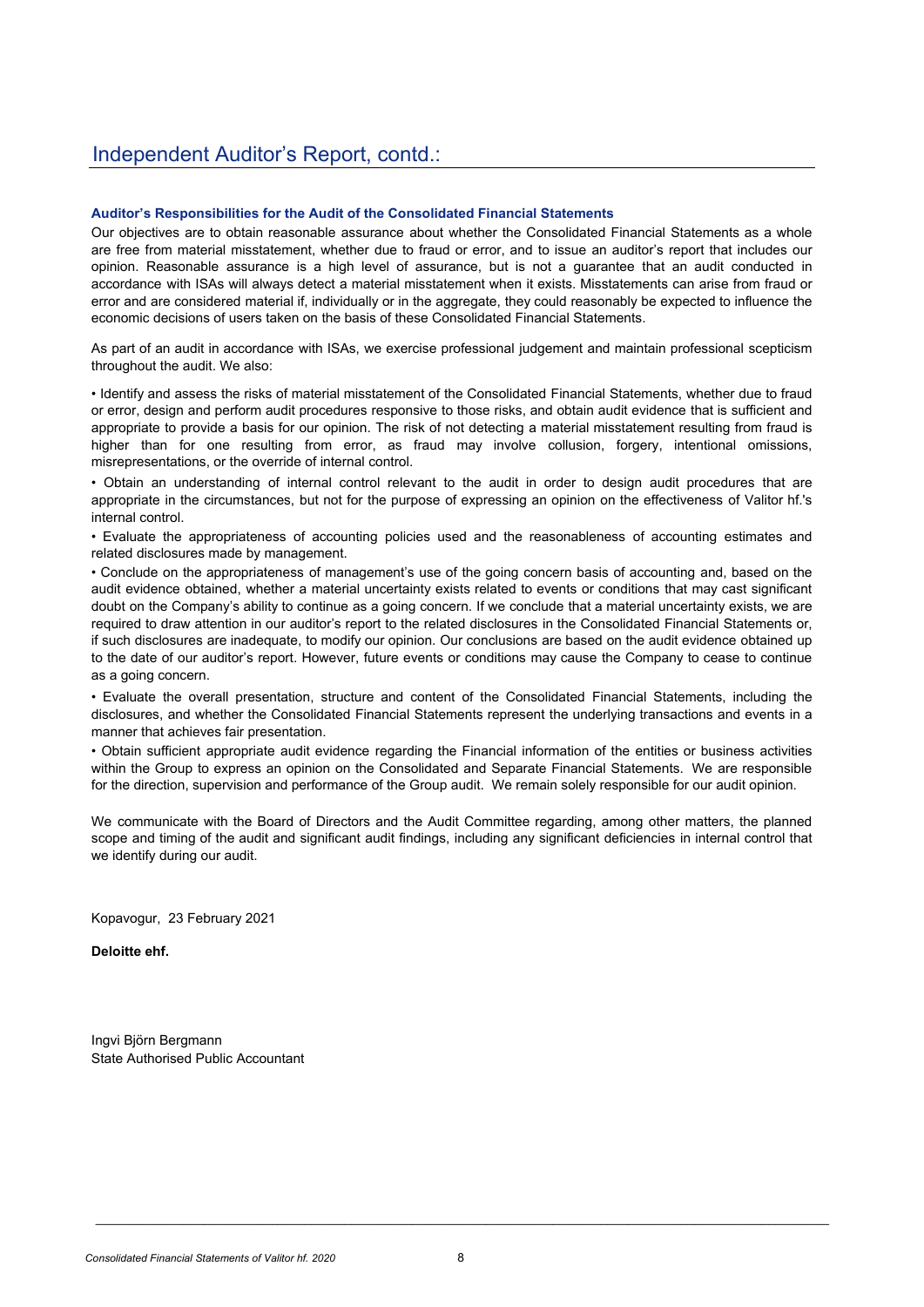# Consolidated Statement of Comprehensive Income for the year 2020

|                                                                    | <b>Notes</b> | 2020          | 2019          |
|--------------------------------------------------------------------|--------------|---------------|---------------|
| <b>Transaction service income</b>                                  |              |               |               |
|                                                                    |              | 9,877,566     | 8,849,367     |
|                                                                    |              | 1,936,380     | 3,439,567     |
|                                                                    |              | 11,813,946    | 12,288,934    |
| <b>Other income</b>                                                |              |               |               |
|                                                                    |              | 1,303,265     | 2,041,734     |
|                                                                    |              | 844,064       | 1,549,136     |
|                                                                    |              | 2,147,329     | 3,590,870     |
|                                                                    | 5b           | 13,961,275    | 15,879,804    |
| <b>Cost of sales</b>                                               |              |               |               |
|                                                                    |              | 6,288,056     | 7,170,773     |
|                                                                    |              | 2,943,786     | 3,785,846     |
| Total cost of sales …………………………………………………………………………                   |              | 9,231,842     | 10,956,618    |
|                                                                    |              | 4,729,432     | 4,923,185     |
| <b>Operating expenses</b>                                          |              |               |               |
|                                                                    | 8            | 3,238,518     | 3,855,895     |
|                                                                    | 18           | 1,102,600     | 1,257,441     |
|                                                                    | 9            | 1,529,557     | 2,736,947     |
|                                                                    |              | 0             | 1,239,901     |
|                                                                    |              | 5,870,676     | 9,090,184     |
|                                                                    |              | (1, 141, 243) | 4,166,998)    |
|                                                                    |              |               |               |
| <b>Financial income and (expenses)</b>                             |              |               | 44,332        |
|                                                                    |              | 34,168        |               |
|                                                                    |              | (267, 976)    | (230,052)     |
|                                                                    |              | 30,688        | 191,109       |
|                                                                    | 11           | (203, 120)    | 5,388         |
|                                                                    |              | (1,344,363)   | (4, 161, 611) |
| <u>Income tax …………………………………………………………………………………………</u>               | 12           | 142,480       | 487,344       |
|                                                                    |              | 1,201,883)    | 3,674,267)    |
| <b>Discontinued operations</b>                                     |              |               |               |
|                                                                    | 17           | (169, 155)    | (5,848,310)   |
|                                                                    |              | 1,371,038)    | 9,522,577     |
| <b>Other comprehensive income</b>                                  |              |               |               |
| Items that may be reclassified subsequently through profit or loss |              |               |               |
| Foreign exchange difference on translation of foreign operations   |              | 331,554       | ( 17,194)     |
|                                                                    |              | 331,554       | 17,194)       |
|                                                                    |              | 1,039,484)    | 9,539,771)    |
|                                                                    |              |               |               |

Notes on pages 13 to 41 are an integral part of these Consolidated Financial Statements.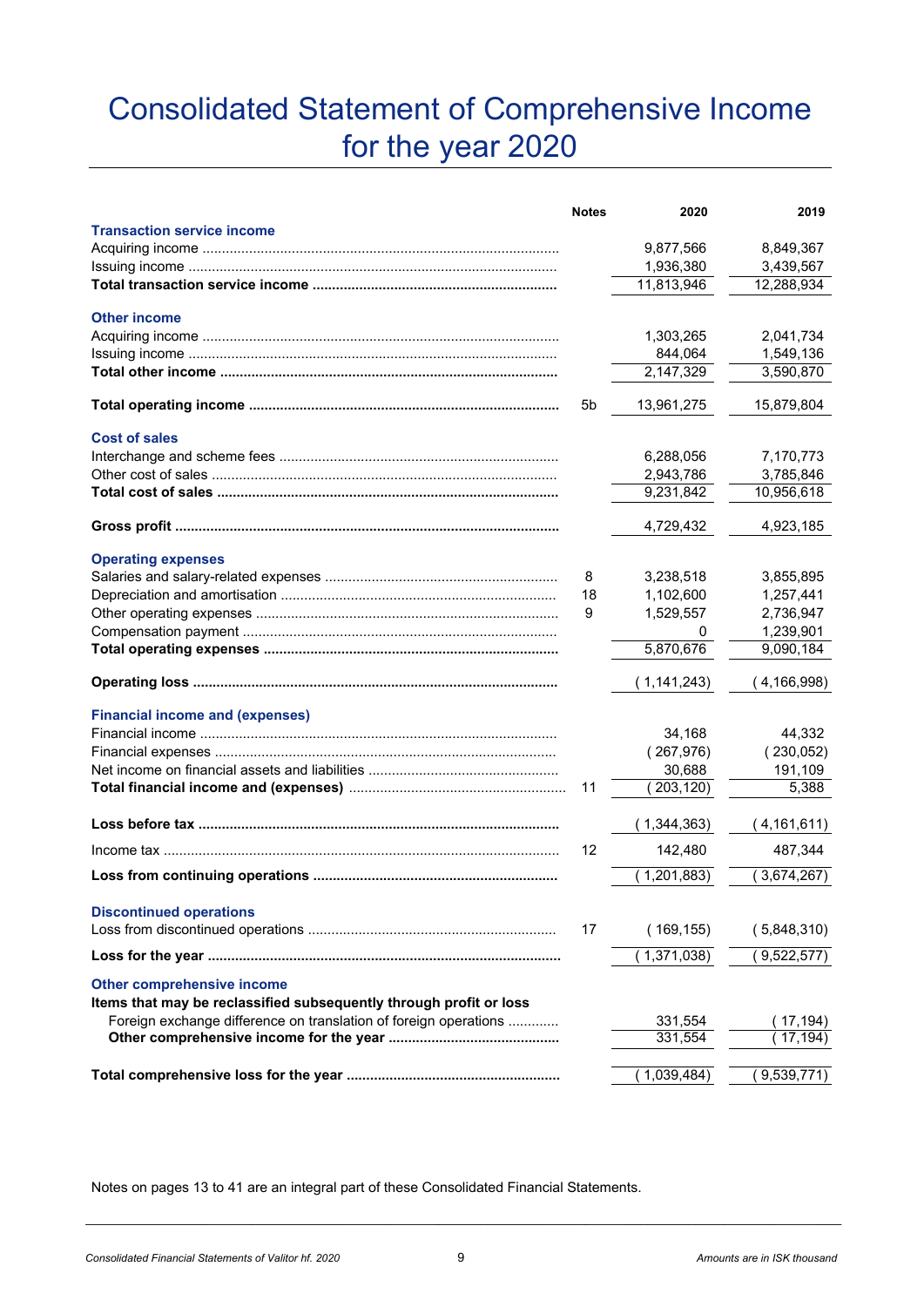# Consolidated Statement of Financial Position as at 31 December 2020

|                                                        | <b>Notes</b> | 2020       | 2019         |
|--------------------------------------------------------|--------------|------------|--------------|
| <b>Assets</b>                                          |              |            |              |
| <b>Non Current Assets</b>                              |              |            |              |
|                                                        | 18           | 363,299    | 540,169      |
|                                                        | 19           | 3,188,962  | 3,311,613    |
|                                                        | 20           | 482,805    | 867,848      |
|                                                        | 25           | 478,569    | 294,430      |
|                                                        |              | 4,513,635  | 5,014,060    |
| <b>Current Assets</b>                                  |              |            |              |
|                                                        | 14           | 16,878,270 | 19,847,877   |
|                                                        |              | 140,530    | 1,956,847    |
|                                                        |              | 1,666,072  | 4,880,323    |
|                                                        | 21           | 1,208,648  | 1,708,734    |
|                                                        | 15           | 1,877,961  | 2,052,640    |
| Financial assets at fair value …………………………………………………………… | 16           | 70,107     | 93,548       |
|                                                        | 17           | 0          | 579,316      |
|                                                        |              | 21,841,588 | 31,119,285   |
|                                                        |              |            |              |
|                                                        |              | 26,355,222 | 36, 133, 345 |
| <b>Equity and Liabilities</b>                          |              |            |              |
|                                                        |              |            |              |
| <b>Equity</b>                                          |              |            |              |
|                                                        |              | 2,350,000  | 400,000      |
|                                                        |              | 100,000    | 1,614,189    |
|                                                        |              | 1,722,081  | 1,899,844    |
|                                                        |              | 725,613    | 394,060      |
|                                                        |              | 2,416,889  | 545,975      |
|                                                        | 27           | 7,314,583  | 4,854,068    |
| <b>Non Current Liabilities</b>                         |              |            |              |
|                                                        | 22           | 435,534    | 797,456      |
|                                                        | 25           | 34,367     | 43,790       |
|                                                        |              | 469,902    | 841,246      |
| <b>Current Liabilities</b>                             |              |            |              |
|                                                        | 5q           | 16,740,470 | 23,396,666   |
|                                                        | 23           | 0          | 1,745        |
|                                                        | 16           | 0          | 25,908       |
|                                                        | 22           | 70,406     | 92,085       |
|                                                        | 24           | 0          | 3,500,000    |
|                                                        | 26           | 1,759,861  | 2,476,472    |
|                                                        | 17           |            | 945,155      |
|                                                        |              | 18,570,736 | 30,438,031   |
|                                                        |              |            |              |
|                                                        |              | 19,040,638 | 31,279,277   |
|                                                        |              | 26,355,222 | 36, 133, 345 |

Notes on pages 13 to 41 are an integral part of these Consolidated Financial Statements.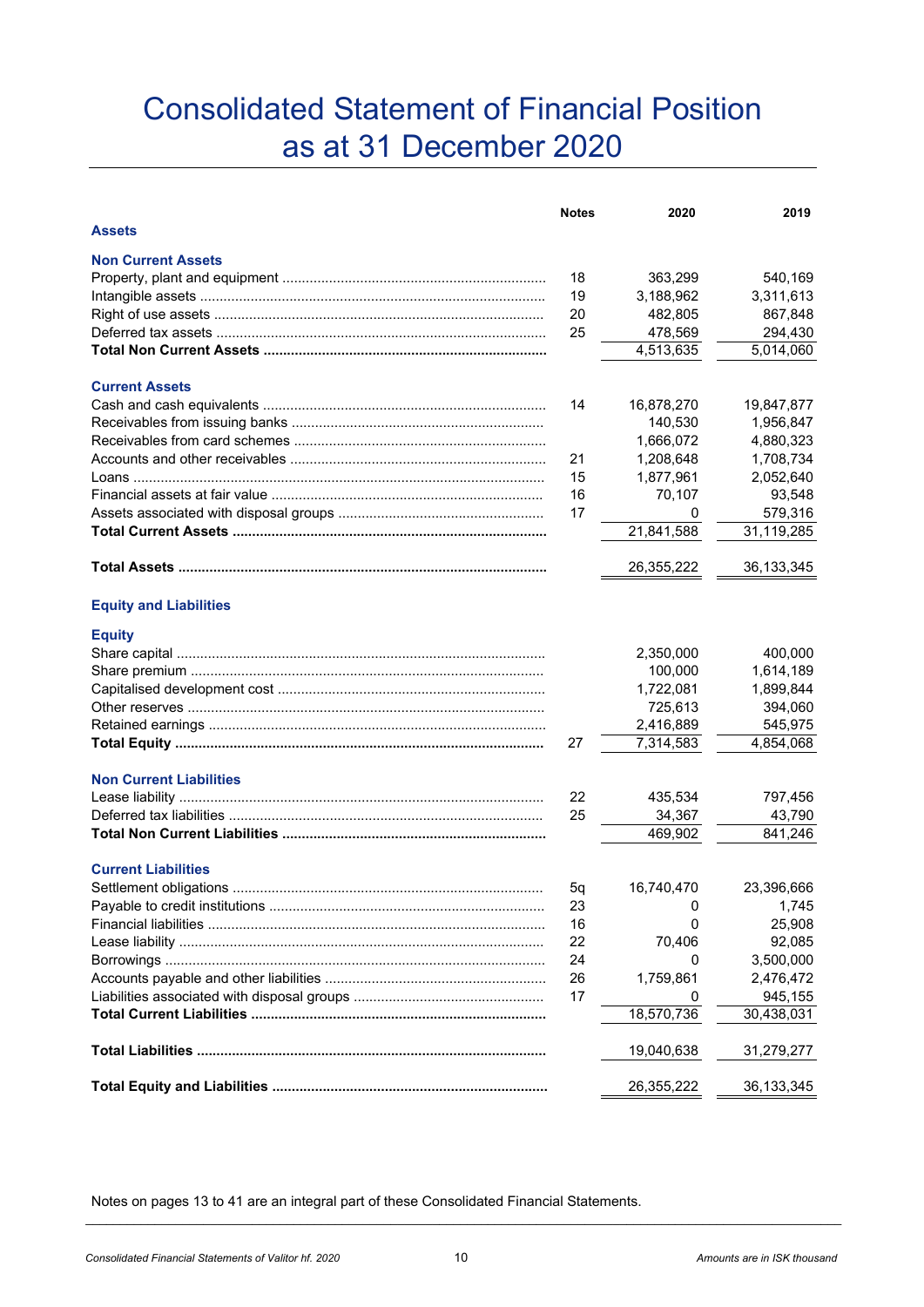# Consolidated Statement of Changes in Equity for the year 2020

|                                   |                         | <b>Restricted equity</b> |                                           |                   |                             |             |
|-----------------------------------|-------------------------|--------------------------|-------------------------------------------|-------------------|-----------------------------|-------------|
| 2020                              | <b>Share</b><br>capital | <b>Share</b><br>premium  | <b>Capitalised</b><br>development<br>cost | Other<br>reserves | <b>Retained</b><br>earnings | Total       |
| Equity as at 1 January 2020       | 400.000                 | 1,614,189                | 1.899.844                                 | 394.060           | 545.975                     | 4,854,068   |
| Loss for the year                 | 0                       | 0                        | 0                                         | 0                 | (1,371,038)                 | (1,371,038) |
| Changes in reserves               | 0                       | 0                        | (177, 763)                                | 0                 | 177.763                     | 0           |
| Other compreh. inc. for the year. | 0                       |                          |                                           | 331.554           |                             | 331,554     |
| Total comprehensive income        |                         | 0                        | (177,763)                                 | 331.554           | (1.193.275)                 | (1,039,485) |
| Equity increase during the year   | 3,500,000               |                          | 0                                         | 0                 | 0                           | 3.500.000   |
| Merger during the year            | (1,550,000)             | (1,514,189)              | 0                                         | 0                 | 3,064,189                   | 0           |
| Equity as at 31 December 2020.    | 2.350.000               | 100.000                  | 1.722.081                                 | 725.613           | 2.416.889                   | 7.314.583   |

|                                   |              |              | <b>Restricted equity</b>   |          |                 |             |
|-----------------------------------|--------------|--------------|----------------------------|----------|-----------------|-------------|
| 2019                              | <b>Share</b> | <b>Share</b> | Capitalised<br>development | Other    | <b>Retained</b> |             |
|                                   | capital      | premium      | cost                       | reserves | earnings        | Total       |
| Equity as at 1 January 2019       | 400,000      | 1,614,189    | 1,675,519                  | 411.254  | 10,292,877      | 14,393,839  |
| Loss for the year                 | 0            | 0            | O                          | 0        | (9,522,577)     | (9,522,577) |
| Changes in reserves               | 0            | 0            | 224,325                    | 0        | (224, 325)      |             |
| Other compreh. inc. for the year. | 0            | 0            | 0                          | (17,194) |                 | (17, 194)   |
| Total comprehensive income        | 0            |              | 224.325                    | (17,194) | (9,746,902)     | (9,539,771) |
| Equity as at 31 December 2019.    | 400,000      | 1,614,189    | 1,899,844                  | 394,060  | 545.975         | 4,854,068   |

The Icelandic Financial Statements Act no. 3/2006 requires that retained earnings are separated into two categories: restricted and unrestricted equity. Unrestricted equity consist of undistributed profits and losses accumulated by the Group, less transfers to the Group's statutory reserve and other restricted equity categories. Valitor hf., has transferred its capitalised development cost net of depreciation to a restricted retained earnings account.

 $\Box$ Notes on pages 13 to 41 are an integral part of these Consolidated Financial Statements.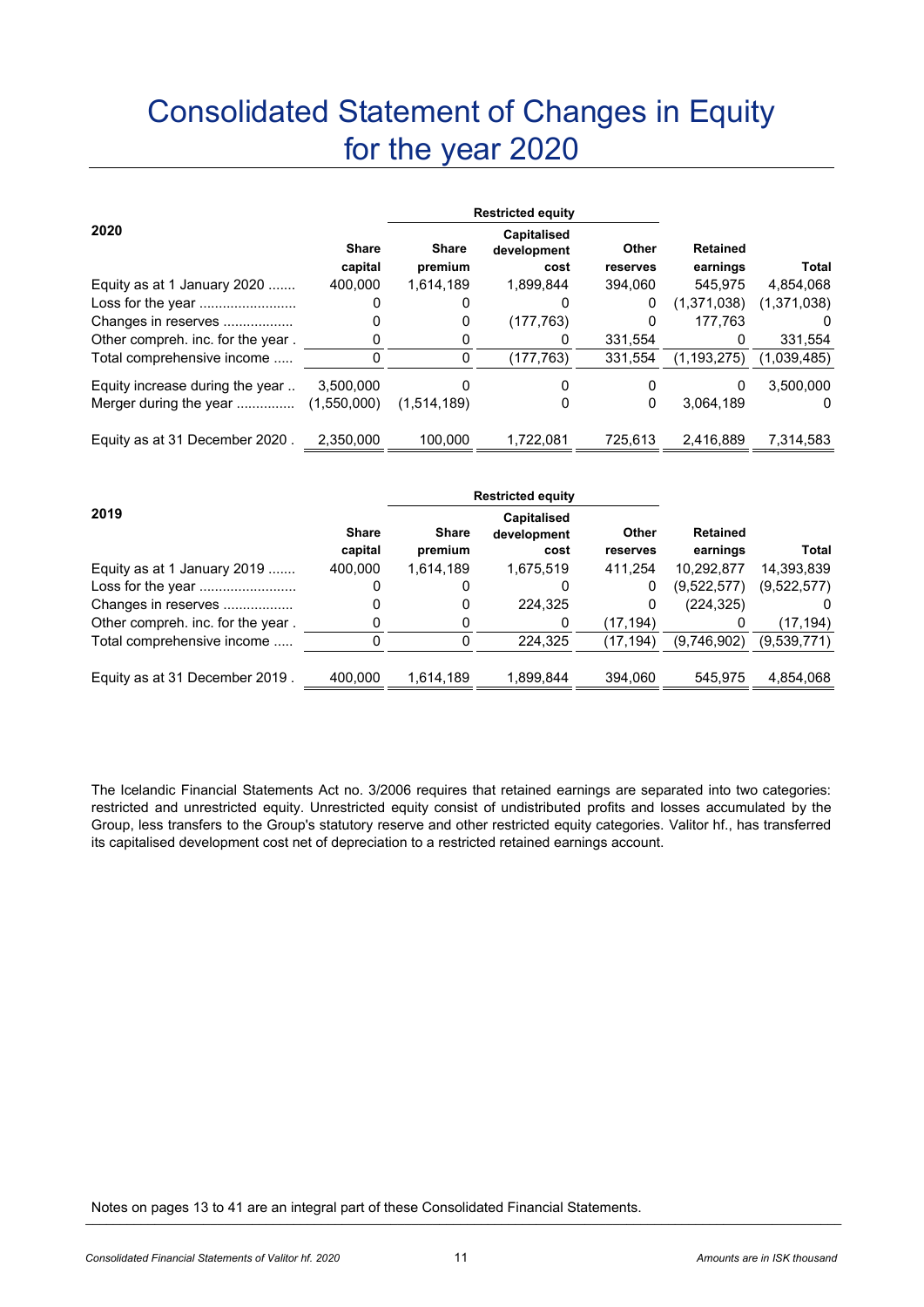# Consolidated Statement of Cash Flows for the year 2020

|                                                                     | <b>Notes</b> | 2020        | 2019          |
|---------------------------------------------------------------------|--------------|-------------|---------------|
| <b>Cash flows from operating activities</b>                         |              |             |               |
|                                                                     |              | (1,371,038) | (9,522,577)   |
| Operating items not affecting cash flows:                           |              |             |               |
|                                                                     |              | (80, 197)   | (557)         |
|                                                                     | 18.19        | 1,102,600   | 5,381,243     |
|                                                                     |              | (9,618)     | 0             |
| Financial income and expense, fair value change of financial assets |              | 115,909     | 77,322        |
|                                                                     | 12           | 142,480)    | (487,344)     |
| Operating activities total                                          |              | 384,824)    | 4,551,912)    |
| Changes in operating assets and liabilities:                        |              |             |               |
|                                                                     |              | (7,273,058) | (3,583,617)   |
|                                                                     |              | 174,679     | 205,801       |
|                                                                     |              | 5,163,738   | 763,448       |
|                                                                     |              | (738,520)   | 108,972       |
| Changes in operating assets and liabilities total                   |              | (3,057,984) | (7,057,308)   |
|                                                                     |              | 34,168      | 66,248        |
|                                                                     |              | (228, 377)  | (264,149)     |
| Cash flows to operating activities                                  |              | (3,252,193) | (7,255,209)   |
|                                                                     |              |             |               |
| <b>Cash flows from investing activities</b>                         |              |             |               |
|                                                                     | 19           | (437, 441)  | (1,233,533)   |
|                                                                     | 18           | (115, 828)  | (281, 344)    |
| Proceeds from sales of property, plant and equipment                | 18           | 17,200      | 4,943         |
|                                                                     |              | (226, 109)  | 0             |
|                                                                     |              | (298, 732)  | 0             |
| Disposal of discontinued operation, net of cash disposed of         | 17           | 879,876     | 346,146       |
| Investing activities                                                |              | 181,034)    | (1, 163, 787) |
| <b>Cash flows from financing activities</b>                         |              |             |               |
|                                                                     | 24           | 0           | 3,500,000     |
|                                                                     |              | (117, 619)  | (6, 483)      |
|                                                                     |              | 160,171)    | (121, 831)    |
| <b>Financing activities</b>                                         |              | 277,790)    | 3,371,686     |
|                                                                     |              |             |               |
|                                                                     |              | (3,711,016) | (5,047,310)   |
|                                                                     |              | 741,409     | 585,493       |
|                                                                     |              |             |               |
| Cash and cash equivalents at the beginning of the year              |              | 19,847,877  | 24,309,694    |
|                                                                     | 14           | 16,878,269  | 19,847,877    |
|                                                                     |              |             |               |
| Investing and financing activities not affecting cash flows:        |              |             |               |
|                                                                     |              | (3,500,000) | 0             |
|                                                                     |              | 3,500,000   | 0             |
| Disposal of discontinued operation, net of cash disposed of         |              | 454,035     | 0             |
| Disposal of discontinued operation, net of cash disposed of         |              | (454, 035)  | 0             |

Notes on pages 13 to 41 are an integral part of these Consolidated Financial Statements.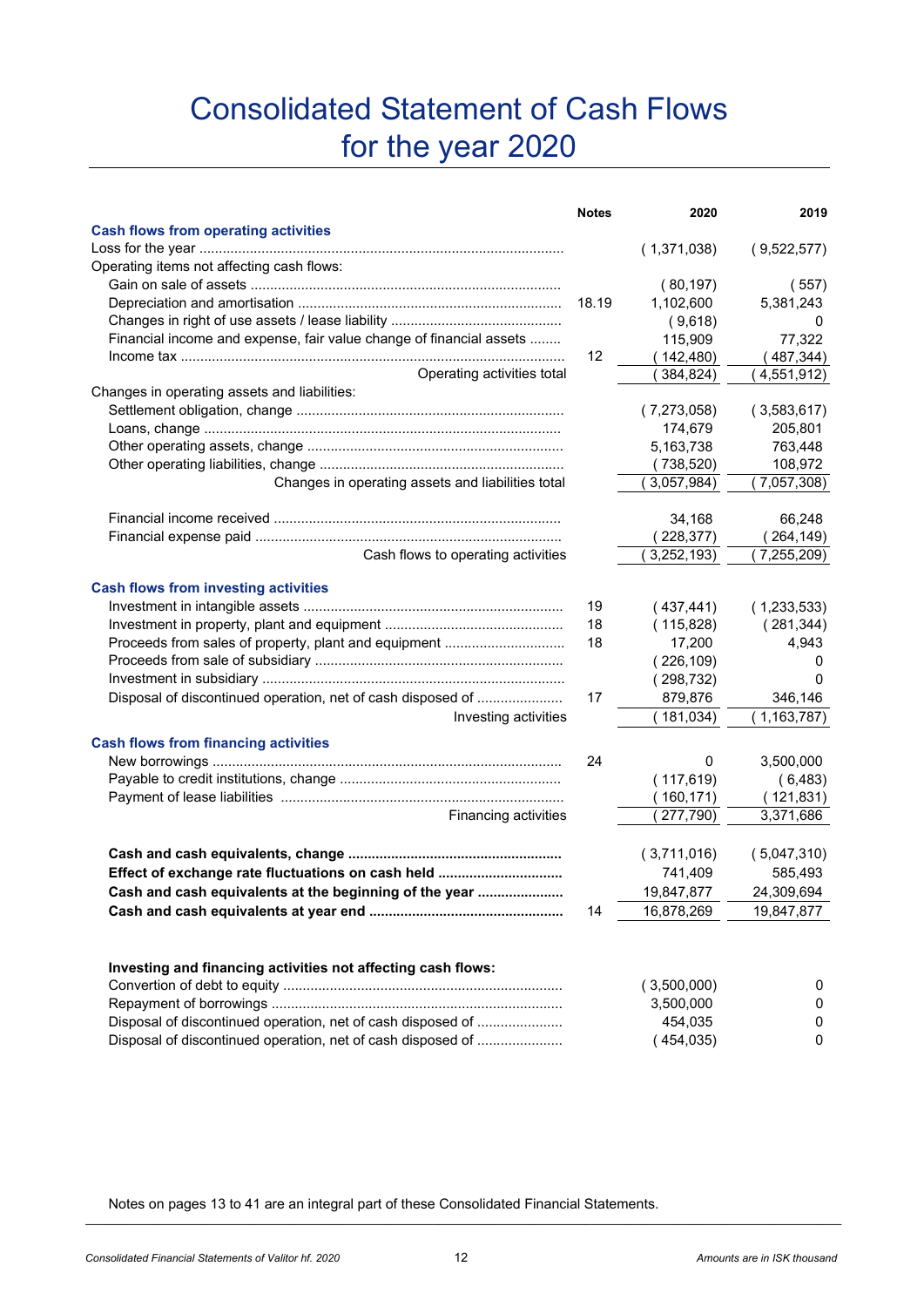### **General information**

### **1. Reporting entity**

Valitor hf. (Valitor) is a limited liability company incorporated and domiciled in Iceland. The address of its registered office is Dalshraun 3, Hafnarfjordur, Iceland. Its ultimate controlling party is Arion Bank hf. The Consolidated Financial Statements of the Company as at and for the year ended 31 December 2020 comprise the Company and its subsidiaries (together referred to as "the Company" or "the Group").

Valitor Holding hf. and its subsidiary Valitor hf. were merged together on 30 September 2020, under the name of Valitor hf. Valitor Holding hf. was the Parent company of the Group with no operation other than investments in subsidiaries. This merger was executed to simplify the Groups structure. The merger was approved on Shareholder meeting 21 December 2020 and Valitor Holding hf. was liquidated in January 2021. As the above transaction is a transaction between entities that are ultimately controlled by the same party or parties it is defined as a common control transaction and accounted for in this Consolidated Financial Statements at carry over basis. The Consolidated Financial Statement is therefore including the operation of Valitor Holding hf. and Valitor hf. and its subsidiaries for the year 2020. Comparative figures in this Consolidated Financial Statements remain unchanged from the Consolidated Financial Statement of Valitor Holding hf. from prior year.

The Company is an international payment solutions company dedicated to helping merchants, partners and consumers to make and receive payments. The Company offer a single connection for payments of all kinds, from in-store through online and everything in-between. The Company has principal membership of Visa and Mastercard and has an excellent track record providing acquiring, issuing and gateway services to partners and merchants across Europe.

Valitor hf. was granted a new regulatory license as a Payment Institution by the Icelandic Financial Supervisory Authority of the Central Bank on 27th January 2020. The new license was issued under the provisions of Act no. 120/2011 on Payment Services, replacing the Credit undertaking license held, which expired on 29 February 2020. With the new authorisation Valitor hf. will continue to be regulated by the Icelandic Financial Supervisory Authority as a payment institution and will still be able to offer payment services. The new regulatory license has been passported within the EEA countries and to the United Kingdom under the temporary permission regime.

The Consolidated Financial Statements were approved and authorised for issue by the Board of Directors of Valitor hf. on 23 February 2021.

### **2. Basis of preparation**

### *a) Statement of compliance*

The Consolidated Financial Statements have been prepared in accordance with International Financial Reporting Standards (IFRSs) as adopted by the European Union and additional requirements in the Icelandic Financial Statement Act no. 3/2006.

The same accounting policies, presentation and methods of computation are followed in these Financial Statements as were applied in the Financial Statements for the year ended 31 December 2019 for Valitor Holding hf.

### *b) Basis of measurement*

The Consolidated Financial Statements have been prepared on the historical cost basis except for certain financial assets that are measured at fair value at the end of each reporting period as explained in note 5.i)(iv). Historical cost is generally based on the fair value of the consideration given in exchange for goods and services.

### *c) Basis of consolidation*

Control is defined as when the Group has power over over the investee, is exposed or has rights to variable returns from its involvement with the investee and at the same time has the ability to use its power to affect its returns. The Group reassess whether or not it controls an investee, if facts and circumstances indicate that there are changes to one or more of the three elements of control listed above.

Consolidation of a subsidiary begins when the Company obtains control over the investee and ceases when the Company loses control of the investee. Specifically, the results of investee acquired or disposed of during the year are included in profit or loss from the date the Company gains control until the date when the Company ceases to control the investee.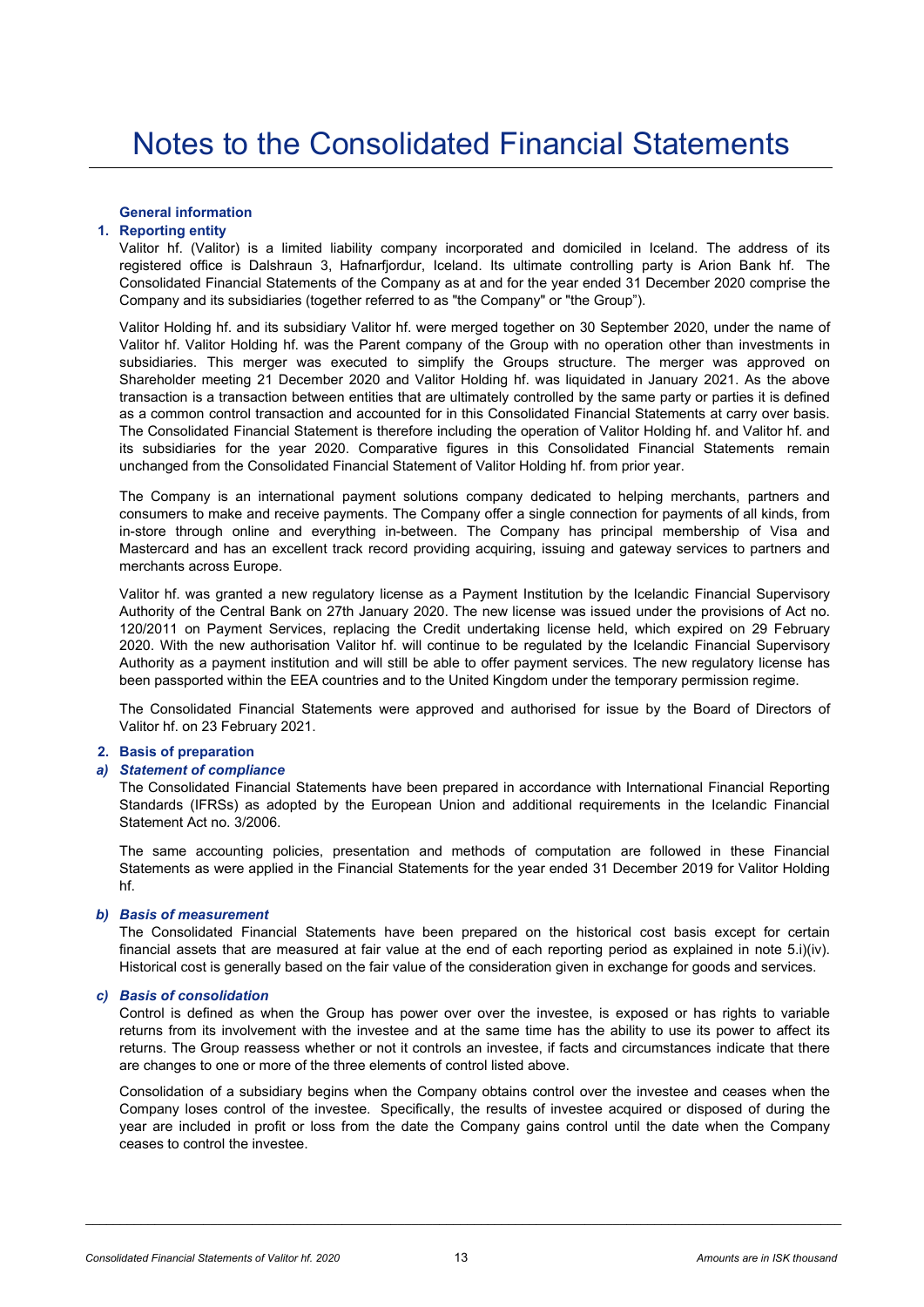### *c) Basis of consolidation, contd.:*

Where necessary, adjustments are made to the Consolidated Financial Statements of subsidiaries to bring the accounting policies used into line with the Group's accounting policies.

All intragroup assets and liabilities, equity, income, expenses and cash flows relating to transactions between the members of the Group are eliminated on consolidation.

Valitor International Ltd. and Iteron Holding Ltd. take advantage of section 479a of the UK's Companies Act 2006 in respect of exempting the companies from the requirement to have statutory audited Financial Statements for the period ended 31 December 2020.

### *d) Functional and presentation currency*

The Consolidated Financial Statements are presented in Icelandic krona (ISK), which is the Company's presentation currency. For the purpose of presenting Consolidated Financial Statements, the assets and liabilities of the Group's foreign operations that have other functional currency than ISK are translated at exchange rates prevailing on the reporting date. Income and expense items are translated at the average exchange rates for every month during the period. Exchange differences arising, if any, are recognised in other comprehensive income and accumulated in other reserves in equity.

At the end of the period the official mid exchange rate by the Central Bank of Iceland of the ISK against the GBP was 173.55 and 20.98 for the DKK (31/12/2019: GBP 159.42 and DKK 18.18). The average exchange rates for the period were 173.59 for GBP and 20.731 for DKK (2019: GBP 156.55 and DKK 18.39).

### *e) Use of estimates and judgements*

The preparation of Consolidated Financial Statements in conformity with IFRSs requires management to make judgements, estimates and assumptions that affect the application of accounting policies and the reported amounts of assets, liabilities, income and expenses. This estimate and related presumptions are based on experience and various other factors that are considered reasonable under the relevant circumstances and form a basis for decisions made on the book value of assets and liabilities not available by other means. Actual results may differ from these estimates.

Estimates and underlying assumptions are reviewed on an ongoing basis. Revisions to accounting estimates are recognised in the period in which the estimates are revised and in any future periods affected. Further information regarding the use of judgement and estimates is disclosed in note 5. o).

### **3. The Group**

Shares in main subsidiaries in which Valitor hf. held a direct interest at the end of the year:

|                             |                           |            | <b>Equity interest</b> |      |  |
|-----------------------------|---------------------------|------------|------------------------|------|--|
|                             | <b>Principal Activity</b> | Currency   | 2020                   | 2019 |  |
| Valitor Int ehf.            | Dormant                   | <b>ISK</b> | 100%                   | 100% |  |
| Valitor International I td. | Dormant                   | <b>GBP</b> | 100%                   | 100% |  |
| Valitor Ltd.                | Payment solutions         | <b>GBP</b> | 100%                   | 100% |  |
| Vildarkerfi ehf.            | Dormant                   | <b>ISK</b> | 100%                   | 100% |  |
| Iteron Holding Ltd.         | Holding company           | <b>GBP</b> | 100%                   | 100% |  |
| Markadis Ltd.               | <b>Dissolved</b>          | <b>GBP</b> | $0\%$                  | 100% |  |
| Valitor UK Ltd.             | Sold from the Group       | <b>GBP</b> | $0\%$                  | 100% |  |
| Valitor A/S                 | Sold from the Group       | <b>DKK</b> | $0\%$                  | 100% |  |
| Iteron Holding DK ApS.      | Sold from the Group       | <b>DKK</b> | $0\%$                  | 100% |  |
| Altapay Gmbh.               | Sold from the Group       | <b>EUR</b> | $0\%$                  | 100% |  |
| Altapay Inc.                | Sold from the Group       | USD        | 0%                     | 100% |  |

During the year, all the Danish operation was sold from the Group as of 1 May 2020. Valitor UK Ltd. was sold from the Group as of 12 June 2020 and Markadis Ltd. was dissolved during the year. Markadis Ltd. had been dormant since 2017. See further note 17.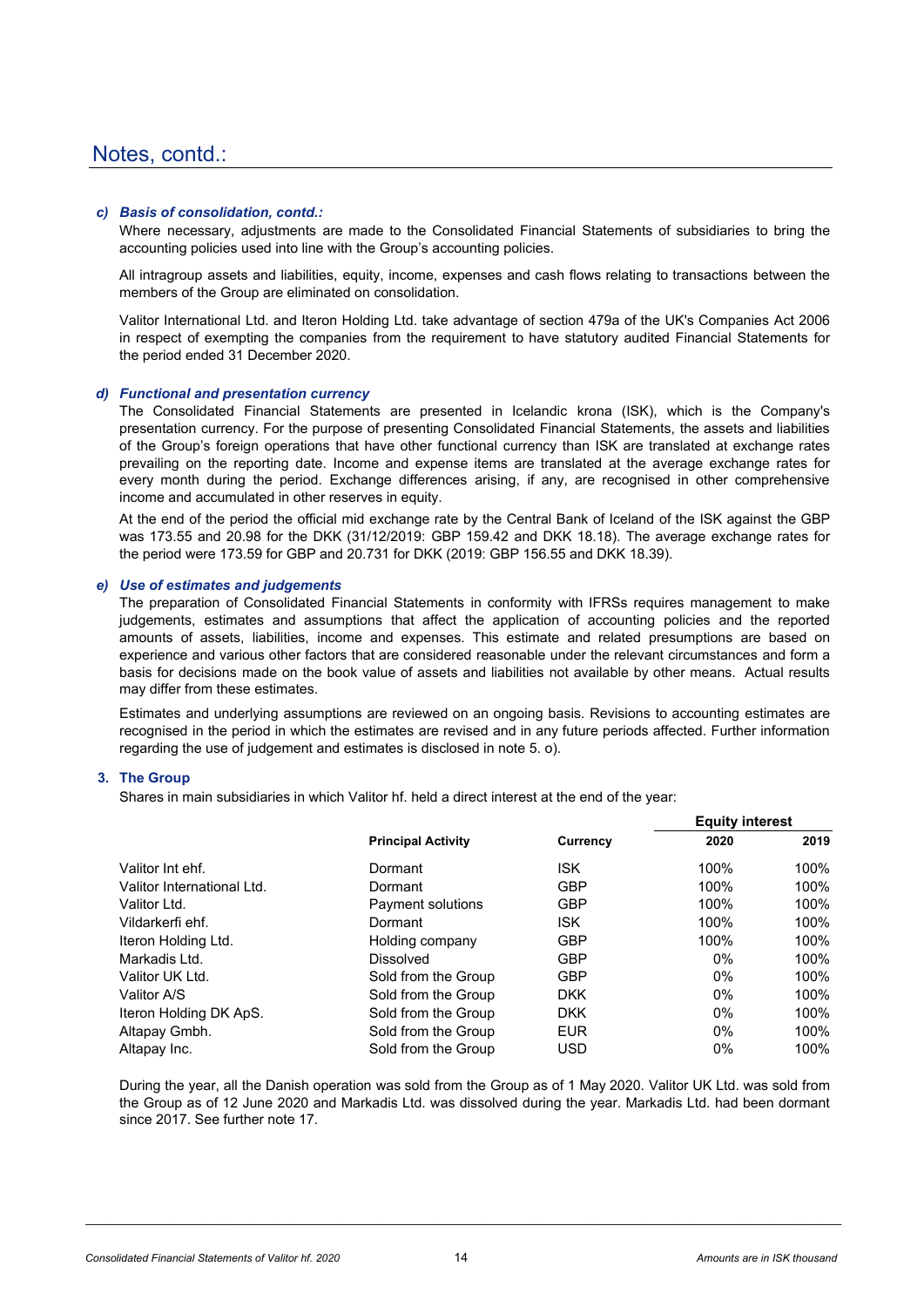### **4. Changes in accounting policies**

The Group has implemented amendments to IFRSs applicable for reporting periods beginning on or after 1 January 2020. See further under note 5.t).

### **5. Significant accounting policies**

### *a) Foreign currency*

Transactions in foreign currencies are translated at the exchange rates at the transaction date. Monetary assets and liabilities denominated in foreign currencies at the reporting date are retranslated to the functional currency at the exchange rate at that date. Other assets and liabilities denominated in foreign currencies that are measured at fair value are retranslated to the functional currency at the exchange rate at the date that the fair value was determined. Foreign currency differences arising on translation are recognised through profit or loss.

### *b) Revenues*

The revenues in the Group are comprised of either transaction service income or other income not transaction based. Valitor collects fees and commission from domestic and international customers. The revenues are based on volume amount processed, per transaction processed, account on file fees or subscription fees. Valitor offers standard POS, acquiring and Ecom as well as unique gateways and acquiring solutions enabling customers to deploy the Valitor solution for all sales channels in multiple countries at the same time, a single platform serving all international customers. Revenues are realised in Valitor's systems as soon as they are earned.

### **(i) Transaction service income**

### **Acquiring income, transaction based**

For transaction service acquiring income the following represent the main income categories:

- Merchant service charge
- Gateway fee

### **Issuing income, transaction based**

For transaction service issuing income the following represent the main income categories:

- Processing fees
- Load fees
- Currency exchange services

### **(ii) Other income**

### **Acquiring income, other**

For other acquiring income the following represent the main income categories:

- Terminal income (POS)
- Interest income on loans
- Interest income on merchant float

Acquiring customers of Valitor hf. in Iceland receive either monthly settlements, where turnover is paid out on the first working day of the following month, or they receive daily settlements. The term income is defined as gross inflows of economic proceeds during the period arising in connection with core company operations which lead to increase in equity. The capital gains which Valitor benefits from on funds settled monthly with acquiring customers are thus part of core company operations, as these interests are directly related to when settlement is made. Valitor is able to use capital from the funds of customers that Valitor receives daily and are paid out monthly and can thus offer clients with monthly statements better terms than those receiving daily settlements. Quotes on business rates take into account the interest conditions at the time with the aim of insuring that Valitor is equally well protected whether a merchant receives daily or monthly settlements.

#### **Issuing income, other**

For other issuing income the following represent the main income categories:

- Currency exchange services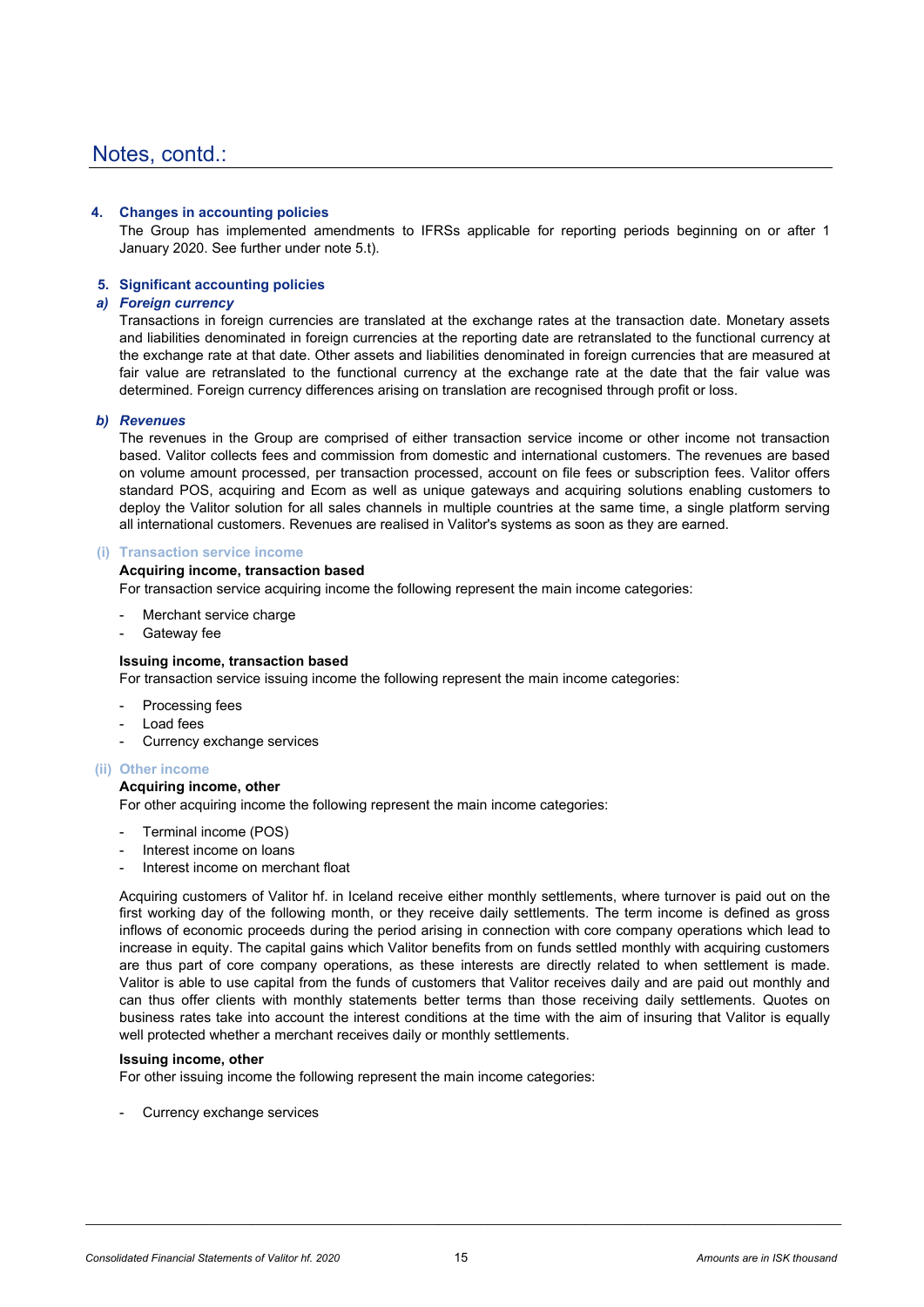### **5. Significant accounting policies contd.:**

### *c) Discontinued operations*

Discontinued operations is a component of the Group's business, the operations and cash flows of which can be clearly distinguished from the rest of the Group. When an operation is classified as a discontinued operation, the comparative statement of profit or loss and other comprehensive income is re-presented as if the operation had been discontinued from the start of the comparative year. The Group has applied its judgment in measuring the fair value less cost to sell of the disposal groups classified as held for sale, see also note 17.

### *d) Financial income and expenses*

Financial income and expenses are recognised in profit or loss in the Consolidated Statement of Comprehensive Income using the effective interest method on the date they are incurred.

### *f) Income tax*

Income tax in the Consolidated Financial Statements comprises current and deferred tax. Income tax is recognised through profit or loss except to the extent that it relates to items recognised directly in equity, in which case it is recognised in equity or other comprehensive income when applicable. Income tax that has been recognised in other comprehensive income is transferred to profit or loss if and when related items have been reclassified from other comprehensive income to profit or loss.

Current tax is the expected tax payable next year on the taxable income for the year, using tax rates enacted or substantively enacted at the reporting date, and any adjustment to tax payable in respect of previous years.

Deferred tax is the tax expected to be payable or recoverable on differences between the carrying amounts of assets and liabilities in the Financial Statements and the corresponding tax bases used in the computation of taxable profit, and is accounted for using the liability method. Deferred tax liabilities are generally recognised for all taxable temporary differences and deferred tax assets are recognised to the extent that it is probable that taxable profits will be available against which deductible temporary differences can be utilised. Such assets and liabilities are not recognised if the temporary difference arises from the initial recognition of goodwill or from the initial recognition (other than in a business combination) of other assets and liabilities in a transaction that affects neither the taxable profit nor the accounting profit. In addition, a deferred tax liability is not recognised if the temporary difference arises from the initial recognition of goodwill.

### *g) Cash and cash equivalents*

Cash and cash equivalents in the Consolidated Statement of Cash Flows consist of cash, demand bank deposits and money market funds. Cash and cash equivalents comprises balances with less than three months maturity from the date of acquisition. Cash and cash equivalents is carried at amortised cost in the Statement of Financial Position.

### *h) Financial assets and liabilities*

### **(i) Recognition**

Financial assets and financial liabilities are recognised in the Group's Statement of Financial Position when the Group becomes a party to the contractual provisions of the instrument.

Financial assets and financial liabilities are initially measured at fair value. Transaction costs that are directly attributable to the acquisition or issue of financial assets and financial liabilities (other than financial assets and financial liabilities at fair value through profit or loss) are added to or deducted from the fair value of the financial assets or financial liabilities, as appropriate, on initial recognition. Transaction costs directly attributable to the acquisition of financial assets or financial liabilities at fair value through profit or loss are recognised immediately in profit or loss.

### **(ii) Derecognition**

The Group derecognises a financial asset when the contractual rights to the cash flows from the asset expire, or it transfers the rights to receive the contractual cash flows on the financial asset in a transaction in which substantially all the risks and rewards of ownership of the financial asset are transferred. All interests arising upon transfer of financial assets in the hands of the Group are recognised as separate assets and liabilities.

A financial liability is derecognised when its contractual obligations are discharged or cancelled or expire.

### **(iii) Offsetting financial assets and financial liabilities**

Financial assets and liabilities are offset and the net amount presented in the Statement of Financial Position when, and only when, the Group has a legal right to offset the amounts and intends to settle on a net basis.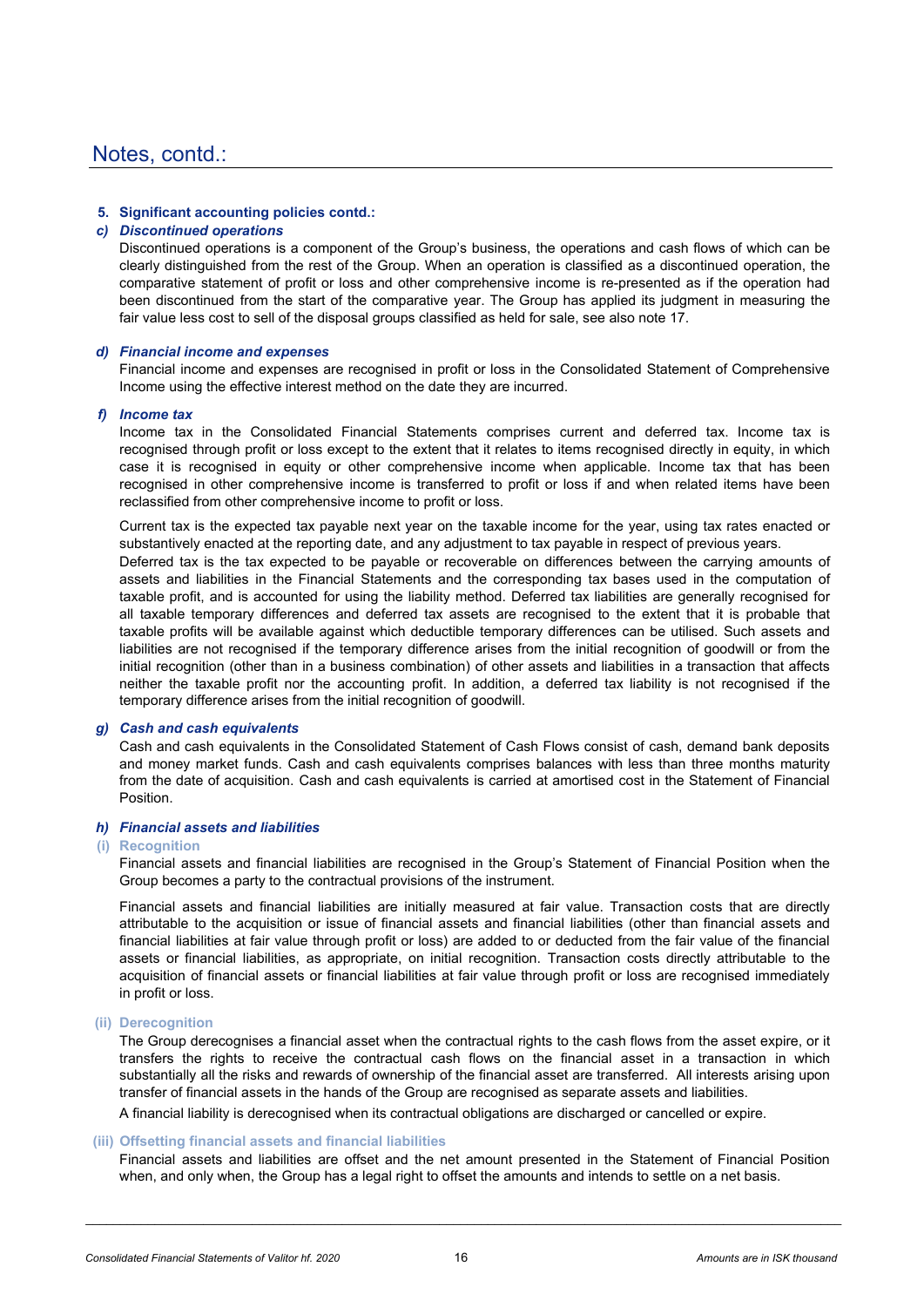### **5. Significant accounting policies contd.:**

### *i) Classification of financial assets*

### **(i) Financial assets measured at amortised cost**

Debt instruments that meet the following conditions are measured subsequently at amortised cost:

• the financial asset is held within a business model whose objective is to hold financial assets in order to collect contractual cash flows; and

• the contractual terms of the financial asset give rise on specified dates to cash flows that are solely payments of principal and interest on the principal amount outstanding.

The Group's cash, restricted cash and loans and receivables from credit institutions are measured at amortised cost. Loans and receivables include accounts receivable and loans that the Group provides to its clients.

### **(ii) Financial assets measured at fair value through Profit or Loss (FVTPL)**

By default, all other financial assets are measured subsequently at fair value through profit or loss (FVTPL). The Group's derivatives and investments in equity instruments are measured at fair value through profit or loss.

Despite the foregoing, the Group may make the following irrevocable election/designation at initial recognition of a financial asset:

• the Group may irrevocably elect to present subsequent changes in fair value of an equity investment in other comprehensive income if certain criteria are met; and

• the Group may irrevocably designate a debt investment that meets the amortised cost or FVTOCI criteria as measured at FVTPL if doing so eliminates or significantly reduces an accounting mismatch.

### **(iii) Amortised cost**

The amortised cost of a financial asset is the amount at which the financial asset is measured at initial recognition minus the principal repayments, plus the cumulative amortisation using the effective interest method of any difference between that initial amount and the maturity amount, adjusted for any loss allowance. The gross carrying amount of a financial asset is the amortised cost of a financial asset before adjusting for any loss allowance.

### **(iv) Determination of fair value**

The determination of fair value of financial assets and financial liabilities quoted in an active market is based on quoted prices. For all other financial instruments fair value is determined by using valuation techniques. A market is considered active if quoted prices are readily and regularly available from a stock exchange or other independent parties and those prices represent actual and regularly occurring market transactions on an arm's length basis.

Valuation techniques include recent arm's length transactions between knowledgeable, willing parties, if available, reference to the current fair value of other instruments that are substantially the same, applying discounted cash flow analysis or other pricing models. Valuation techniques incorporate all factors that market participants would consider in setting a price and are consistent with accepted methodologies for pricing financial instruments. Periodically, the Group calibrates the valuation technique and tests it for validity using prices from any observable current market transactions in the same instrument, without modification or repackaging, or based on any available observable market data.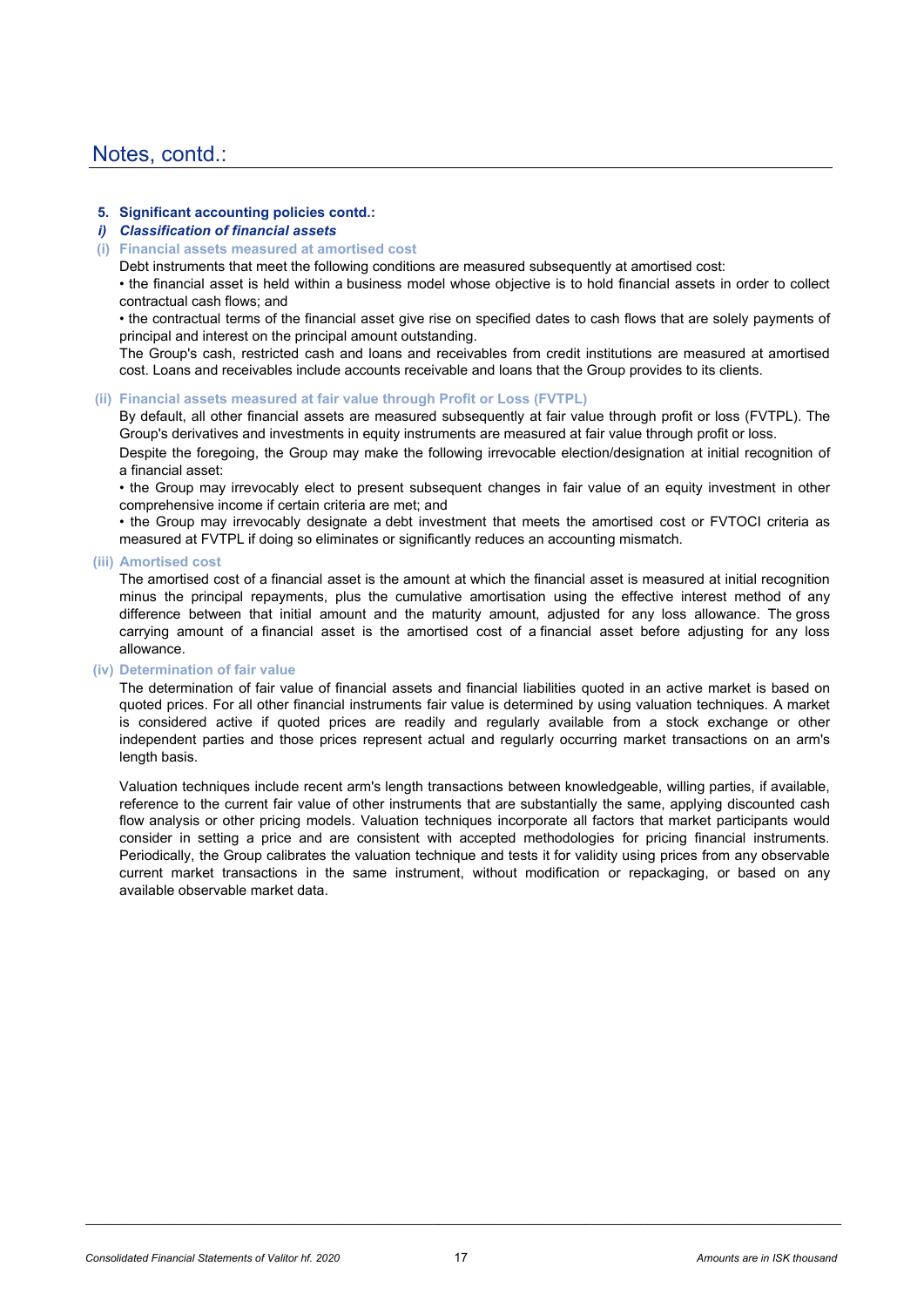### **5. Significant accounting policies contd.:**

### *j) Impairment of financial assets*

The Group recognises a loss allowance for expected credit losses on investments in debt instruments that are measured at amortised cost or at FVTOCI, receivables from financial institutions, loans to customers and accounts receivable, as well as on financial guarantees. The amount of ECL (expected credit losses) is updated at each reporting date to reflect changes in credit risk since initial recognition of the respective financial instrument.

The Group always recognises lifetime ECL for trade receivables and lease receivables. The expected credit losses on these financial assets are estimated using a provision matrix based on the Group's historical credit loss experience, adjusted for factors that are specific to the debtors, general economic conditions and an assessment of both the current as well as the forecast direction of conditions at the reporting date, including time value of money where appropriate.

For all other financial instruments, the Group recognises lifetime ECL when there has been a significant increase in credit risk since initial recognition and financial assets are in default. However, if the credit risk on the financial instrument has not increased significantly since initial recognition, the Group measures the loss allowance for that financial instrument at an amount equal to 12 -month ECL.

### **(i) Significant increase in credit risk**

IFRS 9 does not define what constitutes a significant increase in credit risk. In assessing whether the credit risk of an asset has significantly increased the Group takes into account qualitative and quantitative reasonable and supportable forward looking information. The Group presumes that the credit risk on a financial asset has increased significantly when initial recognition on contractual payments are more than 30 days past due, unless the Group has reasonable and supportable information that demonstrates otherwise. The Group defines significant increase in its cardholder loan portfolio based on a internal Probability of Default (PD) models. If the model predicts 1% increase in default rates on a portfolio bases the loan portfolio is considered under significant increased credit risk and provisions are increased accordingly.

The Group regularly monitors the effectiveness of the criteria used to identify whether there has been a significant increase in credit risk and revises them as appropriate to ensure that the criteria are capable of identifying significant increase in credit risk before the amount becomes past due.

### **(ii) Definition of default**

The Group considers the following as constituting an event of default for internal credit risk management purposes as historical experience indicates that financial assets that meet either of the following criteria are generally not recoverable:

• when there is a breach of financial covenants by the debtor; or

• information developed internally or obtained from external sources indicates that the debtor is unlikely to pay its creditors, including the Group, in full (without taking into account any collateral held by the Group).

Irrespective of the above analysis, the Group considers that default has occurred when a financial asset is more than 90 days past due unless the Group has reasonable and supportable information to demonstrate that a more lagging default criterion is more appropriate.

### **(iii) Credit**-**impaired financial assets**

A financial asset is credit-impaired when one or more events that have a detrimental impact on the estimated future cash flows of that financial asset have occurred. Evidence that a financial asset is credit-impaired includes observable data about the following events:

- *(i)* significant financial difficulty of the borrower;
- *(ii)* a breach of contract, such as a default on installments or on interest or principal payments;
- *(iii)* the Group granting to the borrower, for economic or legal reasons relating to the borrower's financial difficulty, a refinancing concession, that the lender would not otherwise consider;
- *(iv)* it becomes probable that the borrower will enter bankruptcy or undergo other financial reorganisation;
- *(v)* the disappearance of an active market for that financial asset because of financial difficulties; or observable data indicating that there is a measurable decrease in the estimated future cash flows from a group of loans since the initial recognition of those assets, even if the decrease cannot yet be identified with the individual financial assets in the Group, including:
	- adverse changes in the payment status of borrowers in the Group; or
	- general national or local economic conditions connected with the assets in the Group.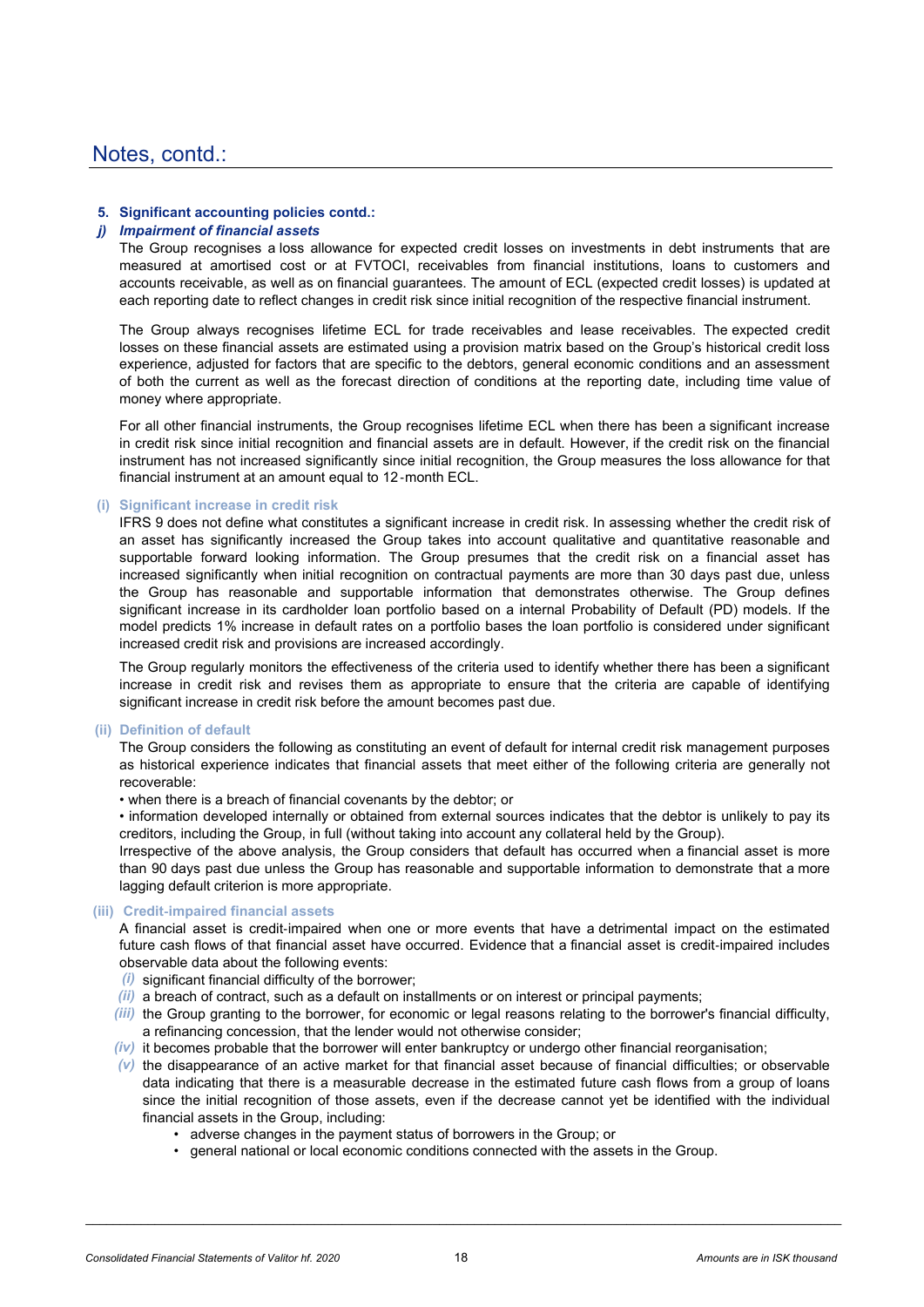### **5. Significant accounting policies, contd.:**

### *j) Impairment of financial assets, contd.:*

### **(iv) Write-off policy**

The Group writes off a financial asset when there is information indicating that the debtor is in severe financial difficulty and there is no realistic prospect of recovery, e.g. when the debtor has been placed under liquidation or has entered into bankruptcy proceedings, or in the case of trade receivables, when the amounts are over two years past due, whichever occurs sooner. For the Groups Cardholder loan product a set write off policy has not been implemented due to long dated recoveries that arise, and write offs are therefore managed on a judgemental basis. Financial assets written off may still be subject to enforcement activities under the Group's recovery procedures, taking into account legal advice where appropriate. Any recoveries made are recognised in profit or loss.

### **(v) Measurement and recognition of expected credit losses**

The measurement of expected credit losses is a function of the probability of default, loss given default (i.e. the magnitude of the loss if there is a default) and the exposure at default. The assessment of the probability of default and loss given default is based historical data adjusted by forward looking information. The Group operates two probability of default models for its cardholder loan portfolio, a 12 month forward looking model (12 month ECL) and another model that predicts the lifetime probability of default for the portfolio (lifetime ECL). As for the exposure at default, for financial assets, this is represented by the assets' gross carrying amount at the reporting date; for financial guarantee contracts, the exposure includes the amount drawn down as at the reporting date, together with any additional amounts expected to be drawn down in the future by default date determined based on historical trend, the Group's understanding of the specific future financing needs of the debtors, and other relevant forward-looking information.

For financial assets, the expected credit loss is estimated as the difference between all contractual cash flows that are due to the Group in accordance with the contract and all the cash flows that the Group expects to receive, discounted at the original effective interest rate.

If the Group has measured the loss allowance for a financial instrument at an amount equal to lifetime ECL in the previous reporting period, but determines at the current reporting date that the conditions for lifetime ECL are no longer met, the Group measures the loss allowance at an amount equal to 12-month ECL at the current reporting date, except for assets for which simplified approach was used.

The Group recognises an impairment gain or loss in profit or loss for its financial assets with a corresponding adjustment to their carrying amount through a loss allowance account.

### *k) Financial liabilites and equity*

**(i) Classification as debt or equity**

Debt and equity instruments are classified as either financial liabilities or as equity in accordance with the substance of the contractual arrangements and the definitions of a financial liability and an equity instrument.

### **(ii) Subsequent measurement of financial liabilites**

Financial liabilities are measured subsequently at amortised cost using the effective interest method or at FVTPL. Financial liabilities are classified as at FVTPL when the financial liability is (i) contingent consideration of an acquirer in a business combination, (ii) held for trading or (iii) it is designated as at FVTPL. All of the Group's financial liabilities are measured subsequently at amortised cost using the effective interest method.

### *l) Property, plant and equipment*

### **(i) Recognition and measurement**

Property, plant and equipment are recognised at cost less accumulated depreciation and accumulated impairment. Cost includes direct cost incurred upon the purchase.

**(ii) Recognition of subsequent cost**

The cost of replacing part of an item of property and equipment is recognised in the carrying amount of the item if it is probable that the future economic benefits embodied within the part will flow to the Group and its cost can be measured reliably.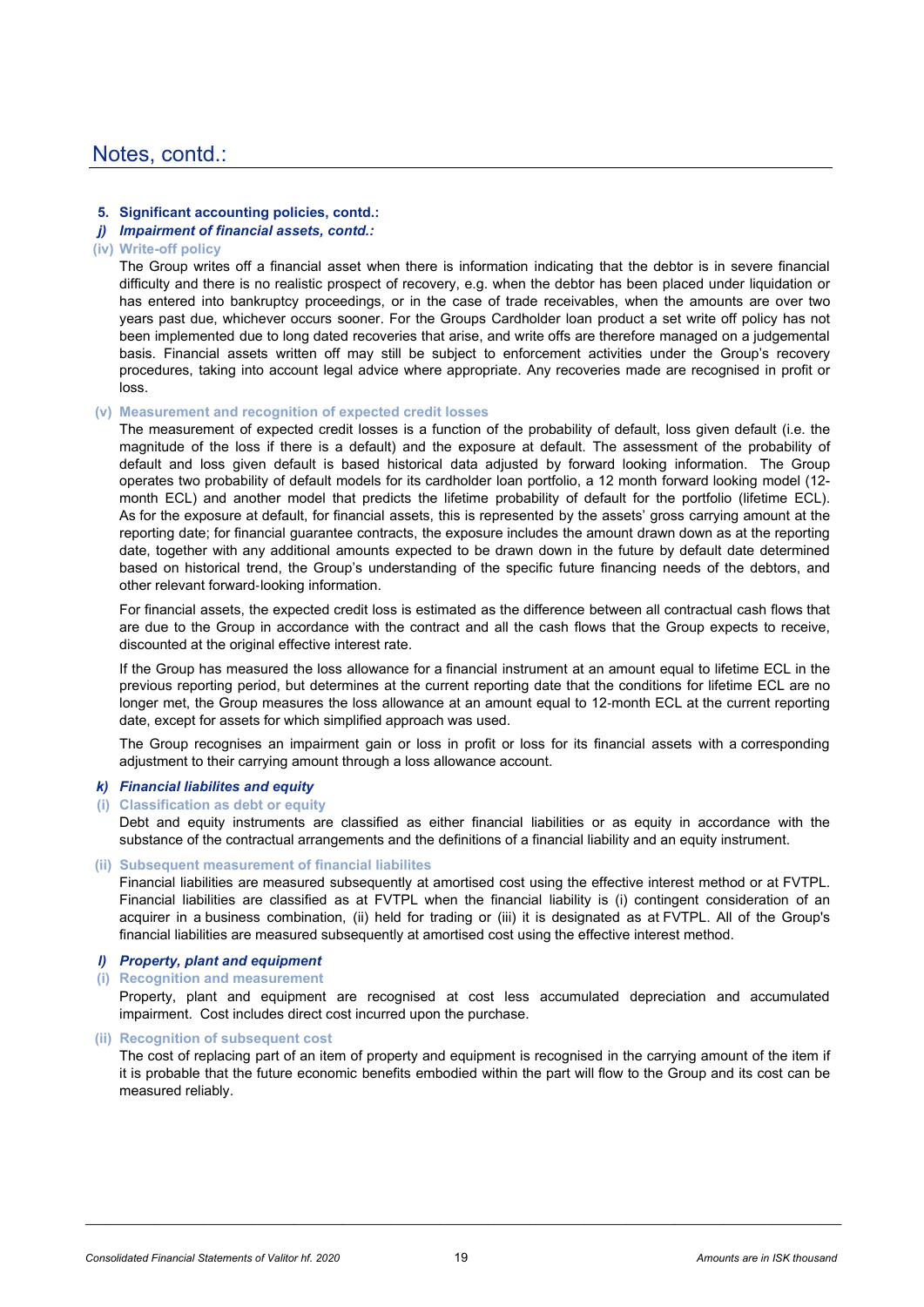### **5. Significant accounting policies, contd.:**

### *l) Property, plant and equipment, contd.:*

### **(iii) Depreciation**

Depreciation is recognised in profit or loss on a straight-line basis over the estimated useful lives of each part of an item of operating assets. The estimated annual depreciation rates are specified as follows:

| Buildings and land |  |
|--------------------|--|
|                    |  |

Depreciation method, useful lives and scrap value are evaluated on each reporting date.

#### *m) Intangible assets*

#### **(i)** *Software*

Software is stated at cost less accumulated amortisation and accumulated impairment.

Expenditure on internally developed software is recognised as an asset when the Group is able to demonstrate its intention and ability to complete the development and use the software in a manner that will generate future economic benefits, and can reliably measure the costs to complete the development. The capitalised costs of internally developed software include all costs directly attributable to developing the software, and are amortised over its useful life. Internally developed software is stated at capitalised cost less accumulated amortisation and impairment.

Subsequent expenditure on software assets is capitalised only when it increases the future economic benefits embodied in the specific asset to which it relates. All other expenditure is expensed as incurred.

Amortisation is recognised in profit or loss on a straight-line basis over the estimated useful life of the software, from the date that it is available for use. The estimated useful life of software is three to ten years.

#### **(ii)** *Customer relationships*

Customer relationships are intangible assets acquired in a business combinations and are identified and recognised separately from goodwill where they satisfy the definition of an intangible asset. Customer relationships with finite useful life are reported at cost less accumulated amortisation and accumulated impairment. Amortisation is allocated on a straight-line basis over their estimated useful lives. The estimated useful life and amortisation method are reviewed at each reporting date, with the effect of any changes in estimate being accounted for on a prospective basis. The estimate useful life of customer relationships is five years.

### **(iii)** *Goodwill*

Goodwill arising on an acquisition of a business is carried at cost as established at the date of acquisition of the business less accumulated impairment losses, if any.

For the purposes of impairment testing, goodwill is allocated to each of the Group's cash-generating units (or groups of cash-generating units) that is expected to benefit from the synergies of the combinations.

A cash-generating unit to which goodwill has been allocated is tested for impairment annually, or more frequently when there is an indication that the unit may be impaired. If the recoverable amount of the cash-generating unit is less than its carrying amount, the impairment loss is allocated first to reduce the carrying amount of any goodwill allocated to the unit and then to the other assets of the unit pro rata based on the carrying amount of each asset in the unit. Any impairment loss for goodwill is recognised directly in profit or loss. An impairment loss recognised for goodwill is not reversed in subsequent periods.

On disposal of the relevant cash-generating unit, the attributable amount of goodwill is included in the determination of the profit or loss on disposal.

### *n) Right of use assets and lease liability*

The Group assesses whether a contract is or contains a lease, at inception of the contract. The Group recognises a right-of-use asset and a corresponding lease liability with respect to all lease arrangements in which it is the lessee, except for short-term leases and leases of low value assets. For these leases, the Group recognises the lease payments as an operating expense on a straight-line basis over the term of the lease. The lease liability is initially measured at the present value of the lease payments that are not paid at the commencement date, discounted by using the Group's incremental borrowing rate. The right-of-use assets comprise the initial measurement of the corresponding lease liability. They are subsequently measured at cost less accumulated depreciation.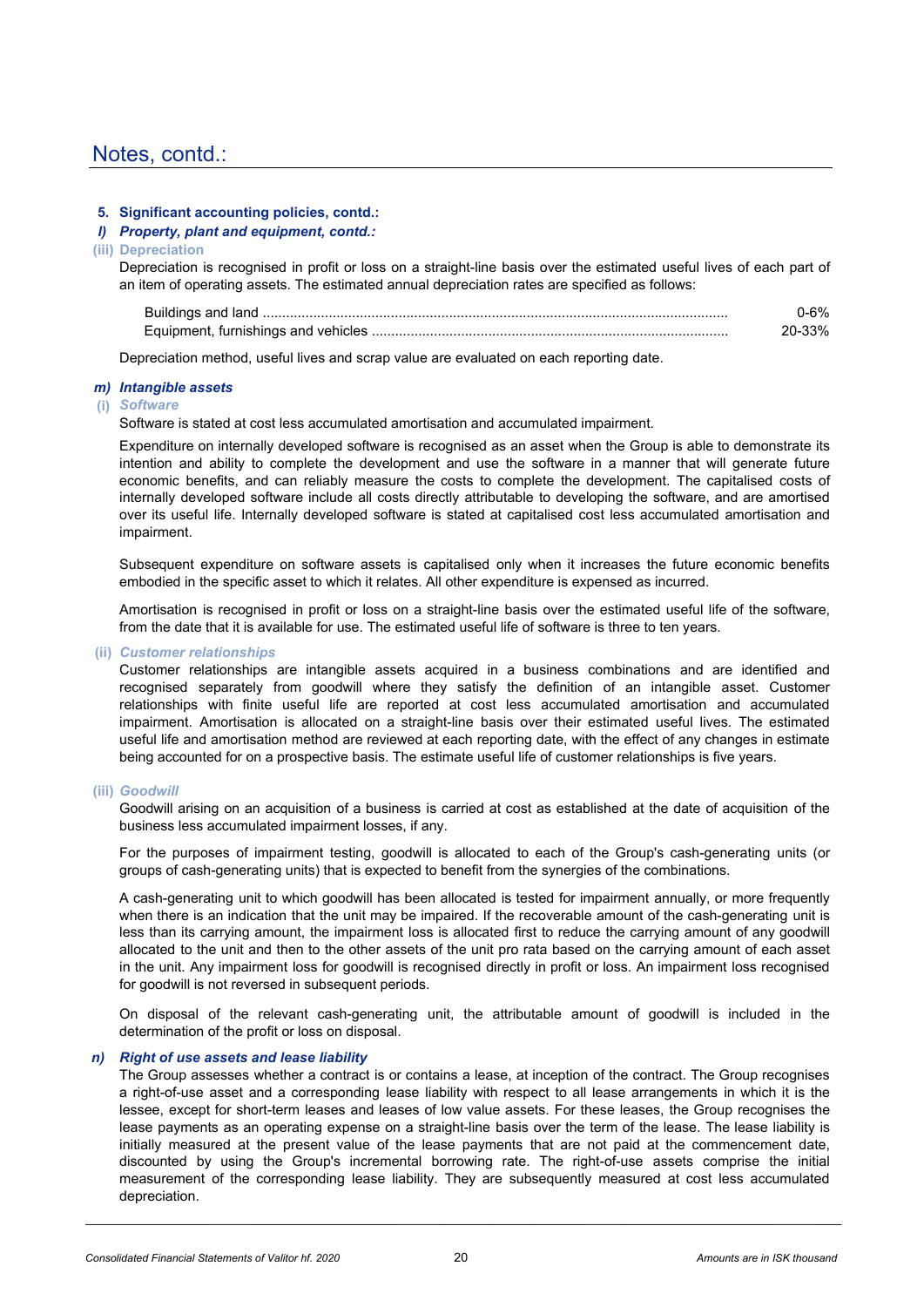### **5. Significant accounting policies, contd.:**

### *o) Provisions*

A provision is recognised if, as a result of a past event, the Group has a present legal or constructive obligation that can be estimated reliably, and it is probable that an outflow of economic benefits will be required to settle the obligation. Provisions are determined by discounting the expected future cash flows at a pre-tax rate that reflects current market assessments of the time value of money and the risks specific to the liability.

Merchant acquiring / payment processing incurs a contingent liability (off balance sheet) as a result of Visa and MasterCard rules which make acquirers such as Valitor jointly liable with the merchants / retailers for the completed provision of goods and services purchased (up to the value of the transaction processed). Valitor raise a provision for loss / impairments in its financial accounts at an individual merchant level if there is evidence indicating that it is probable that Valitor will be required to recompense cardholders in full or in part e.g. as a result of chargebacks received (or estimated to be received) with nil or partial recovery from the merchant, third party or from collateral held by Valitor.

### *p) Financial guarantees*

Financial guarantees are contracts binding the Group to repay a certain amount to the holder of a guarantee due to a loss it incurs when the debtor is unable to meet with its obligations on the due date in accordance with the terms of a debt instrument.

Liabilities due to financial guarantees are initially stated at fair value and the fair value is recognised in the statement of comprehensive income over the estimated life of the contract. The contract is then recognised at the higher of the fair value, taking into account recognised fee income, or the present value of estimated payments when a payment due to a guarantee is considered to be likely. Financial guarantees are presented in the Statement of Financial Position among other liabilities.

### *q) Settlement obligations*

Settlement obligations consist of card settlements due to merchants at year end less outstanding claims on card schemes (i.e. transactions processed at year end but not yet settled).

### *r) Employee benefits*

### **(i) Defined contribution plan**

The Group pays contributions, as a part of employees' salaries, into separate pension funds. Obligations for contributions to defined contribution pension plans are recognised as an employee benefit expense in profit or loss in the period that they relate to.

### *s) Equity*

Share capital is classified as equity. Direct cost due to issue of share capital is accounted for as a deduction from equity. Dividends on shares are recognised in equity in the period in which they are approved by the Group's shareholders at the Annual General Meeting.

### *t) New and amended IFRS Standards that are effective for the current year*

In the current year, the Group has applied a number of amendments to IFRS Standards issued by the International Accounting Standards Board (IASB) that are effective for an annual period that begins on or after 1 January 2020 (see below). Their adoption has not had any material impact on the disclosures or on the amounts reported in these Consolidated Financial Statements.

• Amendments to IFRS 9, IAS 39 and IFRS 7 Interest Rate Benchmark Reform, Phase I

• Amendments to IFRS 3 **Definition of a Business** 

• Amendments to IAS 1 & IAS 8 Definition of Material

### *u) New and amended IFRS Standards that are issued but not yet effective*

At the date of authorisation of these Consolidated Financial Statements, The Group has not applied the following new and revised IFRS Standards that have been issued but are not yet effective and in some cases had not yet been adopted by the EU:

• Amendments to IFRS 9, IAS 39, IFRS 7, IFRS 4, IFRS 16 Interest Rate Benchmark Reform, Phase II

The Management of the Company do not expect that the adoption of the amendments to Standards listed above will have a material impact on the Consolidated Financial Statements of the Group in future periods.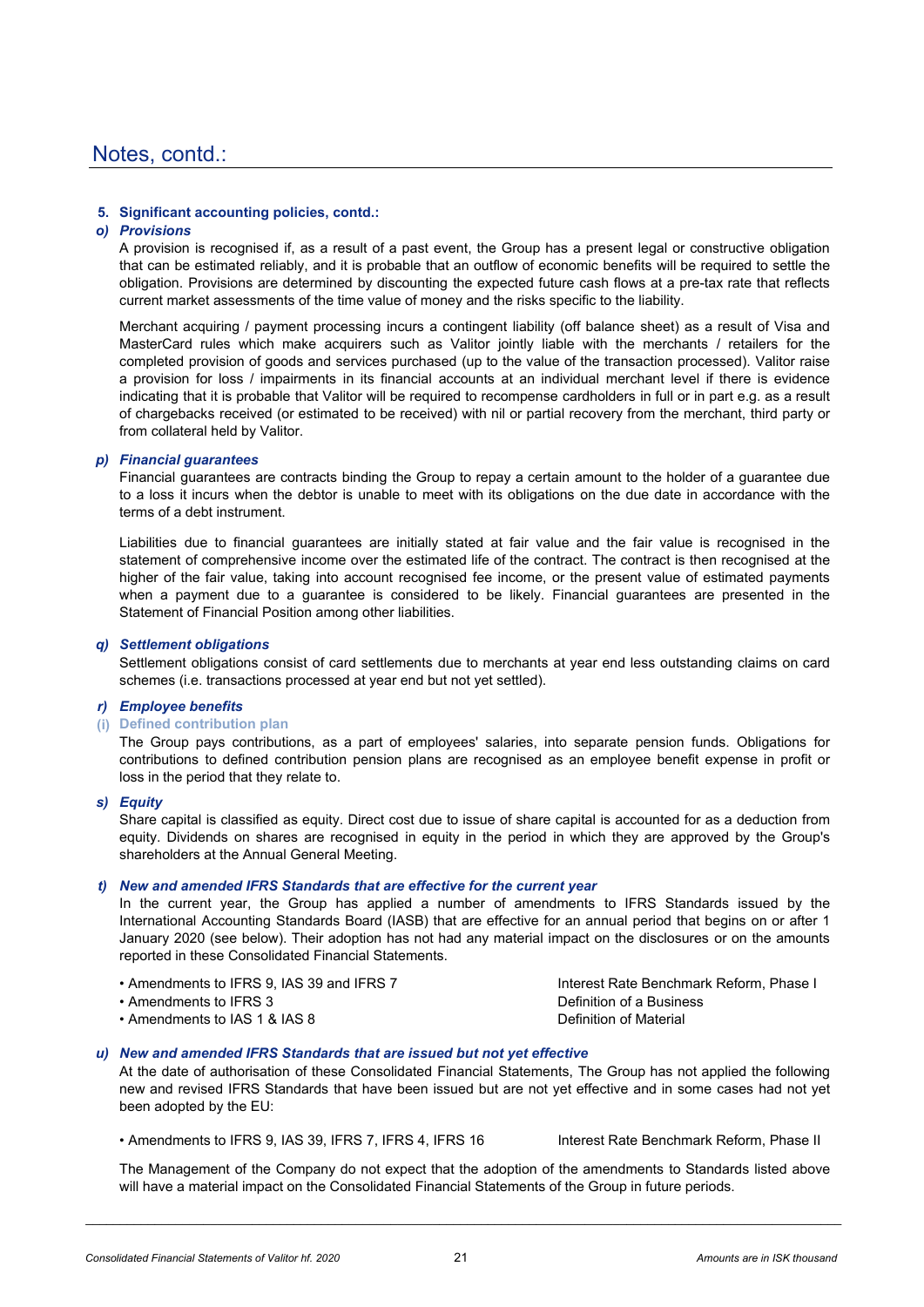### **Risk management**

### **6. Financial risk management**

### *a) Overview of financial risks and risk management*

Risk is inherent in the Groups business activities and must be managed in an effective manner in line with risk appetite to protect its customers and shareholders and to ensure that it has adequate capital and liquidity resources. The principal risks faced by the Group are Credit, Market, Liquidity and Operational. The Group is also The COVID-19 pandemic has severely depressed revenues and earlier targets of turning around operations. The turnaround is expected to take longer than originally forecasted. Due to restructuring of the Group, the COVID-19 pandemic hasn't affected the acquiring operation as much as the issuing operation and is managed on regular basis. Valitor has been able to mitigate the COVID-19 risk in the year 2020.

### *Risk management framework*

Risk assessment, especially the determination of its exposure, together with actions directed at mitigating risk exposure by reasonable countermeasures is one of the Group's main tasks. Many risk factors can have negative effect on the Group's operation. The Board of Directors' policy is to continually monitor and review its operations and assesses the level of risks given its risk appetite, risk controls, changes in its products and services, and changes in the market place and competitive environment in which it operates. For this purpose the Group maintains an active risk management within the Group and in addition, it is the role of the Group's internal audit program to monitor the operation by ensuring that rules are complied with in accordance with the Board of Directors' resolution.

The Group's risk management policies are established to identify and analyse the risks faced by the Group, to set appropriate risk limits and controls, and to monitor risks and adherence to limits and find acceptable balance between minimising risk on one hand and maximising the Group's revenue on the other hand.

The Board of Directors has overall responsibility for the establishment and oversight of the Group's risk management framework. The CEO has responsibility of risk management towards the Board of Directors. The CEO establishes further rules thereon, defines risk benchmarks as required in accordance with provisions of those rules and monitors regulatory compliance.

### *The Board of Directors*

- Establishes risk policy on an annual basis and reviews on a regular basis reports on the Group's financial risks.
- Takes note of risk factors in the management and organisation of the Group.

### *Audit and risk committee*

- Elaborates the Group's risk management policy.
- Discusses the Group's major risk exposures.
- Makes decisions on various matters related to the Group's risk management.

### *CEO*

- Reviews reports on the Group's risks.
- Is responsible for the Group long term capital requirement.
- Distributes responsibility on financial matters in accordance with finance and risk policy to standing committees and the finance division.

### *Customer Risk Committee*

- Reviews and approves customer facilities within its authority including changes to collateral requirements or conditions of approval.
- Review and oversees customer risk model development encompassing credit exposure measurement, transaction monitoring and provision models etc.

### *Risk Oversight Committee*

- Considers and recommend for approval by the Board of Directors, risk and compliance policies including risk appetite statements.
- Reviews the system of control in relation to risk and compliance with laws and regulations including financial crime e.g. anti-money laundering / terrorist financing and card association rules
- Reviews the system of control in relation to operational risk encompassing IT risk management, business continuity planning, disaster recovery and organisational PCI-DSS.

### *Risk management*

- Supervises and coordinates daily risk management tasks.
- Shares knowledge and risk awareness within the Group.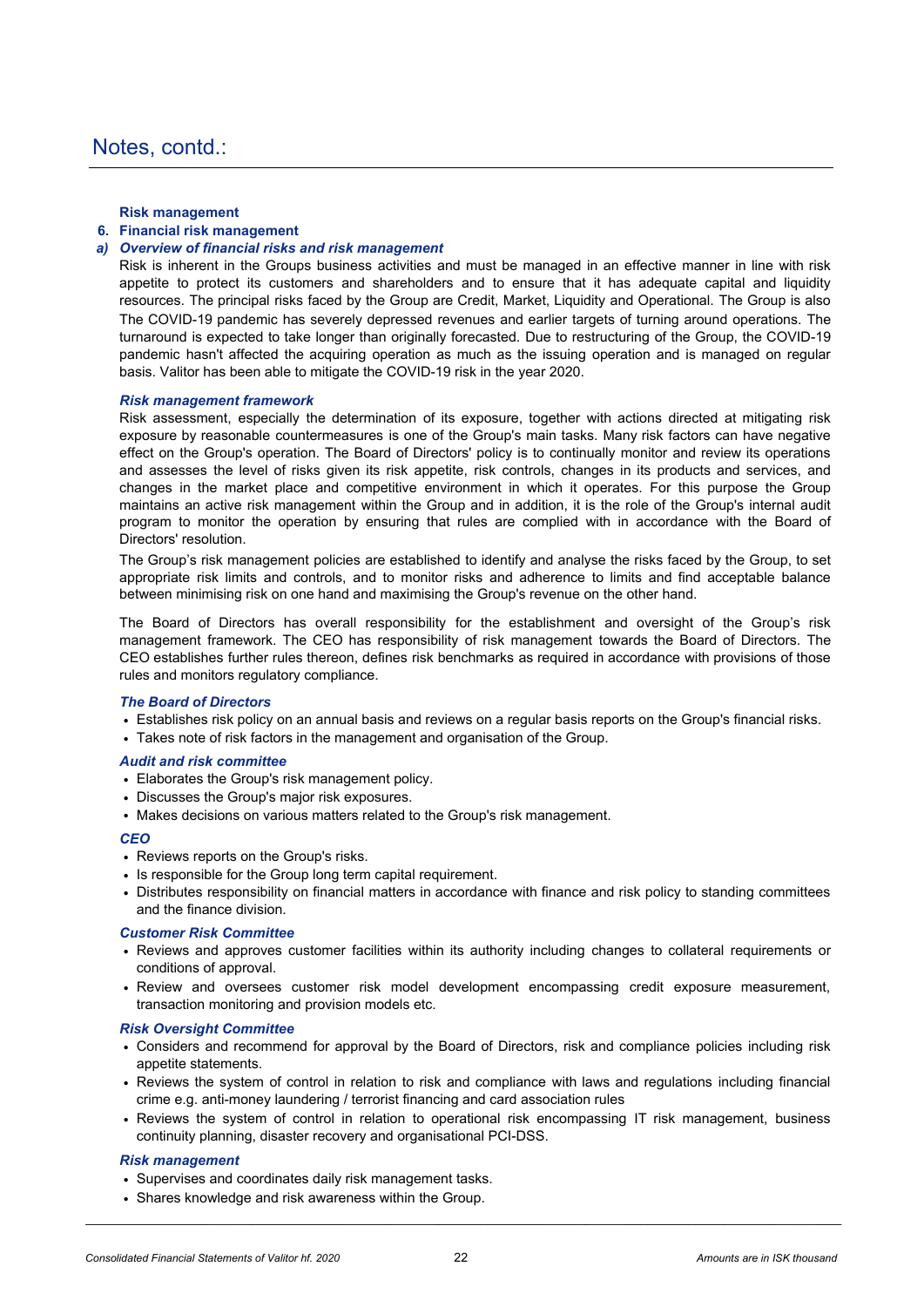### **6. Financial risk management contd.:**

### *b) Credit risk*

**(i) Agreements including credit risk**

The primary sources of credit risk for the Group

| Sources of credit risk             | <b>Description</b>                                                                                                                                                                                                                                                                                   |
|------------------------------------|------------------------------------------------------------------------------------------------------------------------------------------------------------------------------------------------------------------------------------------------------------------------------------------------------|
| <b>Payment Processing</b>          | Payment processing incurs a contingent liability (off balance sheet) as a<br>result of Visa and MasterCard rules which make acquirers jointly liable<br>with the merchants / retailers for the completed provision of goods and<br>services purchased (up to the value of the transaction processed) |
| <b>Consumer Loans</b>              | Short term loans made to consumers for purchase of goods at Point of<br>Sale (Iceland only)                                                                                                                                                                                                          |
| Deposits at Financial Institutions | Funds held on deposit at Financial Institutions.                                                                                                                                                                                                                                                     |
| Point of Sale Terminal Lease       | Short term finance agreements with merchants for the lease of point of<br>sale payment terminals                                                                                                                                                                                                     |

The Group operates in accordance with applicable laws and regulations, relevant for its operations, as well as in accordance with guidelines of the international card conglomerates.

### **(ii) Credit risk policy**

Strategy for managing credit risk includes the development and maintenance of a robust customer risk management system supported by a range of processes and procedures undertaken throughout the customer lifecycle.

Credit facilities can only be approved by forums or individuals or within their authority and following an appropriate risk assessment. Regular reviews of material credit risk exposures are undertaken in order to identify deterioration in customer quality and potential financial loss or reputational damage.

The Board of Directors is the ultimate authority in relation to the approval of credit facilities. The Board has delegated authority to the CEO who in turn has delegated authority to Risk Forums and to certain individuals.

Applications for facilities are assessed in respect of; legal capacity of the customer to enter into the agreement, legal, regulatory and reputational risks associated with the customer and any connected customers to the extent that they constitute a single risk due to shareholding or direct / indirect control.

The Group maintains a risk authority and approval framework to ensure that risks are assessed and approved by an appropriately authorised individual or forum.

### **(iii) Impairment of financial assets**

The Group recognises a loss allowance for expected credit losses on investments in debt instruments that are measured at amortised cost or at FVTOCI, receivables from financial institutions, loans to customers and accounts receivable, as well as on financial guarantees. The amount of expected credit losses is updated at each reporting date to reflect changes in credit risk since initial recognition of the respective financial instrument. The Group considers a financial asset to be credit-impaired when one or more events that have a detrimental impact on the estimated future cash flows of that financial asset have occurred. Further information on the Group's recognition and measurement of expected credit losses, impairment and write-off policy is provided in note 5. j).

### **(iv) Maximum exposure to credit risk**

Book value of the Group's financial assets corresponds to its maximum exposure to credit risk. The Group's maximum credit risk exposure is specified as follows:

|                                                                              | 2020       | 2019                  |
|------------------------------------------------------------------------------|------------|-----------------------|
|                                                                              | 16.878.270 | 19,847,877            |
|                                                                              | 140.530    | 1.956.847             |
|                                                                              | 1.666.072  | 4.880.323             |
| Accounts and other receivables (excluding prepayments and withholding taxes) | 323.576    | 814.516               |
|                                                                              | 1.877.961  | 2.052.640             |
|                                                                              | 0          | 27.782                |
|                                                                              |            | 20,886,409 29,579,985 |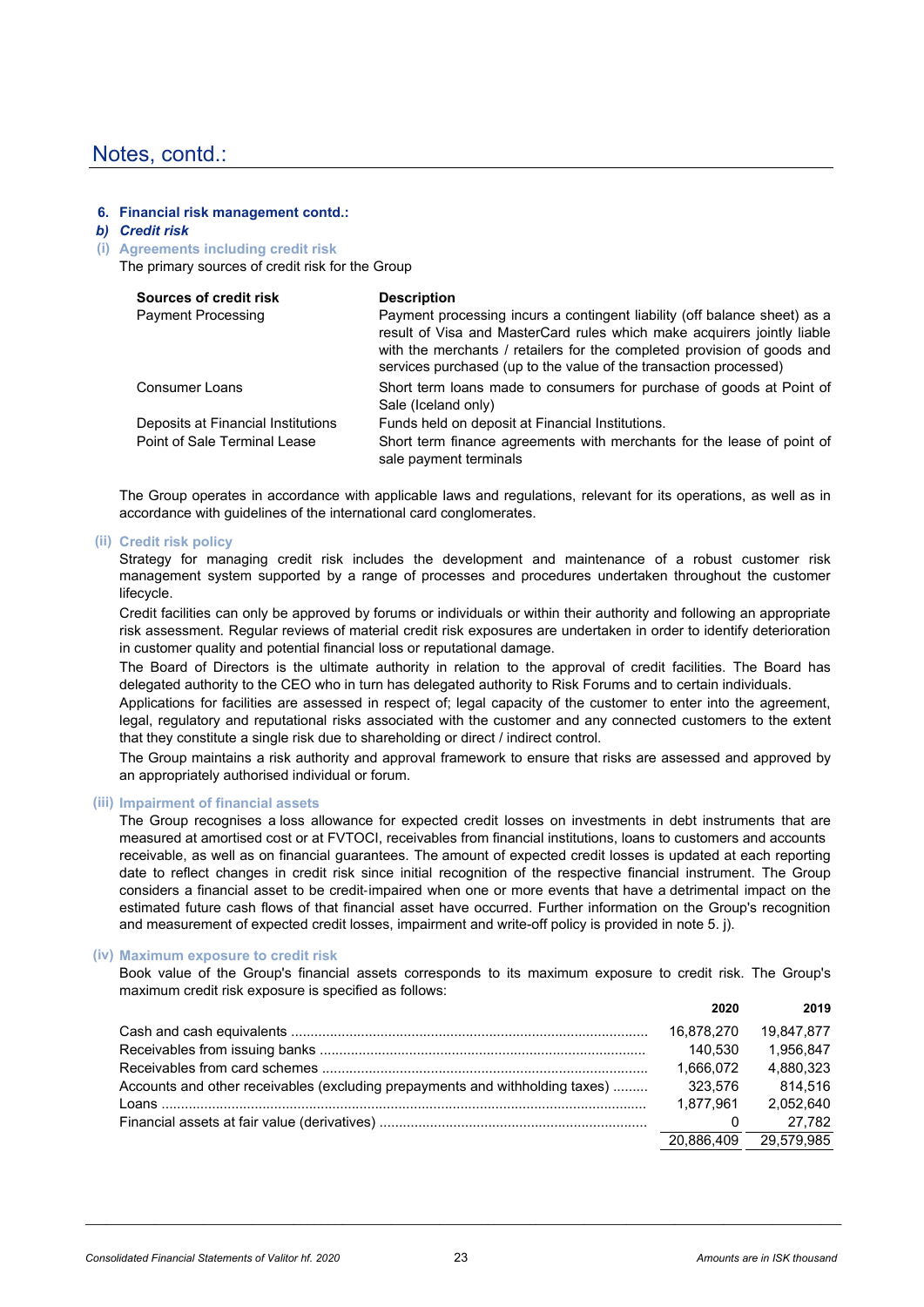### **6. Financial risk management contd.:**

### *b) Credit risk, contd.:*

### **(v) Credit quality of financial assets**

The Group's credit risk is specified as follows in terms of impairment. Financial assets in the category 12 month ECL (expected credit loss) are considered as performing and financial assets in the category lifetime ECL (other than accounts receivable under the simplified approach) are considered as doubtful. Other assets are considered to be credit-impaired.

|                     | Gross carrying amount |       | <b>Total gross</b>                  |              | <b>Total</b> | Net carrying |
|---------------------|-----------------------|-------|-------------------------------------|--------------|--------------|--------------|
|                     | 12 month ECL          |       | <b>Lifetime ECL Credit impaired</b> | carrying am. | allowance    | amount       |
| 31 December 2020    |                       |       |                                     |              |              |              |
| Cash and cash equ.  | 16,878,270            | 0     | 0                                   | 16,878,270   | 0            | 16,878,270   |
| Receivable from     |                       |       |                                     |              |              |              |
| issuing banks       | 140,530               | 0     | 0                                   | 140.530      |              | 140,530      |
| Receivable from     |                       |       |                                     |              |              |              |
| card schemes        | 1,666,072             | 0     | 0                                   | 1,666,072    | 0            | 1,666,072    |
| Acc. and other rec. | 450.915               | 0     | 0                                   | 450.915      | (127, 338)   | 323,576      |
| Loans               | 1,893,185             | 4,426 | 127,466                             | 2,025,077    | (147, 115)   | 1,877,961    |
|                     | 21,028,972            | 4,426 | 127,466                             | 21,160,863   | (274, 454)   | 20,886,409   |

|                     | Gross carrying amount |        |                                     | <b>Total gross</b> | Total      | Net carrying |
|---------------------|-----------------------|--------|-------------------------------------|--------------------|------------|--------------|
|                     | 12 month ECL          |        | <b>Lifetime ECL Credit impaired</b> | carrying am.       | allowance  | amount       |
| 31 December 2019    |                       |        |                                     |                    |            |              |
| Cash and cash equ.  | 19,847,877            | 0      | 0                                   | 19,847,877         | 0          | 19,847,877   |
| Receivable from     |                       |        |                                     |                    |            |              |
| issuing banks       | 1,956,847             | 0      | 0                                   | 1,956,847          | 0          | 1,956,847    |
| Receivable from     |                       |        |                                     |                    |            |              |
| card schemes        | 4,880,323             | 0      | 0                                   | 4,880,323          | 0          | 4,880,323    |
| Acc. and other rec. | 950,602               | 0      | 0                                   | 950,602            | (136,085)  | 814,516      |
| Loans               | 2,015,435             | 15.514 | 165,500                             | 2,196,448          | (143, 808) | 2,052,640    |
|                     | 29.651.084            | 15.514 | 165.500                             | 29.832.097         | (279, 893) | 29,552,204   |

Impairment on loans is specified as follows:

|                                                 | 12 month ECL | <b>Lifetime ECL</b> | Credit<br>impaired | Total<br>impairment |
|-------------------------------------------------|--------------|---------------------|--------------------|---------------------|
| <b>Year 2020</b>                                |              |                     |                    |                     |
|                                                 | 20.361       | 192                 | 123.255            | 143.808             |
| Transfer of financial assets:                   |              |                     |                    |                     |
|                                                 | (24,593)     | 43                  | 24.550             | 0                   |
|                                                 | (6.093)      | 0                   | 6.093              | O                   |
| Transfers from credit impaired financial assets | 86,988)      | 0                   | 86.988             | 0                   |
|                                                 | 13.918       | 17                  | 7.912              | 21.847              |
|                                                 | (2,940)      | 25)                 | (24,297)           | (27, 262)           |
|                                                 | 107,825      | (145)               | (98, 958)          | 8,722               |
|                                                 | 21,492       | 81                  | 125.543            | 147.115             |
| Account Receivables balance at 31 December      | 0            | 127.338             | 0                  | 127.338             |
|                                                 | 21.492       | 127.419             | 125.543            | 274.454             |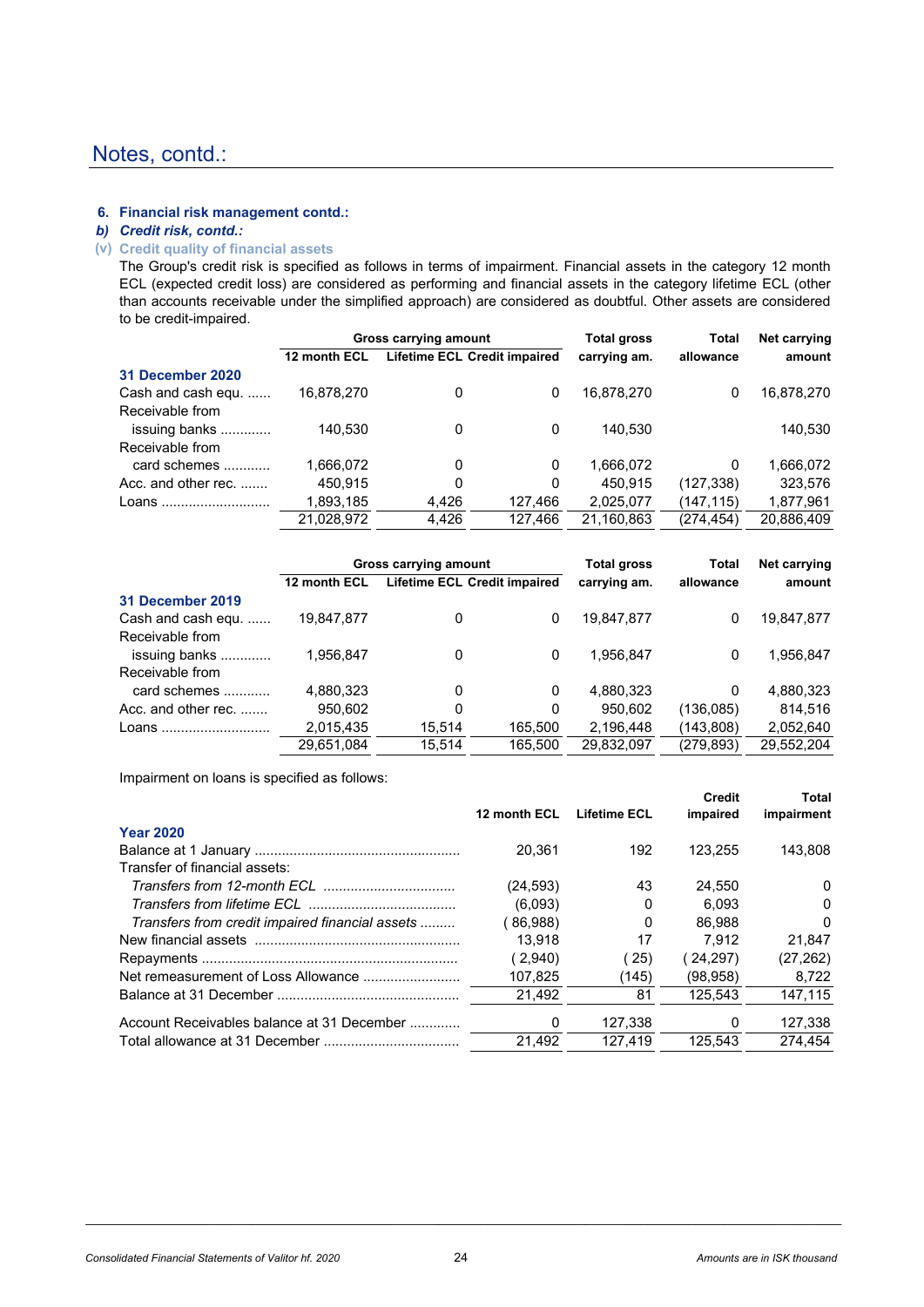### **6. Financial risk management contd.:**

### *b) Credit risk contd.:*

**(v) Credit quality of financial assets contd.:**

|                                                 | 12 month ECL | <b>Lifetime ECL</b> | <b>Credit</b><br>impaired | Total<br>impairment |
|-------------------------------------------------|--------------|---------------------|---------------------------|---------------------|
| <b>Year 2019</b>                                |              |                     |                           |                     |
|                                                 | 22.138       | 175                 | 161.059                   | 183.373             |
| Transfer of financial assets:                   |              |                     |                           |                     |
|                                                 | (44, 581)    | 99                  | 44.482                    | $\Omega$            |
|                                                 | 19           | (4, 447)            | 4.428                     | 0                   |
| Transfers from credit impaired financial assets | 13           | 0                   | (13)                      | $\Omega$            |
|                                                 | 14.496       | 84                  | 14.221                    | 28.802              |
|                                                 | 8,074        | (42)                | 83,357)                   | (91, 474)           |
|                                                 | 36.350       | 4.323               | (17.566)                  | 23.107              |
|                                                 | 20.361       | 192                 | 123.255                   | 143.808             |
| Account Receivables balance at 31 December      | 0            | 136,085             | 0                         | 136.085             |
|                                                 | 20.361       | 136.277             | 123.255                   | 279.893             |

The Group always recognises lifetime ECL for accounts receivable (presented with accounts and other receivables in the Statement of Financial Position). The expected credit losses on these financial assets are estimated using a provision matrix based on the Group's historical credit loss experience, adjusted for factors that are specific to the debtors, general economic conditions and an assessment of both the current as well as the forecast direction of conditions at the reporting date.

The following table details the risk profile of loans based on the Groups provision matrix.

| 31 December 2020<br>Days in default | Gross<br>carrying<br>amount | <b>Provision</b> | Net carrying<br>amount | <b>Credit</b><br>impaired? |
|-------------------------------------|-----------------------------|------------------|------------------------|----------------------------|
|                                     | 1,878,108                   | 21.492           | 1.856.616              | No                         |
|                                     | 19.514                      | 81               | 19.433                 | No                         |
|                                     | 31.742                      | 26.825           | 4.917                  | Yes                        |
|                                     | 95.712                      | 98.718           | (3,006)                | Yes                        |
| Total                               | 2.025.077                   | 147.115          | 1.877.961              |                            |
|                                     | Gross                       |                  |                        |                            |

| 31 December 2019 | uwas<br>carrying<br>amount | Provision | Net carrying<br>amount | <b>Credit</b><br>impaired? |
|------------------|----------------------------|-----------|------------------------|----------------------------|
| Days in default  |                            |           |                        |                            |
|                  | 2.047.331                  | 20.384    | 2.026.947              | No                         |
|                  | 24.753                     | 169       | 24.584                 | No                         |
|                  | 57.215                     | 56.107    | 1.108                  | Yes                        |
|                  | 67.148                     | 67.148    |                        | Yes                        |
|                  | 2.196.448                  | 143.808   | 2.052.640              |                            |

### *c) Liquidity risk*

### **(i)** *Liquidity risk management*

Liquidity risk is the risk that the Group either does not have sufficient financial resources available to meet its liabilities when they fall due, or can secure them only at excessive cost. The Group places great emphasis on monitoring and managing liquidity risk on a daily basis, and endeavours to ensure it has sufficient resources to meet its obligations at all times.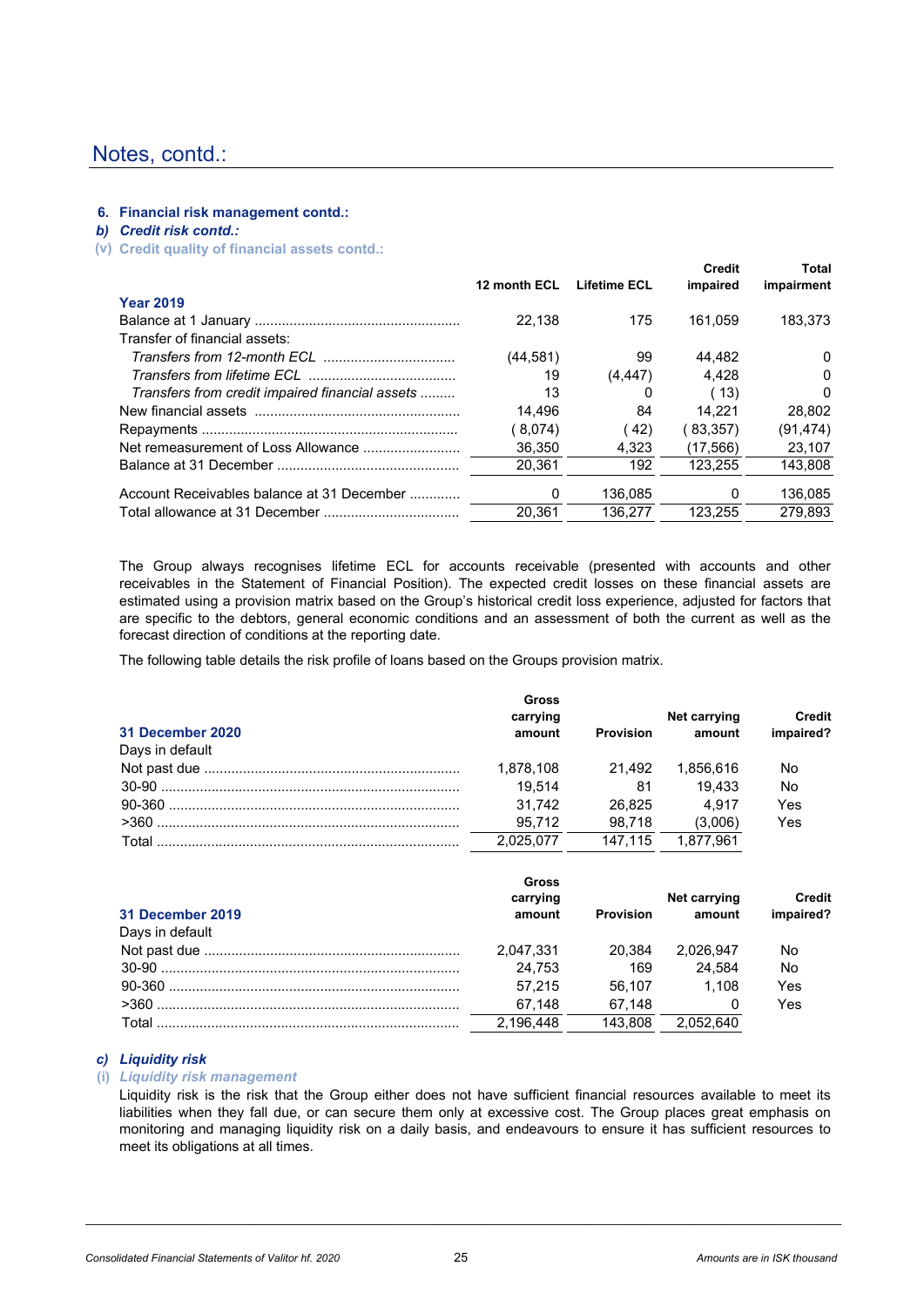### **6. Financial risk management contd.:**

### *c) Liquidity risk contd.:*

#### **(ii)** *Measurement of liquidity risk*

A key factor in the Group´s management of liquidity risk is to ensure a balance between cash flow of financial assets and liabilities. A comparison of the book value of the Group's financial assets and liabilities and the contractual cash flow thereof is outlined in the table below.

|                                | <b>Contractual cash flows</b> |            |                                |               |              |
|--------------------------------|-------------------------------|------------|--------------------------------|---------------|--------------|
|                                | <b>Book value</b>             |            | $0 - 3$ months $3 - 12$ months | $1 - 5$ years | Total        |
| 31 December 2020               |                               |            |                                |               |              |
| <b>Financial assets:</b>       |                               |            |                                |               |              |
| Cash and cash equivalents      | 16,878,270                    | 16,878,270 | 0                              | 0             | 16,878,270   |
| Receivables from issuing banks | 140,530                       | 140,530    |                                | 0             | 140,530      |
| Receivables from card schemes  | 1,666,072                     | 1,666,072  |                                | 0             | 1,666,072    |
| Accounts and other receivables | 323.576                       | 323,576    |                                |               | 323,576      |
| Financial assets at fair value |                               |            |                                | 70.107*       | 70.107       |
|                                | 1,877,961                     | 545,224    | 780,635                        | 552,102       | 1,877,961    |
| Total financial assets         | 20.886.409                    | 19,553,672 | 780.635                        | 622.209       | 20,956,516   |
| <b>Financial liabilities:</b>  |                               |            |                                |               |              |
|                                | 16,740,470                    | 16,740,470 | 0                              | 0             | 16,740,470   |
| Payable to credit institutions |                               |            |                                | 0             | $\mathbf{0}$ |
|                                | 1,388,149                     | 1,388,149  | 0                              |               | 1,388,149    |
| Total financial liabilities    | 18,128,619                    | 18,128,619 | 0                              | $\mathbf{0}$  | 18,128,619   |
| Net financial instruments      | 2,757,790                     | 1,425,053  | 780.635                        | 622.209       | 2,827,897    |
|                                |                               |            |                                |               |              |

\* no maturity

|                                | <b>Contractual cash flows</b> |            |                                |               |            |
|--------------------------------|-------------------------------|------------|--------------------------------|---------------|------------|
|                                | <b>Book value</b>             |            | $0 - 3$ months $3 - 12$ months | $1 - 5$ years | Total      |
| <b>31 December 2019</b>        |                               |            |                                |               |            |
| <b>Financial assets:</b>       |                               |            |                                |               |            |
| Cash and cash equivalents      | 19,847,877                    | 19,847,877 | 0                              | 0             | 19,847,877 |
| Receivables from issuing banks | 1,956,847                     | 1,956,847  | 0                              | 0             | 1,956,847  |
| Receivables from card schemes  | 4,880,323                     | 4,880,323  | 0                              | 0             | 4,880,323  |
| Accounts and other receivables | 814,516                       | 814,516    | 0                              | 0             | 814,516    |
| Financial assets at fair value | 27,782                        | 27.782     | $\theta$                       | 65,766*       | 93,548     |
|                                | 2,052,640                     | 613,006    | 859,975                        | 579,659       | 2,052,640  |
| Total financial assets         | 29,579,985                    | 28,140,351 | 859.975                        | 645.425       | 29.645.751 |
| <b>Financial liabilities:</b>  |                               |            |                                |               |            |
|                                | 23,396,666                    | 23,396,666 | 0                              | 0             | 23,396,666 |
| Payable to credit institutions | 1,745                         | 1,745      | 0                              | 0             | 1,745      |
|                                | 2,267,477                     | 2,185,447  | 0                              | 82,029        | 2,267,477  |
| Total financial liabilities    | 25,665,888                    | 25,583,858 | 0                              | 82.029        | 25,665,888 |
| Net financial instruments      | 3,914,098                     | 2,556,493  | 859,975                        | 563,395       | 3,979,864  |

\* no maturity

#### *d) Market risk*

**(i) Interest rate risk**

Interest rate risk is defined as the current or prospective risk to earnings or capital arising from adverse movements in market interest rates. The Group is exposed to interest rate risk, primarily resulting from a mismatch in interest bearing assets and liabilities, their duration and interest rate fixing periods.

At year end no assets or liabilities are indexed. The majority of Current assets bear variable interest. Payables to credit institution bear variable interest.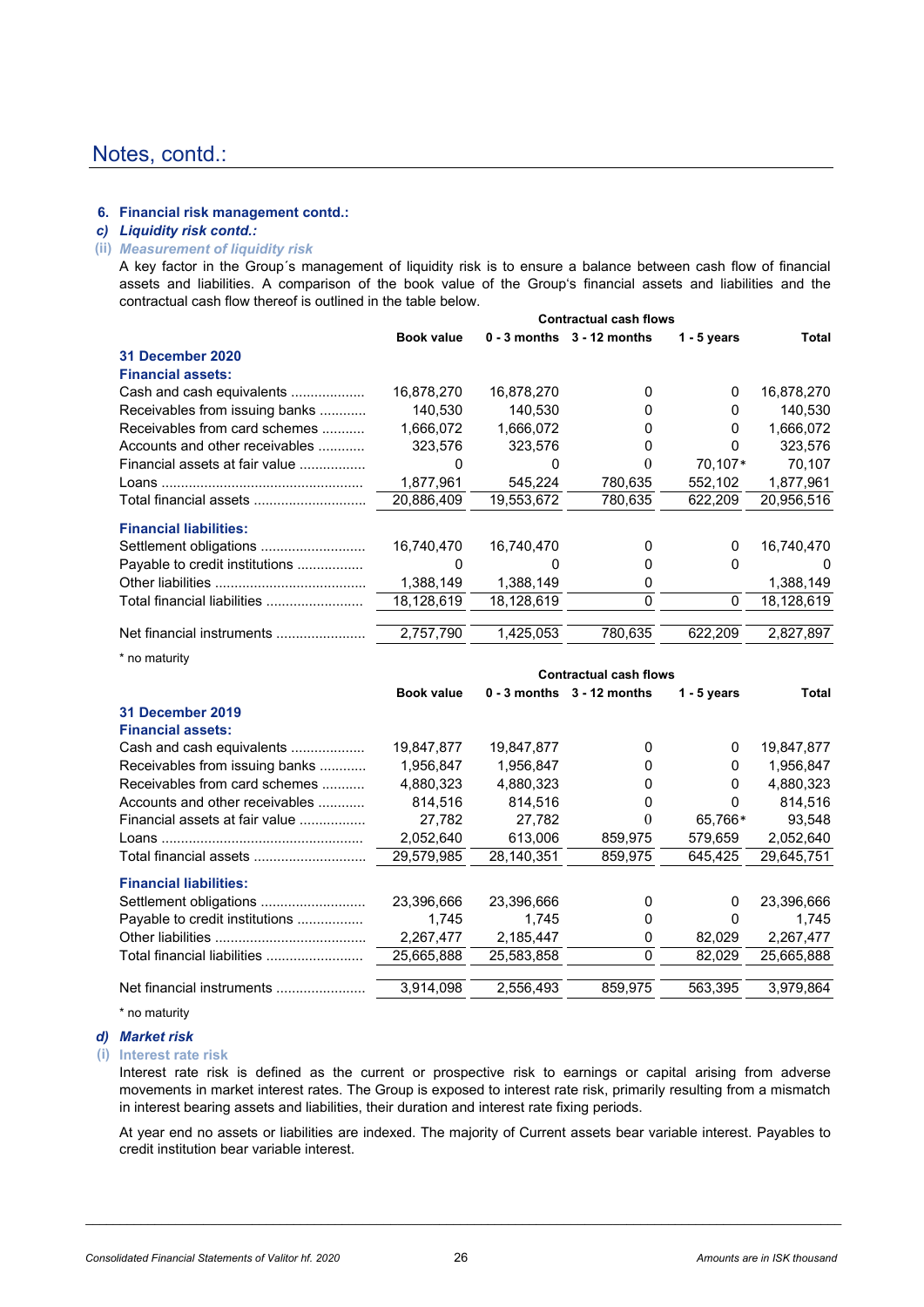### **6. Financial risk management contd.:**

### *d) Market risk contd.:*

### **(ii) Currency risk**

Currency risk is the risk that earnings or capital may be negatively affected by fluctuations in foreign exchange rates, due to transactions in foreign currencies or due to a mismatch in currency composition of assets and liabilities. The Group aims to limit currency risk. Net exposure per currency is monitored relative to the total equity of Valitor hf.

A breakdown of the Group's currency exposure as defined by IFRS 7 is as follows:

|                      |            |               |             |            | vuer        |              |
|----------------------|------------|---------------|-------------|------------|-------------|--------------|
| 2020                 | <b>USD</b> | <b>GBP</b>    | <b>EUR</b>  | <b>DKK</b> | currencies* | <b>Total</b> |
| Cash and cash equiv. | 185.251    | 1,514,870     | 1,823,617   | 327.216    | 877.767     | 4,728,721    |
| Account Receivables  | 1.804      | 65,755        | 65,381      | 22,699     | 22.914      | 178,553      |
| Settlem. obligations | (472, 476) | (1, 127, 837) | (1,667,035) | (333,581)  | (836, 450)  | (4,437,379)  |
| Derivatives          | 8,469)     | 7,940)        | 7,722)      | 13,164)    | 0           | (37,295)     |
| Net curr. exposure   | (293,890)  | 444,848       | 214.241     | 3,170      | 64.231      | 432,600      |
|                      |            |               |             |            | Other       |              |
| 2019                 | <b>USD</b> | <b>GBP</b>    | <b>EUR</b>  | <b>DKK</b> | currencies* | Total        |
|                      |            |               |             |            |             |              |

| Cash and cash equiv  | 1.253.872 | 2.762.678   | 3,054,757   | 670.907    | 1.656.883   | 9.399.097   |
|----------------------|-----------|-------------|-------------|------------|-------------|-------------|
| Account Receivables  | 41.875    | 160.439     | 69.158      |            | 18.047      | 289.519     |
| Settlem. obligations | (665.566) | (1.625.971) | (1,615,482) | (512.244)  | (1,083,782) | (5,503,045) |
| Derivatives          | 423.850)  | 1.434.780)  | 1,154,555)  | ′ 290,912) | 415.294)    | (3,719,391) |
| Net curr. exposure   | 206,331   | (137.634)   | 353,878     | (132.249)  | 175.854     | 466.180     |

\*Other currencies includes SEK, NOK and CHF as the most significant ones.

IFRS 7 does not allow for intangible assets to be presented as part of the currency exposure. The Group is exposed to GBP due to its investments in subsidiaries outside of Iceland which are therefore not presented in the table above. The total exposure at the end of 2020 is ISK 1.4 billion.

### *Sensitivity analysis*

Based on net currency exposure at end of December a 10% movement in each currency in the table above would impact profit before tax by ISK 43 m. (2019: ISK 47 m.). This analysis is based on the assumption that other risk factors are being held constant. The analysis is performed on the same basis for 2019.

Total assets in foreign currencies according to the Group's Consolidated Financial Statements amount to ISK 4,907 m. (2019: ISK 9,689 m.) and total liabilities amount to ISK 4,475 m. (2019: ISK 9,222 m.).

### **e) Equity and equity management**

It is the Group's Board of Directors' policy to maintain a strong equity position so as to support stability in future operations. No changes were made during the year with respect to the Group's equity management.

### **f) Guarantee risk**

Net Risk of Delayed Delivery Exposure (DDE) is measured as the Gross DDE less settlement funds held and where DDE is measured as the current utilisation. The Net Risk of Delayed Delivery Exposure portfolio should be viewed as an estimate of exposure based upon information obtained from merchants at commencement of the relationship or following a review of the merchant facility. Merchant provided information as to the delay between payment and delivery can be unreliable as the data is not typically held by merchants and the Group uses expert opinion based on sector averages of delayed delivery timescales where it is appropriate to do so.

Valitor Net Delayed Delivery Exposure has decreased from prior year. The decrease is directly related to the Covid 19 pandemic and the reduction in pre payments seen predominantly in the travel and tourism sectors.

**Other**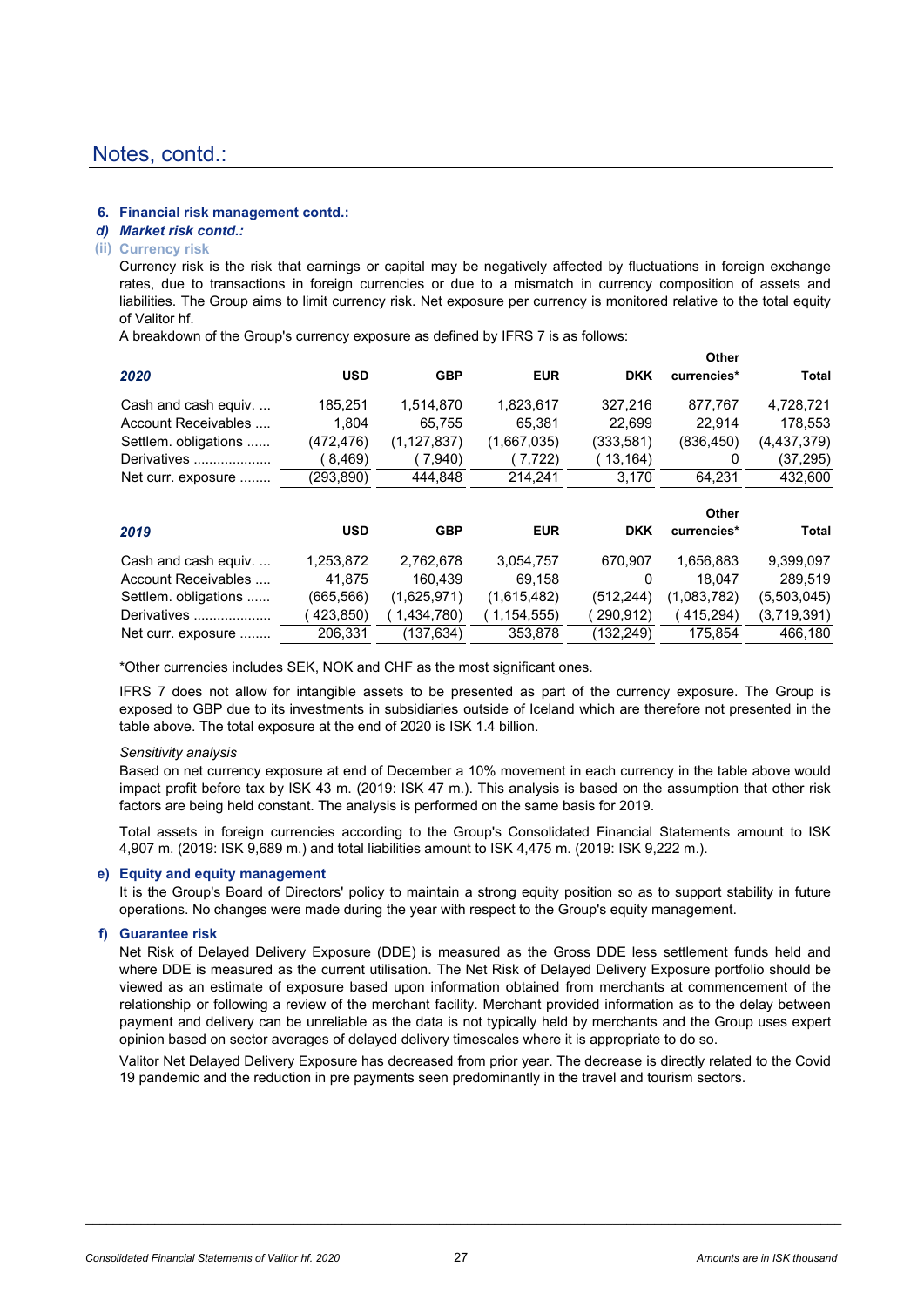### **6. Financial risk management contd.:**

### **f) Guarantee risk contd.:**

It is a strategic decision to exit the Issuing Prepaid business in Valitor. Issued Prepaid e-money increased in the second half of the year due to increase in loads from one of Valitors Partners. The e-money is now expected to reduce month by month in 2021. All issued Prepaid e-money is ring fenced client accounts.

| 104.770 | 65.004 |
|---------|--------|

The financial position and standing of issuers is reviewed and evaluated by the schemes (Visa and MasterCard) using their own methods and rules on a yearly (and ongoing) basis. Valitor hf., acts as principal member to both schemes for domestic issuers in Iceland (sponsors their membership) and as such (under the relevant scheme rules) can become liable for the sub-members scheme debt, where relevant the scheme rules may require both principal and or sub-member to provide guarantee´s to the scheme, due to the issuance.

**7. Use of estimates and judgements regarding accounting policies applied**

#### *a) Fair value estimates on shares*

When determination of fair value of shares cannot be based on published price on an active market, management uses valuation models in determining fair value. Using valuation models requires management to decide both what model to use as well as to determine the assumptions on which fair value is based. Using other models and assumption could have an impact on both fair value and fair value changes recognised in the Financial Statements.

#### *b) Impairment of financial assets*

The Group recognises a loss allowance for expected credit losses on investments in debt instruments that are measured at amortised cost or at FVTOCI, receivables from financial institutions, loans to customers and accounts receivable, as well as on financial guarantees. The amount of expected credit losses is updated at each reporting date to reflect changes in credit risk since initial recognition of the respective financial instrument. The Group considers a financial asset to be credit-impaired when one or more events that have a detrimental impact on the estimated future cash flows of that financial asset have occurred. Further information on the Group's recognition and measurement of expected credit losses, impairment and write-off policy is provided in note 5. j).

### *c) Impairment testing for goodwill*

Determining whether goodwill is impaired requires an estimation of the value in use of the cash-generating units to which goodwill has been allocated. The value in use calculation requires the entity to estimate the future cash flows expected to arise from the cash-generating unit and a suitable discount rate in order to calculate present value. Details of impairment calculations are set out in note 19.

### *d) Estimates of lease*

The Group has applied its judgment in presenting related information on leases in a manner that it considers to be the most relevant to an understanding of its financial performance and financial position. Estimates have been made on the estimated (remaining) useful lives of right of use assets and the remaining lease terms.

**2020 2019**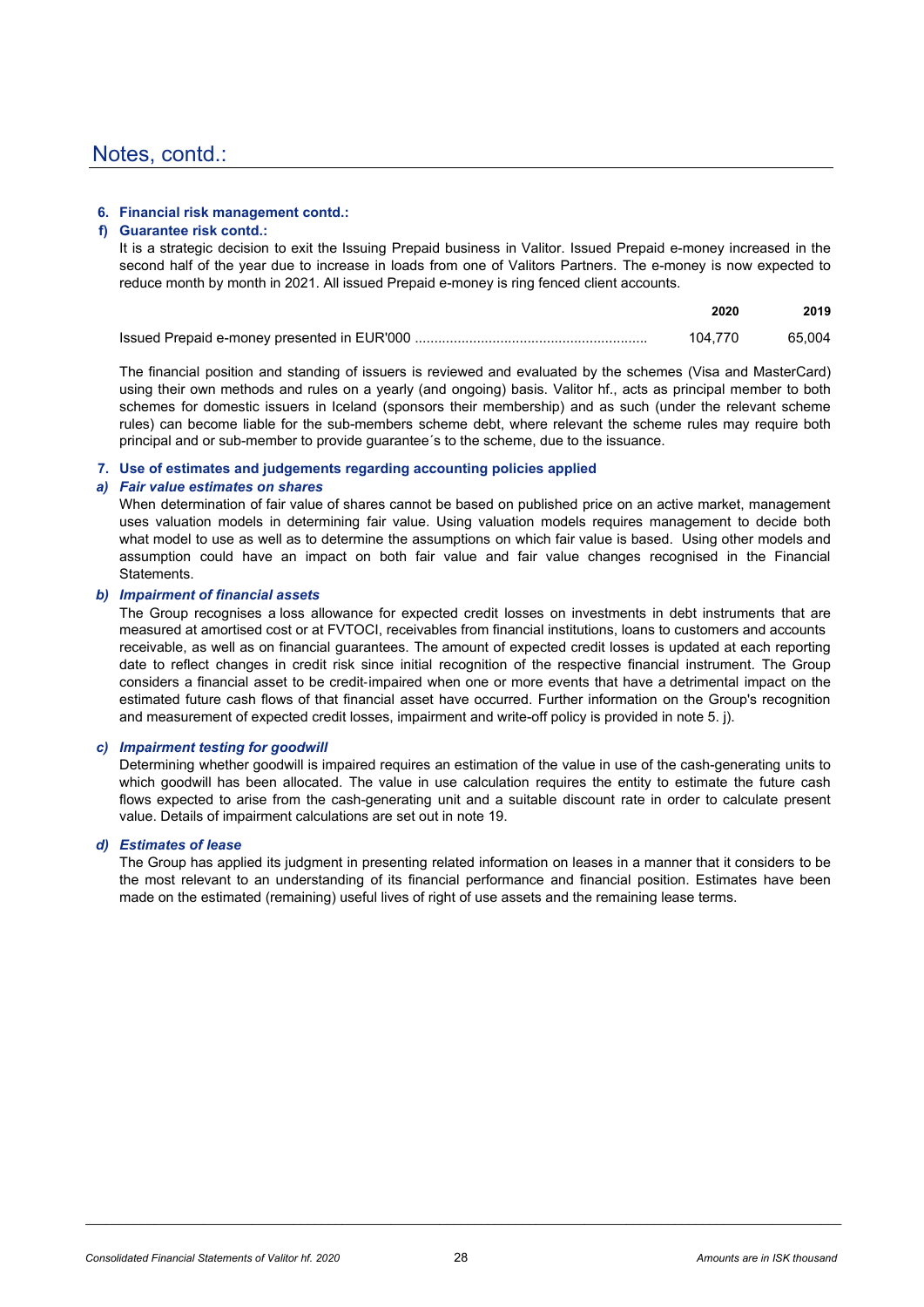### **Notes to the Consolidated Statement of Comprehensive Income**

|  |  |  |  |  | 8. Salaries and salary-related expenses |  |
|--|--|--|--|--|-----------------------------------------|--|
|--|--|--|--|--|-----------------------------------------|--|

| The total number of employees is as follows:                               | 2020       | 2019        |
|----------------------------------------------------------------------------|------------|-------------|
| Average number of full-time equivalent positions during the year           | 251        | 404         |
|                                                                            | 216        | 393         |
| Salaries and salary related expenses are specified as follows:             |            |             |
|                                                                            | 3.178.062  | 4.417.364   |
|                                                                            | 393.943    | 487.211     |
|                                                                            | 408.303    | 582.075     |
|                                                                            | (214,520)  | 456.159     |
|                                                                            | 3,765,789  | 5,942,809   |
| Capitalised salaries due to internal development, included above           | (281, 237) | (607, 297)  |
| Salaries and salary-related expenses from discont. operation (see note 17) | (246.033)  | (1,479,616) |
| Total salaries and salary-related expenses excluding capitalized salaries  | 3.238.518  | 3.855.895   |
|                                                                            |            |             |

Total of 224 million were accounted for during 2020 due to obligated redundancy payments in 2021. The obligated redundancy payments include salary related expenses.

|                                                                   | 32,684     | $\Omega$   |
|-------------------------------------------------------------------|------------|------------|
|                                                                   | 66,580     | 56,433     |
|                                                                   | 177,203    | 226,468    |
| Remunerations of the Board of Directors are specified as follows: | 2020       | 2019       |
|                                                                   | 9,533      | 1,062      |
|                                                                   | 2,186      | 1,752      |
|                                                                   | 8,888      | 1,800      |
|                                                                   | 5,190      | 8,208      |
|                                                                   | 5,190      | 7,113      |
|                                                                   | 2.472      | $\Omega$   |
|                                                                   | 155        | 441        |
|                                                                   | 0          | 5,785      |
|                                                                   | 0          | 1,478      |
|                                                                   | 0          | 1,478      |
|                                                                   | 0          | 232        |
|                                                                   | $\Omega$   | 116        |
|                                                                   | 33,614     | 29,465     |
| 9. Other operating expenses                                       |            |            |
| Other operating expenses are specified as follows:                | 2020       | 2019       |
|                                                                   | 245,980    | 677,480    |
|                                                                   | 710,205    | 812,582    |
|                                                                   | 121,733    | 300,409    |
|                                                                   | 124,184    | 330,581    |
|                                                                   | 88,925     | 246,797    |
|                                                                   | 341,887    | 724,286    |
|                                                                   | (103, 358) | (355, 188) |
|                                                                   | 1,529,557  | 2,736,947  |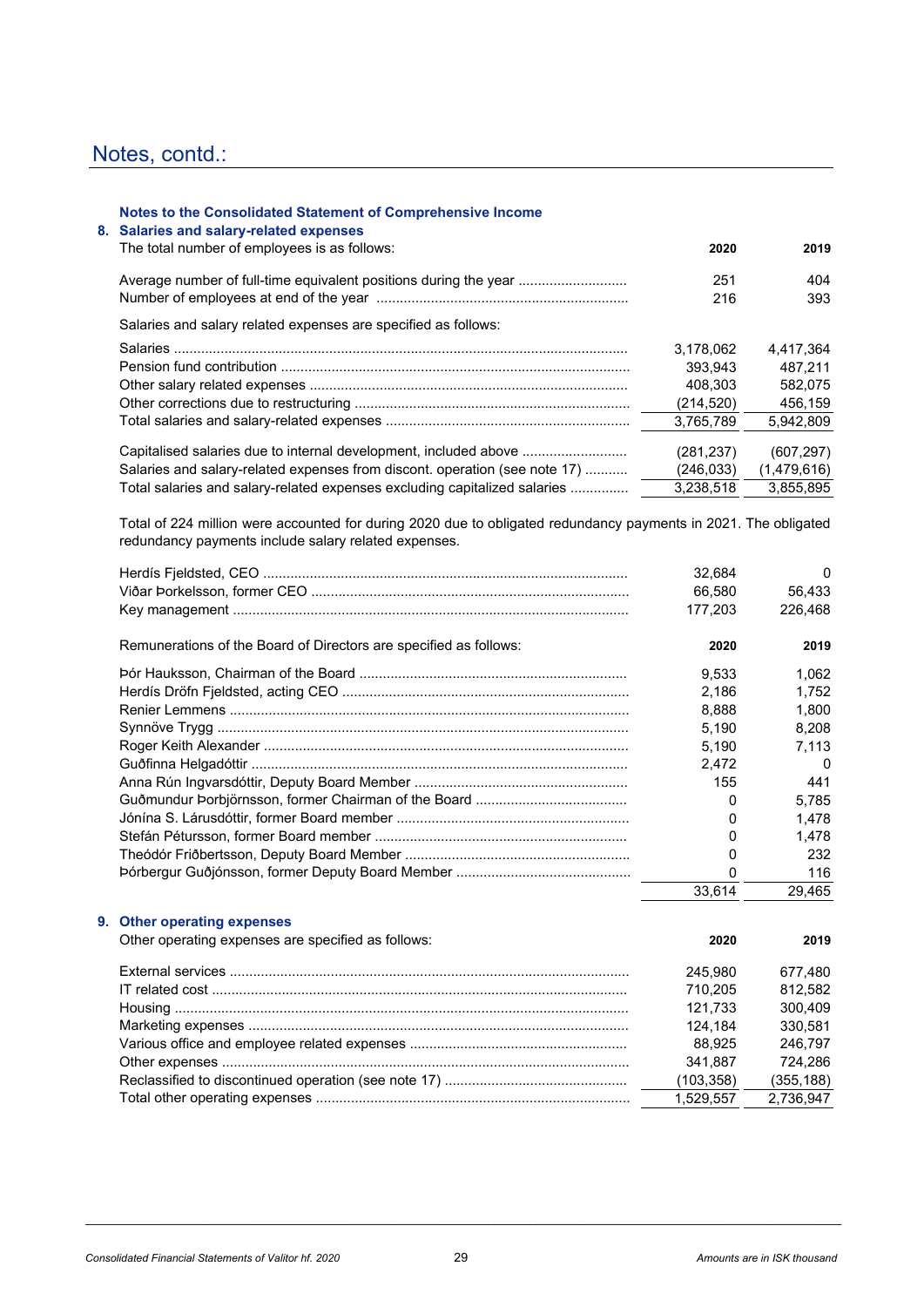| 10. Auditor's fee<br>Auditor's fee is specified as follows:           |            |             | 2020                | 2019                 |
|-----------------------------------------------------------------------|------------|-------------|---------------------|----------------------|
|                                                                       |            |             | 49,031              | 46,238               |
|                                                                       |            |             | 5,492               | 8,291                |
|                                                                       |            |             | 54,523              | 54,529               |
|                                                                       |            |             |                     |                      |
| 11. Financial income and (expenses)                                   |            |             |                     |                      |
| Financial income and (expenses) are specified as follows:             |            |             | 2020                | 2019                 |
|                                                                       |            |             | 37,940              | 44,390               |
|                                                                       |            |             | (3, 772)            | (58)                 |
|                                                                       |            |             | 34,168              | 44,332               |
|                                                                       |            |             |                     |                      |
| Financial expenses on financial liabilities with credit institutions  |            |             | (212,895)           | (176, 740)           |
|                                                                       |            |             | (13,383)            | (8,606)              |
|                                                                       |            |             | (44,926)            | (56, 945)            |
|                                                                       |            |             | 3,228               | 12,238               |
|                                                                       |            |             | 267,975)            | 230,052)             |
|                                                                       |            |             | 113,558             | 103,955              |
|                                                                       |            |             | 4,341               | 8,072                |
|                                                                       |            |             | (83, 423)           | 0                    |
|                                                                       |            |             | (3,788)             | 79,081               |
|                                                                       |            |             | 30,688              | 191,109              |
|                                                                       |            |             | 203,119)            | 5,388                |
| 12. Taxes                                                             |            |             |                     |                      |
| <i><b>Income tax</b></i>                                              |            |             |                     |                      |
| Income tax recognised through profit or loss is specified as follows: |            |             | 2020                | 2019                 |
|                                                                       |            |             |                     |                      |
|                                                                       |            |             | 148,006<br>(5, 526) | 564,846<br>(77, 502) |
|                                                                       |            |             | 142,480             | 487,344              |
|                                                                       |            |             |                     |                      |
| Effective tax rate is specified as follows:                           |            |             |                     |                      |
|                                                                       | 2020       |             | 2019                |                      |
|                                                                       |            | (1,344,363) |                     | (4, 161, 611)        |
| Income tax according to current tax rate                              | 20.0%      | (268, 873)  | 20.0%               | (832, 322)           |
|                                                                       | $(2.0\%)$  | 27,217      | $(0.4\%)$           | 17,942               |
| Effect of tax rates in foreign jurisdictions                          | $(0.4\%)$  | 5,526       | $(1.9\%)$           | 77,502               |
| Valuation allowance not recognised in                                 |            |             |                     |                      |
| Statement of Financial Position                                       | $(15.3\%)$ | 205,841     | $(6.4\%)$           | 265,876              |
|                                                                       | 8.3%       | (112, 191)  | 0.4%                | (16, 342)            |
|                                                                       | 10.6%      | (142, 480)  | 11.7%               | (487, 344)           |
|                                                                       |            |             |                     |                      |

### *Non-taxable income*

Non-taxable income consist mainly of profit from investments in shares.

### *Valuation allowance not recognised in the Statement of Financial Position*

At year end, the Group has unused tax losses in UK available for offset against future profits which hasn't been recognised as deferred tax asset. Other deferred tax assets recognised is considered to be used in the future for taxable profits available, see further note 25.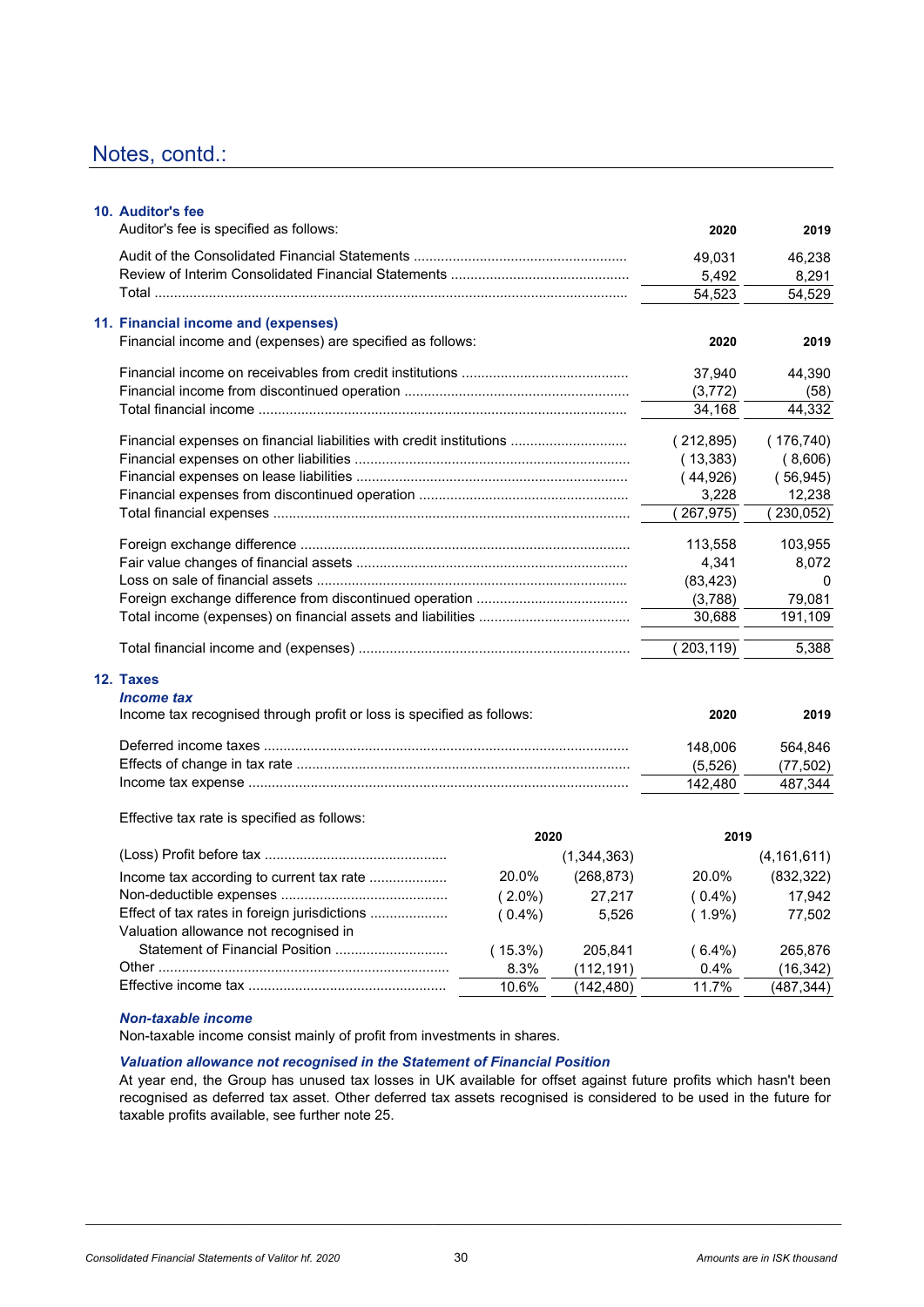### **13. Financial assets and liabilities**

### **Classification and fair value of financial assets and liabilities**

The Group's classification and fair value of financial assets and liabilities (not including accrued interests) is specified as follows.

|                  | <b>Financial</b> | <b>Financial</b>        |            |                   |
|------------------|------------------|-------------------------|------------|-------------------|
|                  | assets and       | assets and              |            |                   |
|                  | liabilities      | liabilities at          | Total      |                   |
|                  |                  | at FVTPL amortised cost | book value | <b>Fair value</b> |
| 31 December 2020 |                  |                         |            |                   |
|                  | 0                | 16,878,270              | 16,878,270 | 16,878,270        |
|                  | 0                | 140,530                 | 140,530    | 140,530           |
|                  | 0                | 1,666,072               | 1,666,072  | 1,666,072         |
|                  | 0                | 323,576                 | 323,576    | 323,576           |
|                  | 0                | 1.877.961               | 1.877.961  | 1,877,961         |
|                  | 70.107           | 0                       | 70.107     | 70,107            |
|                  | 70.107           | 20,886,409              | 20.956.516 | 20,956,516        |
|                  |                  |                         |            |                   |
|                  | 0                | 16.740.470              | 16.740.470 | 16.740.470        |
|                  | 0                | 0                       | O          | 0                 |
|                  | 0                | <sup>0</sup>            | O          | 0                 |
|                  | 0                | 1,388,149               | 1,388,149  | 1,388,149         |
|                  | 0                | 18.128.619              | 18.128.619 | 18,128,619        |

|                         | <b>Financial</b><br>assets and<br>liabilities | <b>Financial</b><br>assets and<br>liabilities at | Total      |                   |
|-------------------------|-----------------------------------------------|--------------------------------------------------|------------|-------------------|
|                         |                                               | at FVTPL amortised cost                          | book value | <b>Fair value</b> |
| <b>31 December 2019</b> |                                               |                                                  |            |                   |
|                         | 0                                             | 19.847.877                                       | 19.847.877 | 19,847,877        |
|                         | 0                                             | 1,956,847                                        | 1,956,847  | 1,956,847         |
|                         | 0                                             | 4,880,323                                        | 4,880,323  | 4,880,323         |
|                         | 0                                             | 814.516                                          | 814.516    | 814,516           |
|                         | 0                                             | 2.052.640                                        | 2.052.640  | 2,052,640         |
|                         | 93,548                                        | 0                                                | 93.548     | 93.548            |
|                         | 93,548                                        | 29,552,204                                       | 29,645,751 | 29,645,751        |
|                         | 0                                             | 23,396,666                                       | 23.396.666 | 23.396.666        |
|                         | 0                                             | 1.745                                            | 1.745      | 1.745             |
|                         | 25,908                                        | 0                                                | 25.908     | 25,908            |
|                         | 0                                             | 2,267,477                                        | 2,267,477  | 2,267,477         |
|                         | 25,908                                        | 25,665,888                                       | 25.691.795 | 25,691,795        |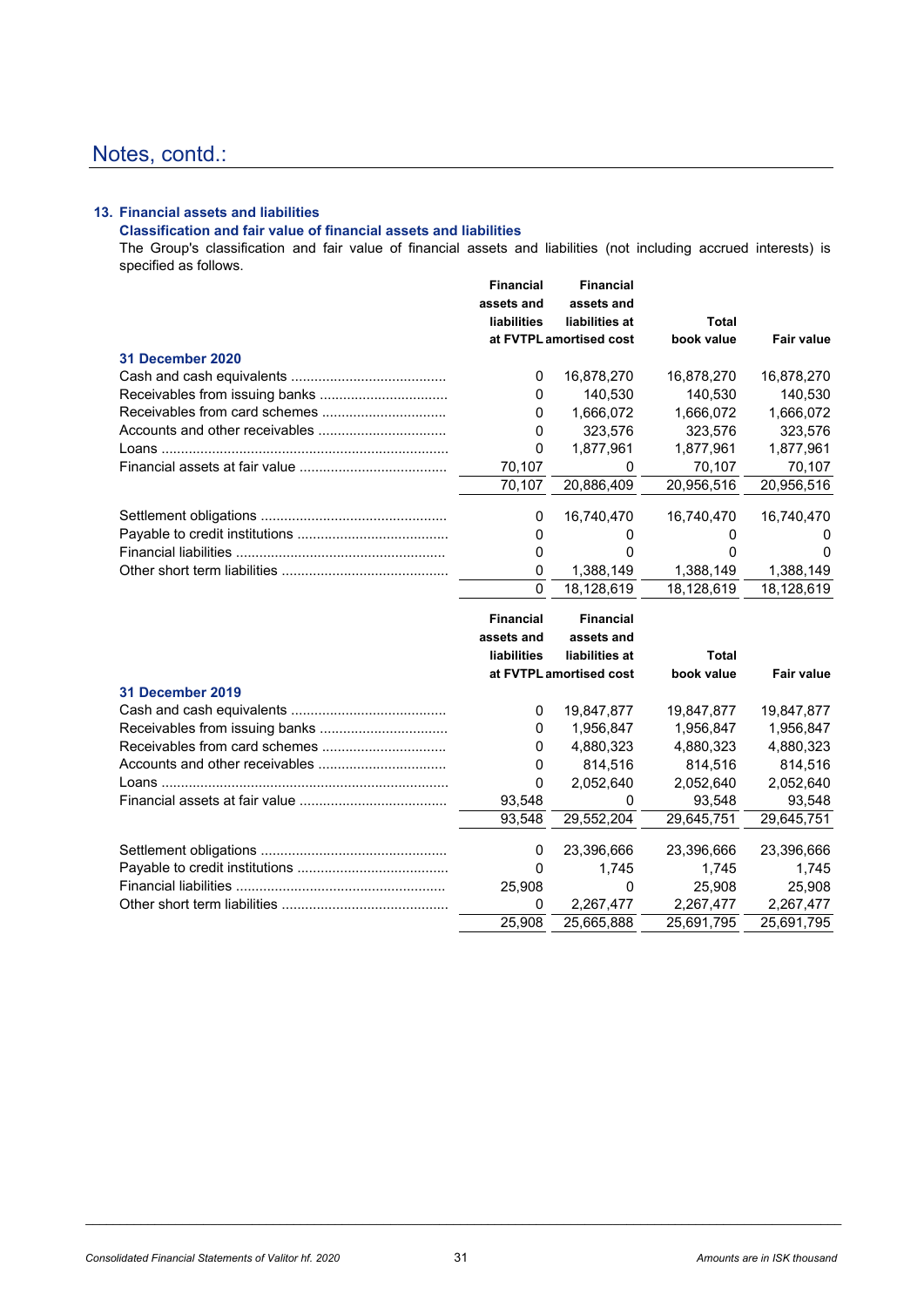| 14. Cash and cash equivalents<br>Cash is specified as follows: | 2020       | 2019       |
|----------------------------------------------------------------|------------|------------|
|                                                                | 16.878.270 | 19.847.877 |

As a Payment Institution, Valitor hf. is required to comply with rules no. 88/2020 regarding protection of customer funds. Customer funds are protected in safeguarded bank accounts, whereby relevant financial institution acknowledges that Valitor hf. hold funds, that belong to its customers, as deposits in safeguarded bank accounts.

Safeguarded customer funds are on Valitor hf. Balance Sheet as part of cash and cash equivalents. On 31 December 2020, safeguarded customer funds amounted to ISK 14,570 million.

### **15. Loans**

| Loans are specified as follows: | 2020      | 2019       |
|---------------------------------|-----------|------------|
|                                 | 2.025.077 | 2.196.448  |
|                                 | (147.115) | ั 143.808) |
| Total Ioans                     | 1.877.961 | 2.052.640  |

### **16. Financial instruments at fair value through profit or loss**

Financial instruments at fair value through profit or loss are measured at fair value, and changes therein are recognised in profit or loss. Financial instruments at fair value through profit or loss are specified as follows:

| Derivatives:                                                      | 2020<br>0 | 2019<br>27.782   |
|-------------------------------------------------------------------|-----------|------------------|
|                                                                   | 0         | 25,908)<br>1.874 |
| Domestic shares:                                                  | 0         |                  |
|                                                                   | 70,107    | 65,766           |
| Total financial instruments at fair value through profit and loss | 70.107    | 67,640           |
| Catogories in the Statement of Financial Position                 |           |                  |
|                                                                   | 70.107    | 93.548           |
|                                                                   | 0         | (25,908)         |
| Total financial instruments at fair value through profit and loss | 70.107    | 67.640           |

The Group applies a fair value determination hierarchy specified as follows:

Level 1: Based on publicly available prices on active markets for identical assets and liabilities.

Level 2: A valuation method not based on public prices in an active market (level 1) but information that is observable for the assets and liabilities, either directly (e.g. price) or indirectly (derived from prices).

Level 3: A valuation method with significant unobservabe inputs, i.e. assumptions not based on market information.

The following table specifies the levels to which financial assets and liabilities pertain in:

|            | Level 1 | Level 2 | Level 3 | Total  |
|------------|---------|---------|---------|--------|
|            |         |         |         |        |
|            |         |         | 70.107  | 70,107 |
|            |         |         | 70.107  | 70,107 |
| 31.12.2019 |         |         |         |        |
|            | Level 1 | Level 2 | Level 3 | Total  |
|            |         | 1.874   |         | 1.874  |
|            |         |         | 65.766  | 65,766 |
|            |         | 1.874   | 65.766  | 67,640 |
|            |         |         |         |        |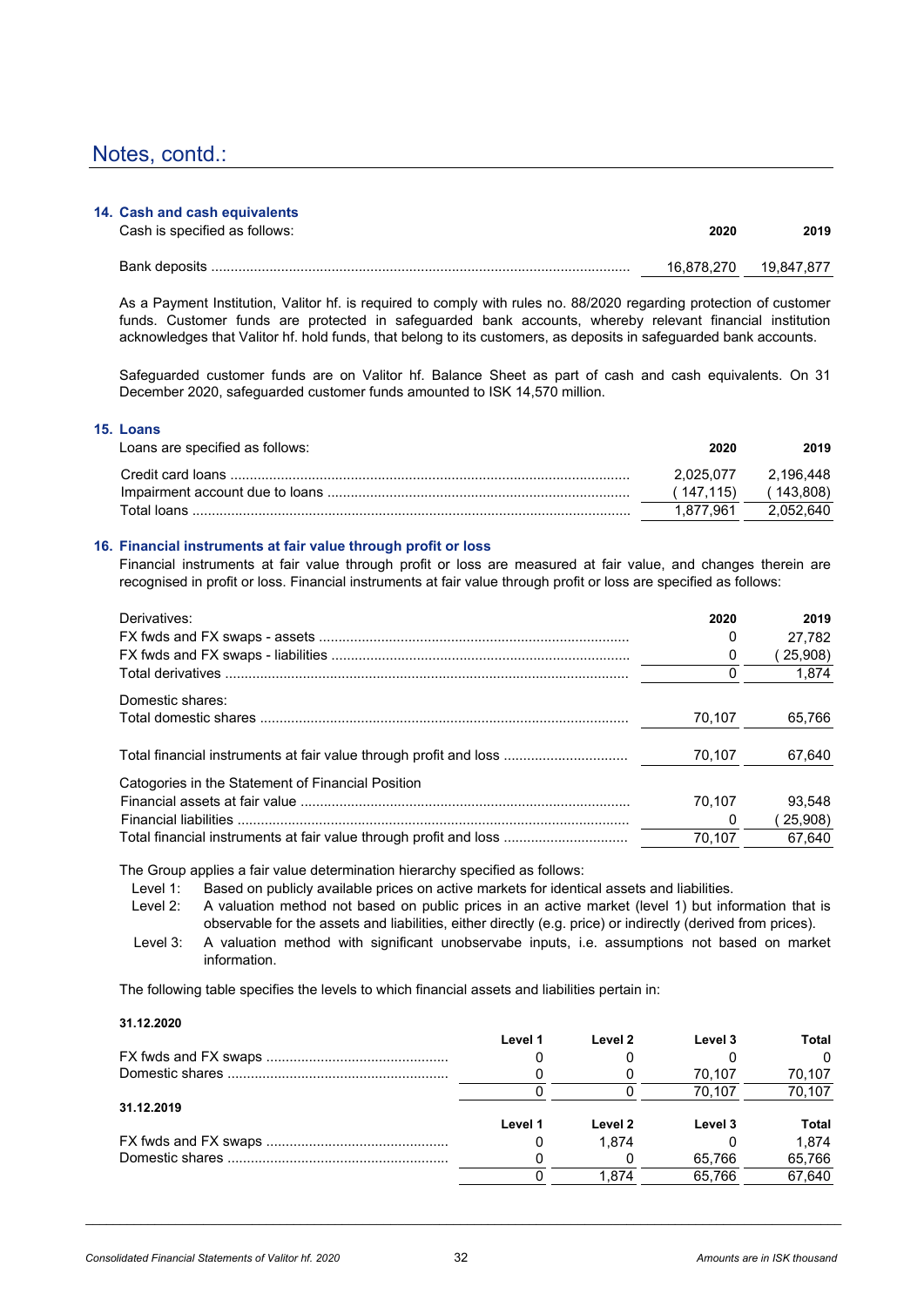### **17. Discontinued operations**

During 2020 Valitor has undertaken a reorganisation of the Group in order to strengthen Valitor's core business. A part of these reorganisation was to sell the business unit Omni Channel Solution. Valitor reached agreement in 2020 with sale of the Danish legal entity Valitor A/S in May 2020 and with sale of the UK operation of Omni Channel Solution in June 2020. With those two sales, Valitor has now completed the sale of the discontinued operations. The saleprice of Omni Channel Solution remains confidential, the amount of cash and cash equivalents in the subsidiaries amounted ISK 226 million. Total assets and liabilities sold did have immaterial effect on the Consolidated Financial Statement of the Group.

When an operation is classified as a discontinued operation, the comparative statement of profit or loss and OCI is re-presented as if the operation had been discontinued from the start of the comparative year.

| Results of discontinued operation: | 2020       | 2019          |
|------------------------------------|------------|---------------|
|                                    | 110.905    | 465,093       |
|                                    | 208,073    | 551,019       |
|                                    | 318.978    | 1,016,111     |
|                                    | (82,773)   | (249, 296)    |
|                                    | 236,205    | 766,815       |
|                                    | (246,033)  | (1,479,616)   |
|                                    | (60, 301)  | (4, 123, 244) |
|                                    | (103, 358) | (354,503)     |
|                                    |            | 566,500)      |
|                                    | (409, 692) | (6,523,864)   |
|                                    | (173, 488) | (5,757,049)   |
|                                    | 3.772      | 58            |
|                                    | (3,228)    | (12, 238)     |
|                                    | 3,788      | (79,081)      |
|                                    | 4,332      | (91, 261)     |
|                                    | (169, 155) | (5,848,310)   |
|                                    | 0          | 0             |
|                                    | (169, 155) | (5,848,310)   |

No effects are on the financial position of the Group at the end of 2020 since all assets and liabilities related to the discontinued operations have been sold from the Group.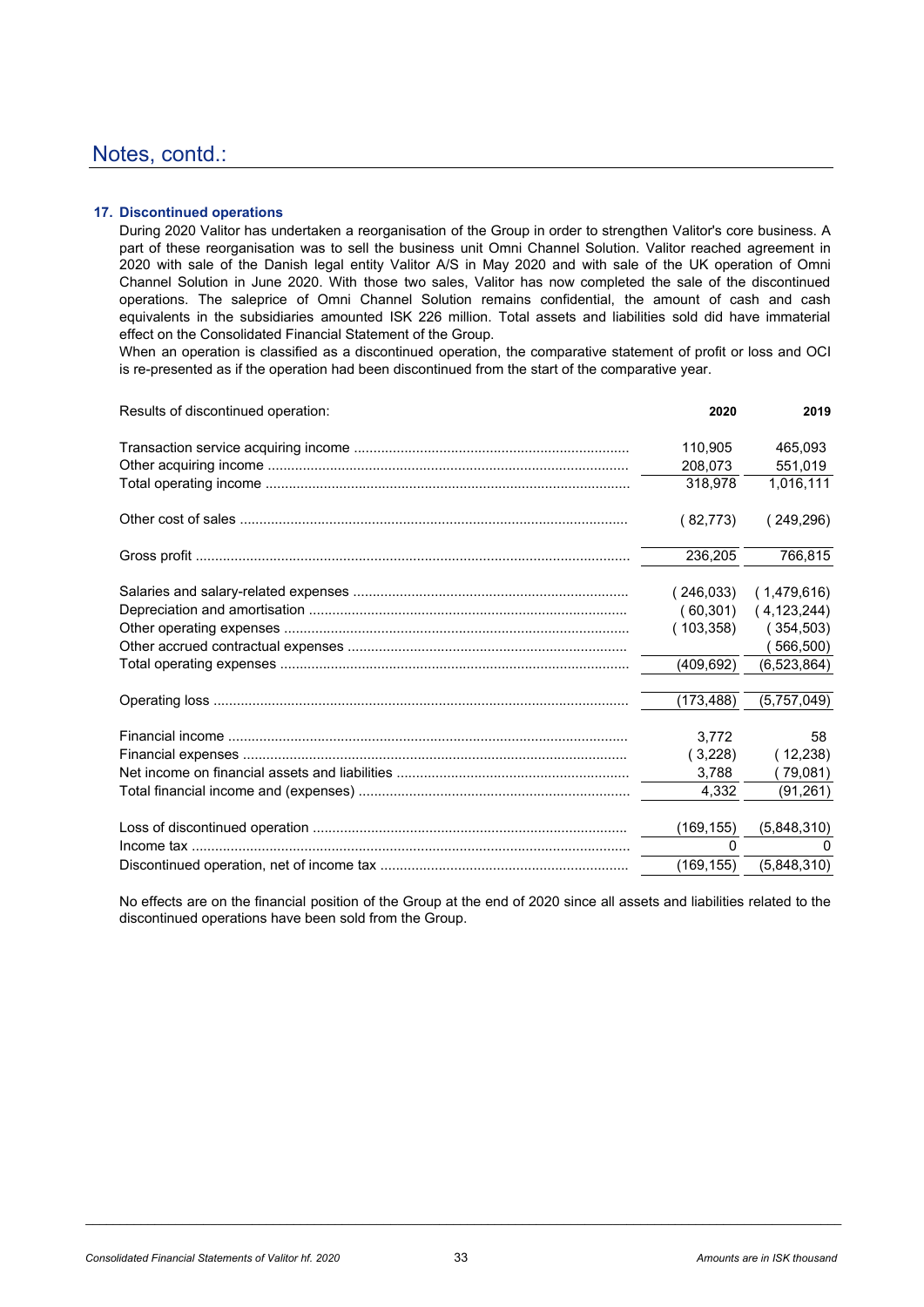### **18. Property, plant and equipment**

| Property, plant and equipment is specified as follows: | <b>Land and</b><br>buildings | Equipment,<br>furnishings<br>and vehicles | Total     |
|--------------------------------------------------------|------------------------------|-------------------------------------------|-----------|
| 2020                                                   |                              |                                           |           |
| Accumulated cost at the beginning of the year          | 22.993                       | 1,278,229                                 | 1,301,222 |
|                                                        |                              | 115,828                                   | 115,828   |
|                                                        |                              | (57, 519)                                 | (57, 519) |
|                                                        |                              | 18.669                                    | 18,669    |
| Assets associated with discontinued operations         | 0                            | 84,595                                    | 84,595    |
|                                                        | 22,993                       | 1,439,803                                 | 1,462,796 |
|                                                        | 19.634                       | 741.419                                   | 761,054   |
|                                                        | 250                          | 345.451                                   | 345,701   |
|                                                        | 0                            | (35, 378)                                 | (35, 378) |
| Assets associated with discontinued operations         | 0                            | 28.120                                    | 28,120    |
|                                                        | 19.884                       | 1.079.613                                 | 1.099.497 |
|                                                        |                              |                                           |           |
|                                                        | 3,109                        | 360.190                                   | 363.299   |

|                                                |                 | Equipment,   |            |
|------------------------------------------------|-----------------|--------------|------------|
|                                                | <b>Land and</b> | furnishings  |            |
|                                                | buildings       | and vehicles | Total      |
| 2019                                           |                 |              |            |
| Accumulated cost at the beginning of the year  | 22,993          | 1,519,173    | 1,542,166  |
|                                                | 0               | 273,496      | 273,496    |
|                                                | 0               | (437, 693)   | (437, 693) |
|                                                | 0               | 7.849        | 7,849      |
| Assets associated with discontinued operations | 0               | (84, 595)    | (84, 595)  |
|                                                | 22,993          | 1.278.229    | 1,301,222  |
|                                                | 19,076          | 850.239      | 869,315    |
|                                                | 559             | 352,606      | 353,165    |
|                                                | 0               | (433,306)    | (433, 306) |
| Assets associated with discontinued operations | 0               | (28, 120)    | (28, 120)  |
|                                                | 19,634          | 741,419      | 761,054    |
|                                                | 3.359           | 536.810      | 540,169    |
|                                                | $0 - 6%$        | 20-33%       |            |

Official real estate value of real estates and land, insurance value of real estates and insurance value of equipment, furnishings and vehicles are specified as follows:

|                                                                                              | 2020      | 2019          |
|----------------------------------------------------------------------------------------------|-----------|---------------|
|                                                                                              | 50.500    | 53.150        |
|                                                                                              | 66.650    | 59.100        |
|                                                                                              | 708.196   | 630.502       |
| Depreciation of fixed assets and amortisation of intangible assets are specified as follows: |           |               |
|                                                                                              | 345.451   | 352.606       |
|                                                                                              | 685.272   | 4.882.423     |
|                                                                                              | 131,630   | 145.655       |
|                                                                                              | (60, 301) | (4, 123, 244) |
|                                                                                              | 1.102.052 | 1.257.441     |
|                                                                                              |           |               |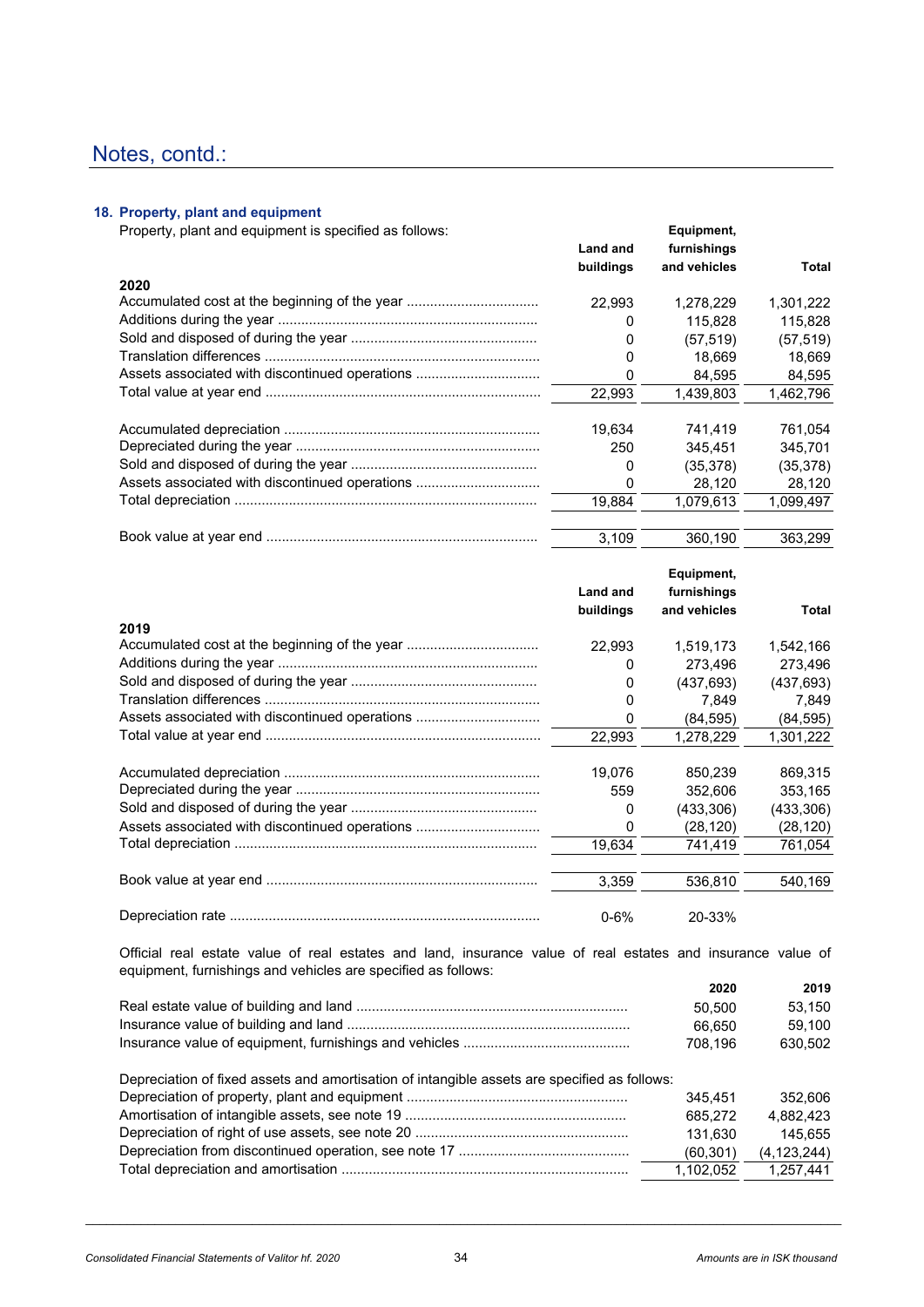### **19. Intangible assets**

### **2020**

|                  |                 | <b>Customer</b> |           |           |
|------------------|-----------------|-----------------|-----------|-----------|
|                  | <b>Software</b> | relationship    | Goodwill  | Total     |
| Accumulated cost |                 |                 |           |           |
|                  | 3,873,635       | 374.741         | 1,181,297 | 5,429,673 |
|                  | 281,237         | 0               | 0         | 281,237   |
|                  | 156,203         |                 | 0         | 156,203   |
|                  | 4.311.076       | 374.741         | 1.181.297 | 5.867.114 |
|                  | 1,973,791       | 144.269         | 0         | 2,118,060 |
|                  | 615.204         | 70,068          | 0         | 685,272   |
|                  | 2.588.995       | 214.337         | 0         | 2.803.332 |
|                  | 0               | 20.477          | 104.703   | 125,180   |
|                  | 1,722,081       | 180.881         | 1.286.000 | 3,188,962 |
|                  | 10-33%          | 10-17%          | 0%        |           |

An impairment test was performed on SMB's Acquiring goodwill and other intangible assets at year end. The recoverable amount of those cash-generating units was determined based on a value in use calculation which uses cash flow projections based on Financial budgets discussed by the Board of Directors. The calculation considers the time value of money, discounting future payments using a discount rate determined by the risk free return rates of the currencies in which the cash flows are projected to occur in and a risk premium based on any factors of risk or uncertainty. Revenue are expected to decrease in 2021 compared to 2020 revenues due to Covid-19. Revenue growth is expected to bounce back in 2022 and 2023. Estimated future growth is 2.5%.

During 2020 Valitor merged SMB Partnerships division with SMB Iceland into one unit called Domestic & Partnerships Acquiring. Valitor also operates the acquiring division SMB UK and does test the goodwill and other intangible assets for the SMB Acquiring business as whole. It is Valitor intention that better communication channels and the proximity of these units to each other as well as cost savings already accomplished will further support our growth model. The impairment test for SMB Acquiring concluded that no indications of impairment existed.

| Key findings of the impairment test: | <b>SMB Acquiring</b> | Total     |
|--------------------------------------|----------------------|-----------|
|                                      | 1.286.000            | 1.286.000 |
|                                      | 3,708,600            | 3,708,600 |
|                                      | 4.994.600            | 4.994.600 |
|                                      | 10.3%                |           |

### **2019**

The impairment test for SMB concluded that no indications of impairment existed. In late 2019 decision was taken to stop supporting the business unit Omni Channel Solution for future growth resulting in impairment of goodwill and other intangible assets of ISK 4,050 m. See note 17 for further information about discontinued operation.

| Key findings of the impairment test:          | OMNI | <b>SMB</b> | Total     |
|-----------------------------------------------|------|------------|-----------|
|                                               |      | 1.181.297  | 1.181.297 |
| Other assets assigned to cash-generating unit |      | 4,368,108  | 4,368,108 |
|                                               |      | 5.549.405  | 5,549,405 |
|                                               |      | 11.5%      |           |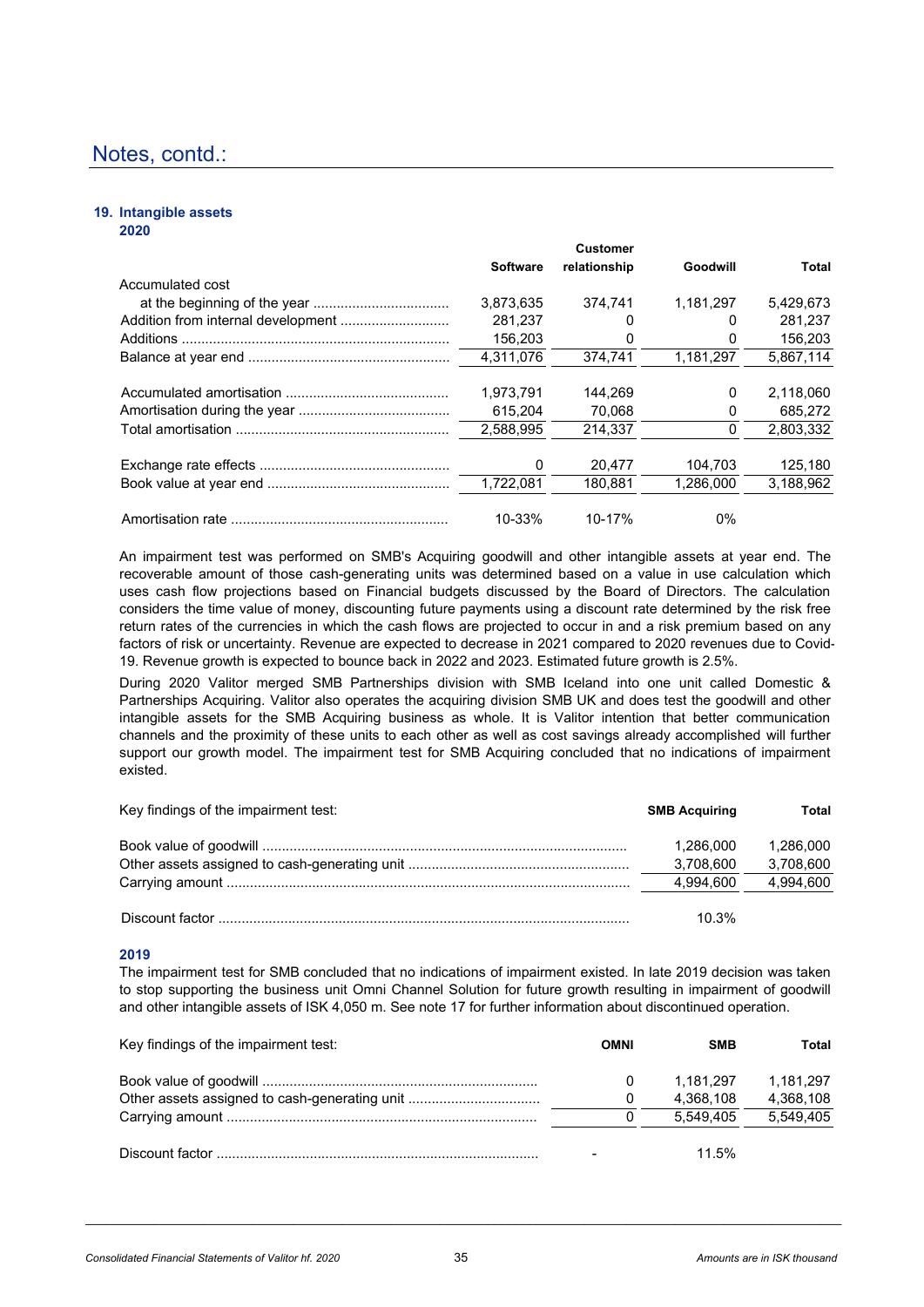### **19. Intangible assets contd.:**

| 2019                                                                                              |                 |            | <b>Customer</b> |             |             |
|---------------------------------------------------------------------------------------------------|-----------------|------------|-----------------|-------------|-------------|
|                                                                                                   | <b>Software</b> | Brands     | relations       | Goodwill    | Total       |
| Accumulated cost                                                                                  |                 |            |                 |             |             |
| at the beginning of the year                                                                      | 5,466,675       | 116,671    | 543,920         | 3,434,514   | 9,561,779   |
| Addition from internal development                                                                | 607,242         | 0          | 0               | 0           | 607,242     |
|                                                                                                   | 567,457         | 0          | 0               | 0           | 567,457     |
| Disposed of during the year                                                                       | (2,767,739)     | (116, 671) | (167, 964)      | (2,335,394) | (5,387,767) |
| Balance at year end                                                                               | 3,873,635       | 0          | 375,955         | 1,099,121   | 5,348,711   |
| Accumulated amortisation                                                                          | 2,434,692       | 30,877     | 135,706         | 0           | 2,601,275   |
| Amortisation during the year                                                                      | 2,247,883       | 79,744     | 176,527         | 2,378,268   | 4,882,423   |
| Disposed of during the year                                                                       | (2,708,784)     | (116, 671) | (167, 964)      | (2,378,268) | (5,371,687) |
| Total amortisation                                                                                | 1,973,791       | (6,049)    | 144,269         | 0           | 2,112,011   |
| Exchange rate effects                                                                             | 0               | (6,049)    | (1,215)         | 82,177      | 74,913      |
| Book value at year end                                                                            | 1,899,844       | 0          | 230,472         | 1,181,297   | 3,311,613   |
| Amortisation rate                                                                                 | 10-33%          | 10%        | 10-17%          | 0%          |             |
| 20. Right of use assets<br>Right of use assets relates to buildings and are specified as follows: |                 |            |                 | 2020        | 2019        |
|                                                                                                   |                 |            |                 | 867,848     | 0           |
| Recognition of right of use asset on initial application of IFRS 16                               |                 |            |                 | 0           | 1,099,050   |
|                                                                                                   |                 |            |                 | (131, 630)  | (145, 655)  |
|                                                                                                   |                 |            |                 | 27,961      | 21,984      |
|                                                                                                   |                 |            |                 | (399, 716)  | 0           |
|                                                                                                   |                 |            |                 | 106,172     | (106, 975)  |
|                                                                                                   |                 |            |                 | 12,171      | (556)       |
|                                                                                                   |                 |            |                 | 482,805     | 867,848     |
| Amounts recognised in the Statement of Comprehensive Income:                                      |                 |            |                 |             |             |
|                                                                                                   |                 |            |                 | 131,630     | 145,655     |
|                                                                                                   |                 |            |                 | 44,926      | 56,945      |
| VAT and low value lease expenses not included in lease liabilities                                |                 |            |                 | 51,254      | 118,696     |
|                                                                                                   |                 |            |                 | 227,810     | 321,297     |
| 21. Accounts and other receivables                                                                |                 |            |                 |             |             |
| Accounts and other receivables are specified as follows:                                          |                 |            |                 | 2020        | 2019        |
|                                                                                                   |                 |            |                 | 259,159     | 614,811     |
|                                                                                                   |                 |            |                 | 757,733     | 1,034,646   |
|                                                                                                   |                 |            |                 | 191,756     | 254,763     |
| Accounts and other receivables related to discontinued operations                                 |                 |            |                 | 0           | (195, 487)  |
|                                                                                                   |                 |            |                 | 1,208,648   | 1,708,734   |

Methods of the Group's credit risk is specified in terms of impairment and described in note 6. b).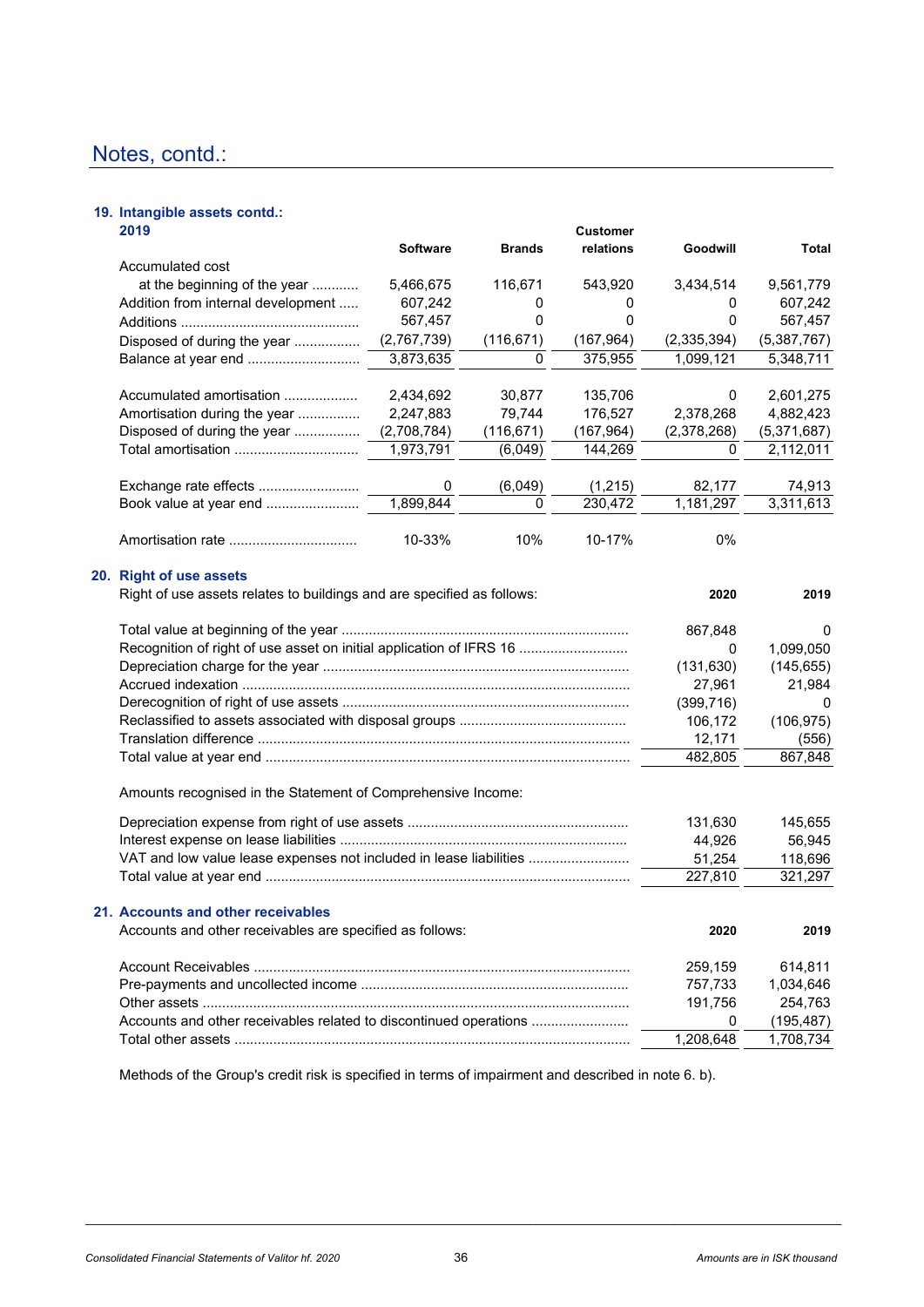### **22. Lease liability**

| Lease liability are specified as follows:                     | 2020      | 2019      |
|---------------------------------------------------------------|-----------|-----------|
|                                                               | 505,940   | 889,542   |
|                                                               | (70, 406) | (92,085)  |
|                                                               | 435.534   | 797,456   |
| The maturity of the lease liability are specified as follows: |           |           |
|                                                               | 54,811    | 97,298    |
|                                                               | 57,113    | 102,807   |
|                                                               | 59,511    | 105,524   |
|                                                               | 62,009    | 95,020    |
|                                                               | 202.091   | 396,808   |
|                                                               | 435,534   | 797,456   |
| 23. Payable to credit institutions                            |           |           |
| Payable to credit institutions are specified as follows:      | 2020      | 2019      |
|                                                               | $\Omega$  | 1,745     |
| 24. Borrowings                                                |           |           |
| Borrowings are specified as follows:                          | 2020      | 2019      |
|                                                               | 0         | 3.500.000 |
|                                                               | $\Omega$  | 3.500.000 |
| The maturity of the borrowings are specified as follows:      |           |           |
|                                                               | 0         | 3,500,000 |

At the end of April 2020, the total amount of ISK 3,500 million was converted into equity in Valitor Holding hf.

| 2020                                        | <b>Balance</b><br>1.1.2020 | Cash<br>flow | Non-cash changes              | <b>Balance</b><br>31.12.2020 |                                        |         |
|---------------------------------------------|----------------------------|--------------|-------------------------------|------------------------------|----------------------------------------|---------|
|                                             |                            |              | <b>Converted to</b><br>equity | $De-I$<br>recognition        | Financial exp.<br>and other<br>changes |         |
| Borrowing                                   | 3,500,000                  | 0            | (3,500,000)                   | 0                            | 0                                      | 0       |
| Payable to credit instit.                   | 1.745                      | (1,745)      | 0                             | 0                            | 0                                      | 0       |
| Lease liabilities<br>Total liabilities from | 889.542                    | (160,171)    | 0                             | (303, 874)                   | 80.443                                 | 505.940 |
| financing activities                        | 4,391,288                  | (161, 916)   | (3,500,000)                   | (303, 874)                   | 80,443                                 | 505,940 |

| 2019                                        | <b>Balance</b><br>1.1.2019 | Cash<br>flow |                    | Non-cash changes      |                                        | <b>Balance</b><br>31.12.2019 |
|---------------------------------------------|----------------------------|--------------|--------------------|-----------------------|----------------------------------------|------------------------------|
|                                             |                            |              | <b>Acquisition</b> | $De-I$<br>recognition | Financial exp.<br>and other<br>changes |                              |
| Borrowing                                   | 0                          | 3.500.000    | 0                  |                       | 0                                      | 3,500,000                    |
| Payable to credit instit.                   | 7.771                      | (6, 483)     | 0                  |                       | 457                                    | 1.745                        |
| Lease liabilities<br>Total liabilities from |                            | (178, 175)   | 0                  | 989.946               | 77.771                                 | 889.542                      |
| financing activities                        | 7.772                      | 3,315,342    | 0                  | 989,946               | 78.228                                 | 4,391,287                    |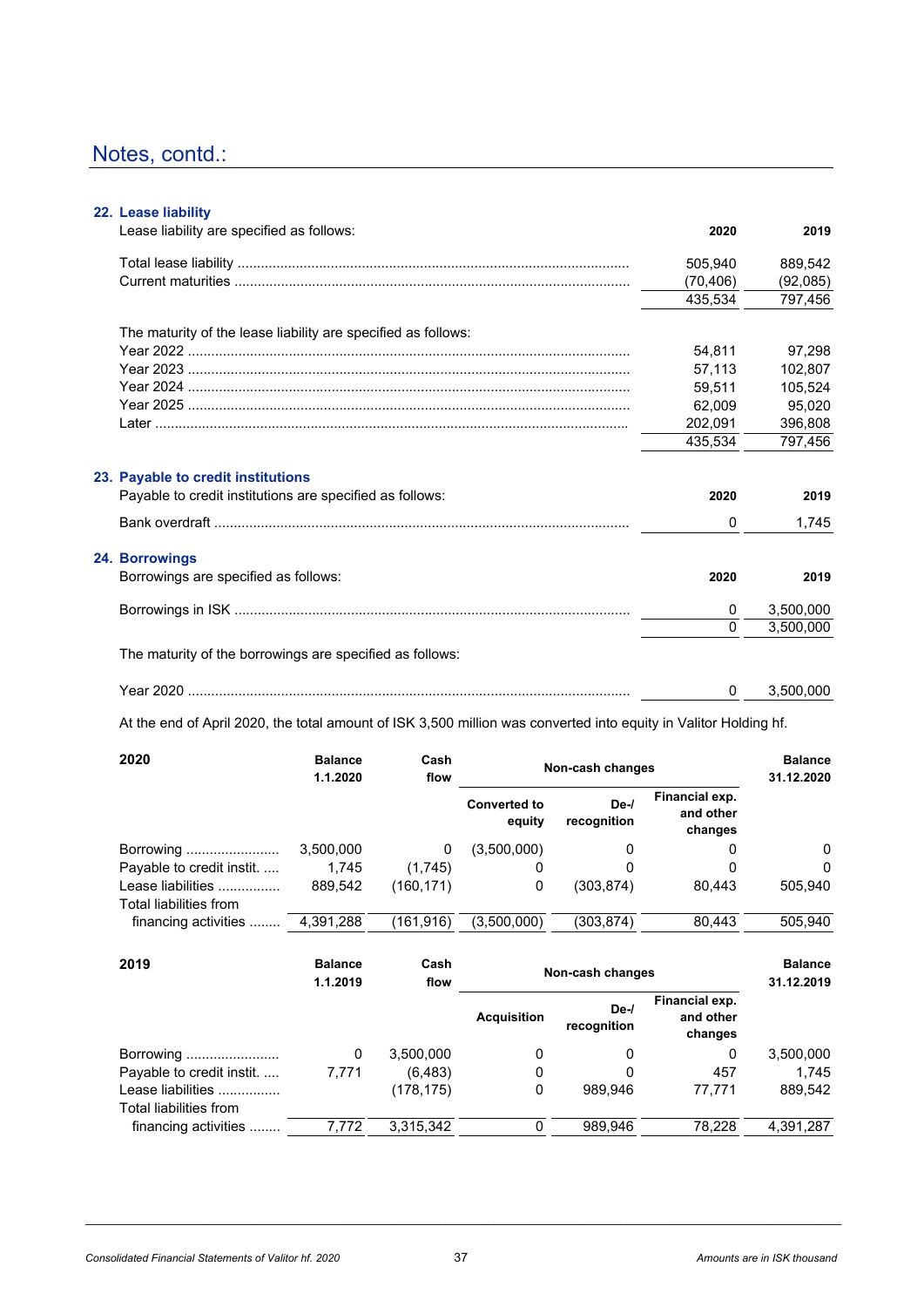### **25. Income tax assets (liabilities)**

Deferred income tax assets (liabilities) are specified as follows:

| 2020      | 2019      |
|-----------|-----------|
| 15.041    | (12,721)  |
| (82, 153) | (102,956) |
| 4.302     | 3.931     |
| (39,382)  | 24.744    |
| 38.272    | 4.276     |
| 474.334   | 197.114   |
| 33.788    | 136.251   |
| 444.202   | 250.640   |

The carry-forward tax losses capitalised as Deferred tax asset in Statement of Financial Position are from Iceland. It is the management view that there will be future taxable profits available for the use of the capitalised carryforward tax losses. The losses can be carried forward for next 10 years. Other tax losses in subsidiaries in the UK have not been capitalised due to uncertainty of its utilisation, those losses do not expire.

### **26. Accounts payable and other liabilities**

| Accounts payable and other liabilities are specified as follows: | 2020      | 2019      |
|------------------------------------------------------------------|-----------|-----------|
|                                                                  | 947.510   | 1.894.852 |
|                                                                  | 812.351   | 581.619   |
|                                                                  | 1.759.861 | 2.476.472 |

### **27. Equity**

### **Share capital**

Valitor hf. share capital according to its Articles of Association amounts to ISK 2,350 m. at year end. Valitor hf. did merge with Valitor Holding hf. during the year and all changes to the share capital can be seen in the Consolidated Statement of Change in Equity. One vote is attached to each ISK one share, in addition to the right of receiving dividend. The entire share capital has been paid.

### **Share premium (Statutory reserve)**

Within share premium is the statutory reserve amounting to ISK 100 m. At least ten percent of the profits that do not offset the potential loss of previous years shall be invested in a statutory reserve until they amount to ten percent of the share capital. Once this limit has been reached, contributions shall be at least five percent until the fund amounts to quarter of the share capital. At the end of 2020, ISK 488 million was still needed to equal the quarter of the share capital.

### **Capitalised development cost and other reserves**

Following the Icelandic Financial Statements Act no. 3/2006, Valitor hf. has transferred its capitalised development cost net of depreciation to a restricted retained earnings account. Other reserves are translation differences from foreign subsidiaries translated to the functional currency of the Group.

### **Dividend**

The Board of Directors proposes that net loss will be added to equity and that no dividend be paid in 2021 for the fiscal year 2020.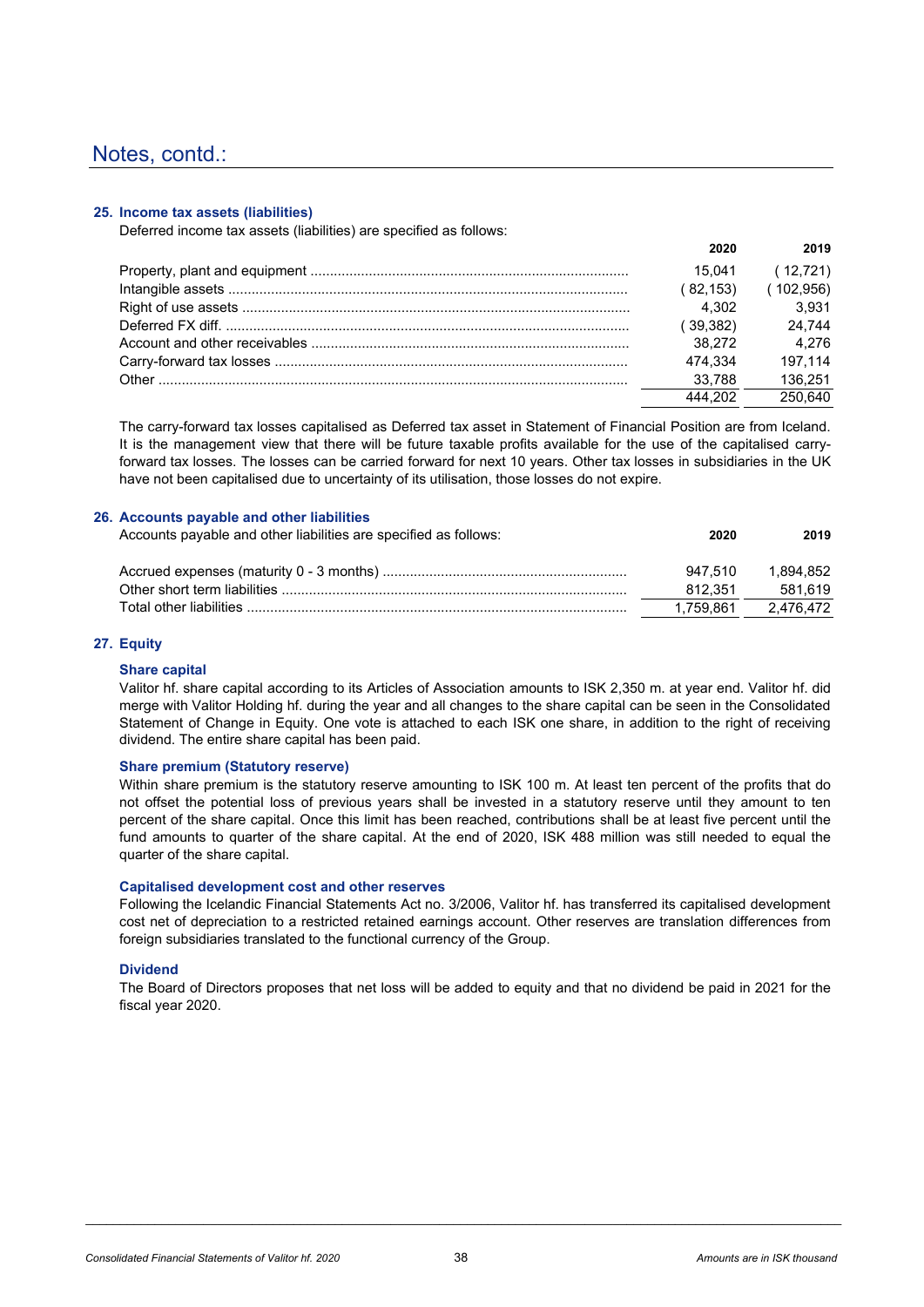### **28. Related parties**

The Group's related parties are owners with significant influence, associated companies, Board members, Managing Directors, and close family members of the aforementioned parties.

Owners and associated companies have carried out transactions with the Group during the year. Terms and condition of the transactions are on an arm's length basis.

The following tables discloses main transactions with related parties during the year, in addition to information of the Group's receivable and payable to these parties at year end.

### **2020**

*Outstanding with related parties is specified as follows:*

| Assets     | Liabilities | <b>Net</b> |
|------------|-------------|------------|
| 10.532.078 | 8.988       | 10.523.090 |
| 423        |             | 423        |
| 10.532.501 | 8.988       | 10.523.513 |

### *Transactions with related parties:*

|                                  |          |                 | Fee and |                             |           |
|----------------------------------|----------|-----------------|---------|-----------------------------|-----------|
|                                  | Interest | <b>Interest</b> | comm.   | Fee and comm. Other income/ |           |
|                                  | income   | expenses        | income  | expenses                    | expenses  |
| Ultimate controlling party       | 53.387   | 16.245          | 972.435 | 1.598.174)                  | (141,290) |
| Subsidiaries and related parties |          |                 |         | (225.424)                   |           |
| Key management personnel         | 62       |                 |         |                             |           |
|                                  | 53.449   | (16,245)        | 972.435 | (1,823,598)                 | (141,290) |

### **2019**

*Outstanding with related parties is specified as follows:*

| <b>Assets</b> | Liabilities | <b>Net</b>            |
|---------------|-------------|-----------------------|
| 201.870       |             | 3,541,651 (3,339,780) |
| 30.573        | 13.172      | 17.401                |
| 232.443       | 3.554.823   | (3.322.380)           |

### *Transactions with related parties:*

|                                  |                 |                 | Fee and |               |               |
|----------------------------------|-----------------|-----------------|---------|---------------|---------------|
|                                  | <b>Interest</b> | <b>Interest</b> | comm.   | Fee and comm. | Other income/ |
|                                  | income          | expenses        | income  | expenses      | expenses      |
| Ultimate controlling party       | 24.818          | 109.394)        | 706.299 | 1.565.497)    | (224, 407)    |
| Subsidiaries and related parties | 5.357           |                 |         | 805.487)      | 1.955         |
| Key management personnel         |                 |                 |         |               | 0             |
|                                  | 30.175          | (109,394)       | 706.300 | (2,370,984)   | (222.452)     |

Information about remuneration to key management personnel are diclosed in note 8.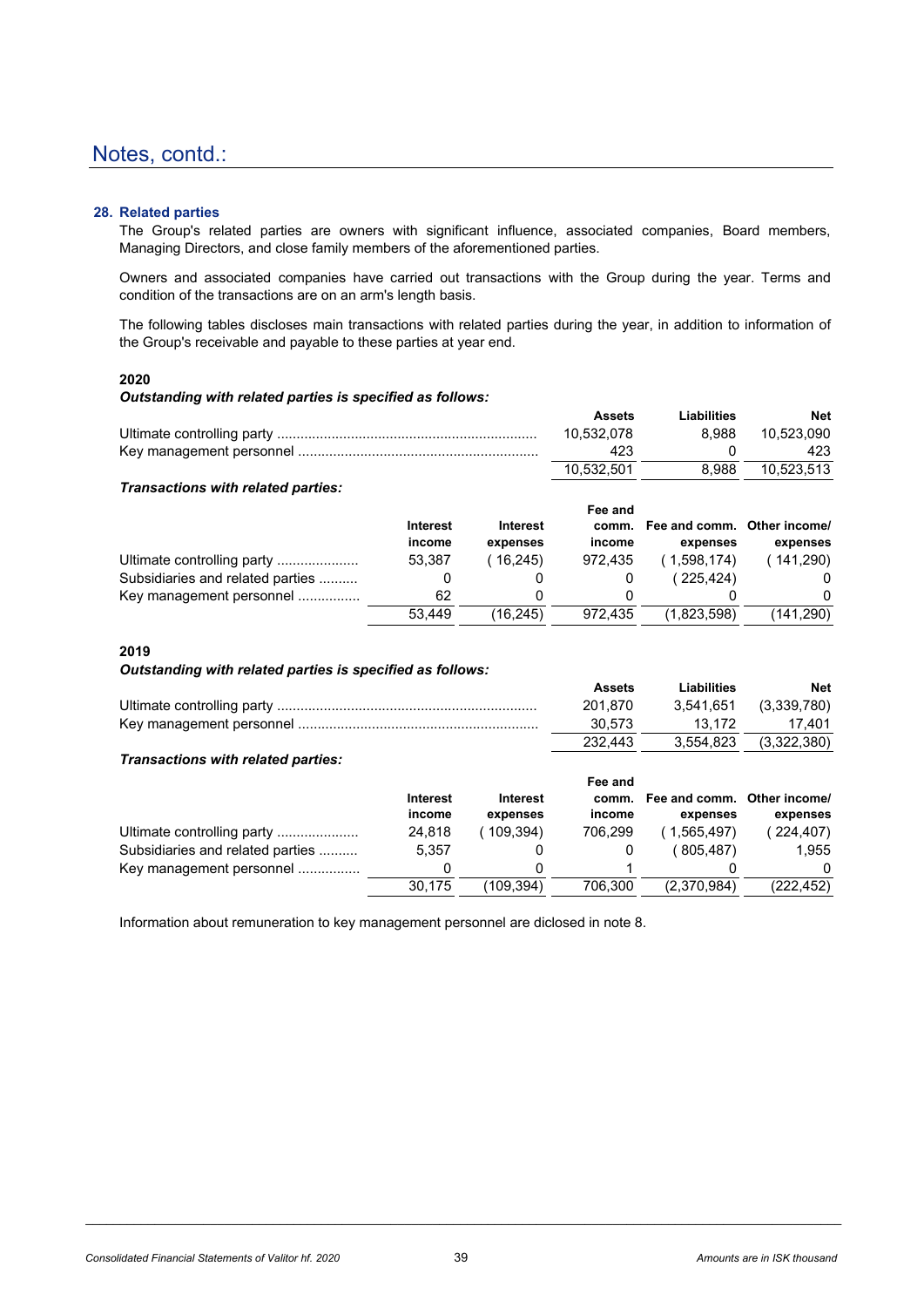### **29. Legal Matters**

The Group has adopted policies and implemented procedures in order to manage legal matters and issues. The Legal team reviews legal issues and potential disputes brought to the team and estimates any potential loss in cooperation with Risk. Necessary and appropriate actions are taken in order to reflect any possible negative effect on the Group's Financial position. At the end of December two legal disputes involving the Group remained open.

### **Contingent liabilities**

The Bankers' Pension Fund (Lífeyrissjóður bankamanna, hereinafter referred to as the Plaintiff) filed a suit on 9 October 2018 against Valitor hf., Landsbankinn, RB, Landsvaki, Central Bank and the Minister of Finance on behalf of the State (together hereinafter referred to as the Defendants). Defendants claimed amendments to an agreement of 1997 and according to which Valitor hf. would be ordered to pay to the Plaintiff additionally ISK 194 million and possible further payments in the future.

By the agreement of 1997 the Defendants agreed to pay certain amounts to the Plaintiff to enable the fund to meet its obligations toward its members for the future. The Plaintiff claims that it is unfair to the fund´s members to be subject to reduced rights due to the fund´s limited financial capacity and failed assumptions for the basis of the agreement. Earlier on the Defendants guaranteed that the Plaintiff could meet its obligations towards its members, but that guarantee was rescinded in 1997. The amounts of the Plaintiff's claims towards the Defendants are based on an evaluation of a court appointed expert appraiser.

Valitor hf. submitted its brief and defence to the District Court in the beginning of January 2019 renouncing the claim. The District court dismissed the case with a ruling on the 24 April 2019. The ruling was appealed by the Plaintiffs to the Appellate court on the 7 May 2019. On the 6 June 2019 the Appellate court refused to dismiss the case and decided it should be trialled before the District Court. Several proceedings have taken place in the fall of 2019 and in 2020, among other to address the request for further court appointed appraisers to be appointed. Based on Valitor counsel's advice Valitor decided not to take part in such requests.

In the last hearing requests for a further Court appointed appraiser was approved, and now the appraisal is being worked on.

On the 21 April 2020 the company EC-clear ehf. filed a suit against Valitor hf., Arion bank hf., Landsbankinn hf., Islandsbanki hf. and Borgun hf. The case is based on a claim that Kortaþjonustan has allegedly transferred to ECclear ehf. and Kortaþjonustan had previously taken to court but faced dismissal three times. EC-clear ehf. is claiming liability for damages against all defendants for the alleged breach of the competition act, as discussed in the Competition Authority's decision no. 8/2015. The claim is based on the same arguments as Kortaþjonustan based their claims on in previous cases, without stating the exact amount of the alleged loss.

The District Court dismissed the case yet again in November 2020, but EC-Clear has appealed the ruling to Landsréttur Appellate Court. Valitor has yet again filed its brief of defence and a claim for dismissal. The case is estimated to be ruled on by Landsréttur in spring 2021. No provision has been made due to this case.

### **Other legal matters**

The Group continues to address any complaints, legal issues and potential disputes in such a way to aim for reaching an amicable resolution, and otherwise to escalate such issues for further review and appropriate processing.

### **30. Going concern assumptions**

The Group's Board has made an assessment of the Group's ability to continue as a going concern and is satisfied that the Group has the resources to do so in the foreseeable future. Therefore, the Consolidated Financial Statements continue to be prepared on a going concern basis.

The Group has been incurring operating losses for the past years and is aiming to become profitable in foreseeable future. Management has focused on optimisation of the operation, operating expenses are decreasing and the emphasis will continue to be on reducing them further. Non-profitable businesses have been sold from the Group. The financial position of the Group is strong. The Company's Board has assessed its liquidity and is of the opinion that the Group has available cash or liquid assets to meet negative cash flow in the near future.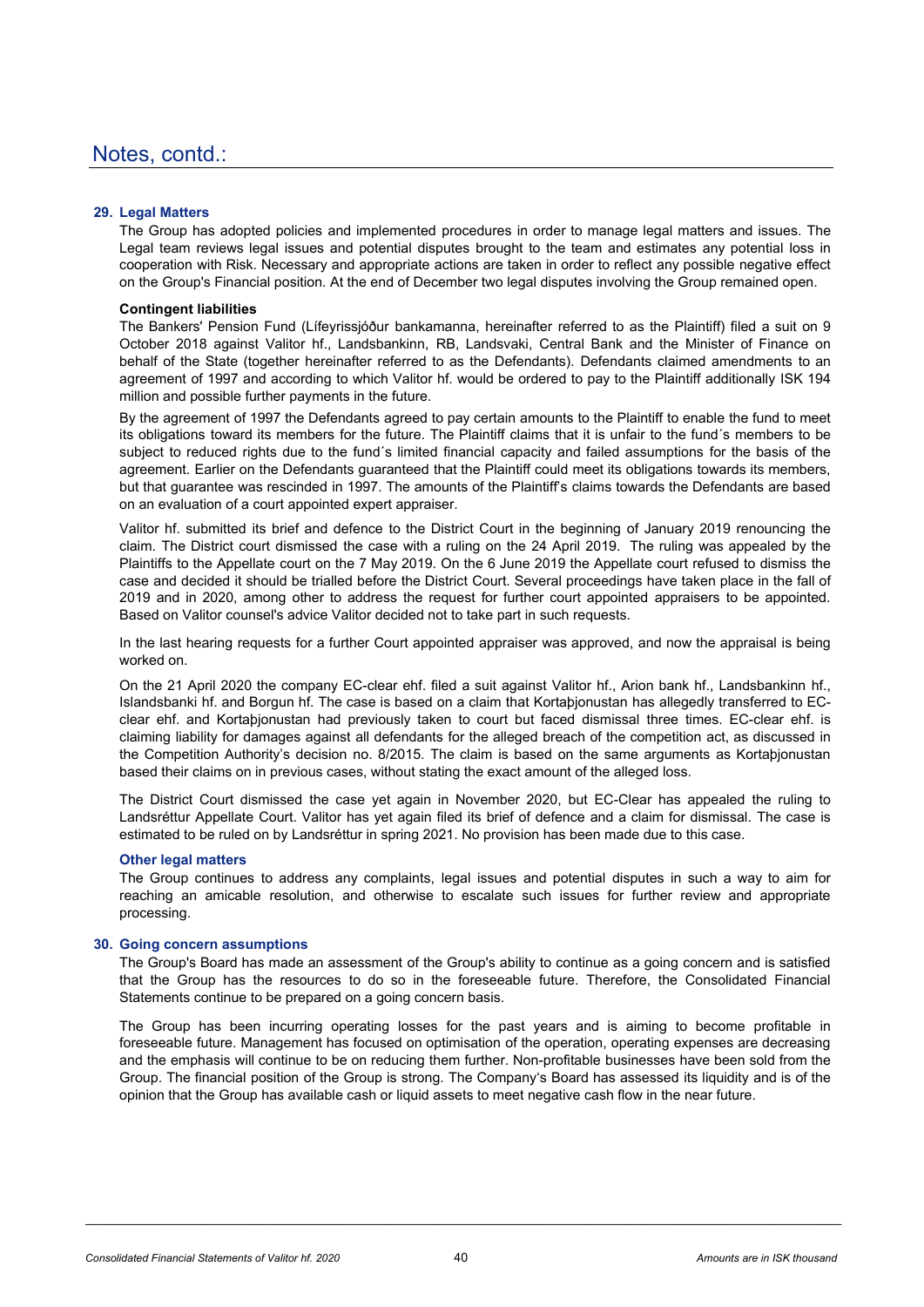### **31. Events after the Balance sheet date**

As part of the general strategy for 2021-2023 couple of organizational structure changes have been executed with the aim of simplifing the structure. Valitor will now have two business units, Acquiring Solutions and Issuing Solutions.

Issuing Solution and Issuing Processing were merged under the name of Issuing Solutions. Reynir Bjarni Egilsson, former Head of Issuing Processing, serves now as Managing Director of the merged division.

On the acquiring side, Valitor has simplified the structure where the Managing Director for the new department Acquiring Solutions is Petur Petursson. Acquiring Solutions consists of three revenue generating divisions, SMB Domestic Sales, Partnership Sales, SMB UK & Ireland Sales and one supporting division, Support and Payment Solutions.

With appropriate strategic initiatives and actions, the focuse will be on off-the shelf product offering and a positive effect on the profitability of the Company.

No other events have arisen after the reporting period and up to the approval of these Consolidated Financial Statements that require additional disclosures.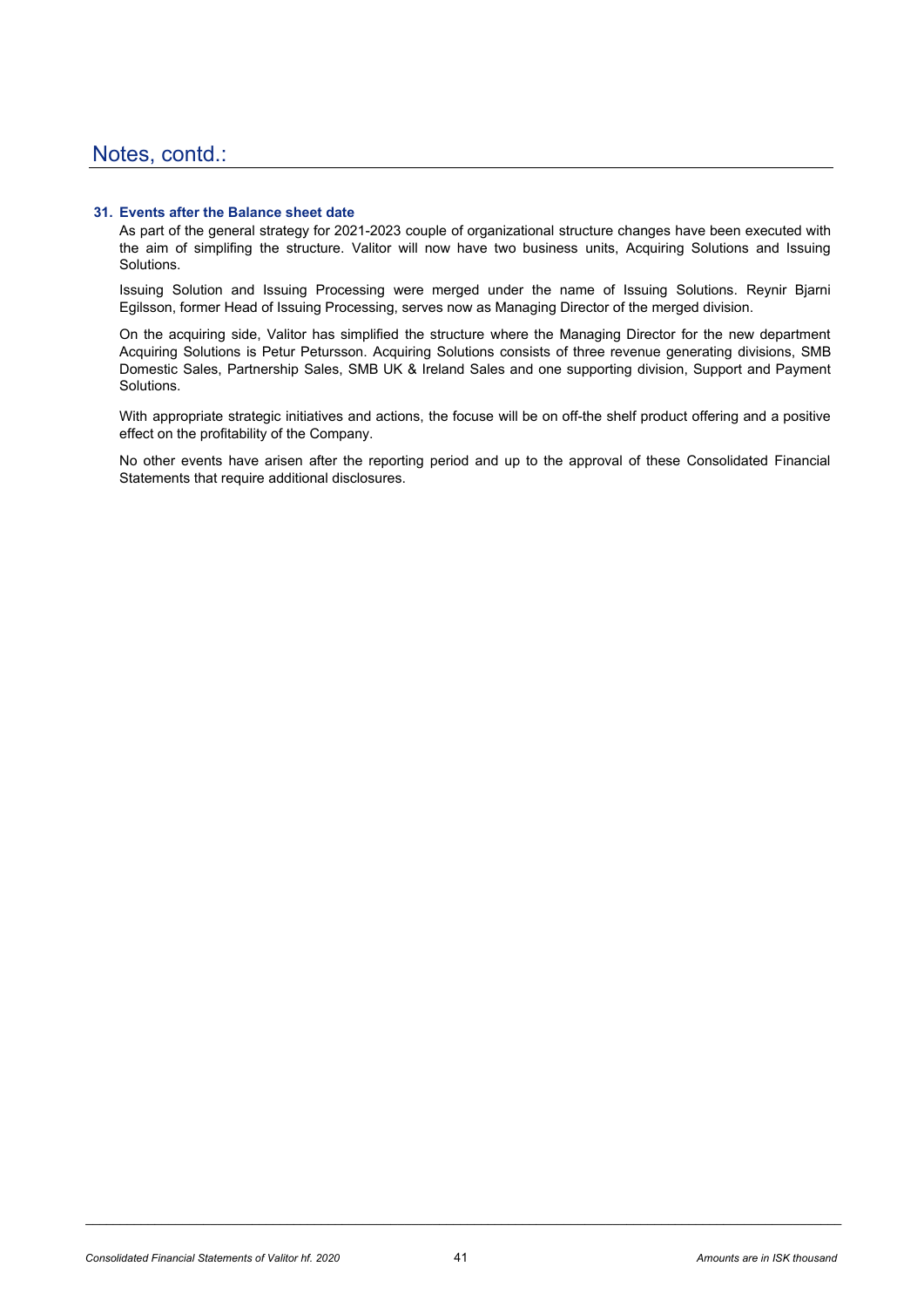### **Corporate Governance Statement Valitor hf.**

Good corporate governance contributes to open and reliable relations between employees, the Board, Shareholders, customers and other stakeholders. Corporate Governance at Valitor hf. (hereinafter Valitor or the Company) provides the foundation for responsible management and decision-making. The Corporate Governance Statement by Valitor is based on relevant laws and regulations as well as accepted guidelines that are in effect at the time the Company's annual accounts are approved by the Board.

### **Compliance with good governance guidelines**

Valitor operates as a payments institution according to the Act on Payments services, no. 120/2011, and as such, the company is obliged to adhere to relevant rules concerning the governance in addition to the guidelines of the European Banking Authority (EBA / GL / 2017/11).Valitor is the owner of all Valitor Group companies and manages the assets (shares in Group companies) as well as individual financing within the Group.

Valitor adheres to Corporate Governance Guidelines, 5th edition, issued by the Iceland Chamber of Commerce, Nasdaq Iceland and the Confederation of Icelandic Employers in June 2015, which are available on the website http://corporategovernance.is/. According to the quidelines, any deviations from the guideline's instructions shall be identified, reported and justified. Accordingly, any deviations made in Valitor´s governance structure are reported here below.

Article 1.1.6 assumes that prior to election or appointment to the Board of Directors of the Company the Board shall make certain information on candidates to the Board available on the Company's website. This has not been considered necessary, though the pertinent information has been made available along with other information at the Company's Headquarters, prior to an Annual General Meeting, and sent to Shareholders, if so requested.

Article 1.5 assumes that a Shareholders' meeting shall appoint a nomination committee for evaluation and appointment of members to the Board or decide how such a committee shall be appointed. As there are only two Shareholders in the Company, one holding over 90% ownership, this has not been deemed necessary.

Article 2.7.2 provides for the publication of a remuneration policy for the Company, f. ex. on its website. Valitor hf. only discloses the policy to its shareholders before an Annual General Meeting as part of the documentation distributed for the meeting.

Section 5 assumes the appointment by Board of sub-committees and discusses their proposed roles. The Board´s sub-committees, i.e. BARC and BRC, were abolished in spring 2020, as part of cost savings and down scaling of the Group´s operations. In February 2021 the BARC was reappointed. The Board will closely monitor the need to reappoint the BRC.

Below individual aspects of the company´s corporate governance in accordance with the Corporate Governance Guidelines is discussed to the extent applicable.

### **Legal framework for operations**

Valitor is a limited liability company operating in accordance with the Companies Act no. 2/1995 as well as the Act on Payment services, no. 120/2011, and holds an operating license from the Financial Supervisory Authority to act as a Payment Institution according to Article 4 of the same Act and thus has operating authorisations according to sections 1-5 and 7 in paragraph 1, Article 4 of Act no. 120/2011. The company must operate in accordance with the Rules on Fair Business Practices of Financial Institutions, Payment Institutions and Electronic Money Institutions, no. 1001/2018.

The Central Bank´s Financial Supervisory Authority (FME) monitors the operations of Valitor as required by law.

An overview of the relevant laws and regulations applicable to the activities of a Payment institution can be found on the FME's website https://fme.is, in addition to various other legislation that applies to the business of financial undertakings, payment services and/or companies´ operations in general.

One of Valtor´s subsidiaries in the UK, Valitor Limited, is an electronic money institution focused on payment acceptance and processing in the UK. The Company has an E-money Institution license and reports to and is monitored by the Financial Conduct Authority in the UK.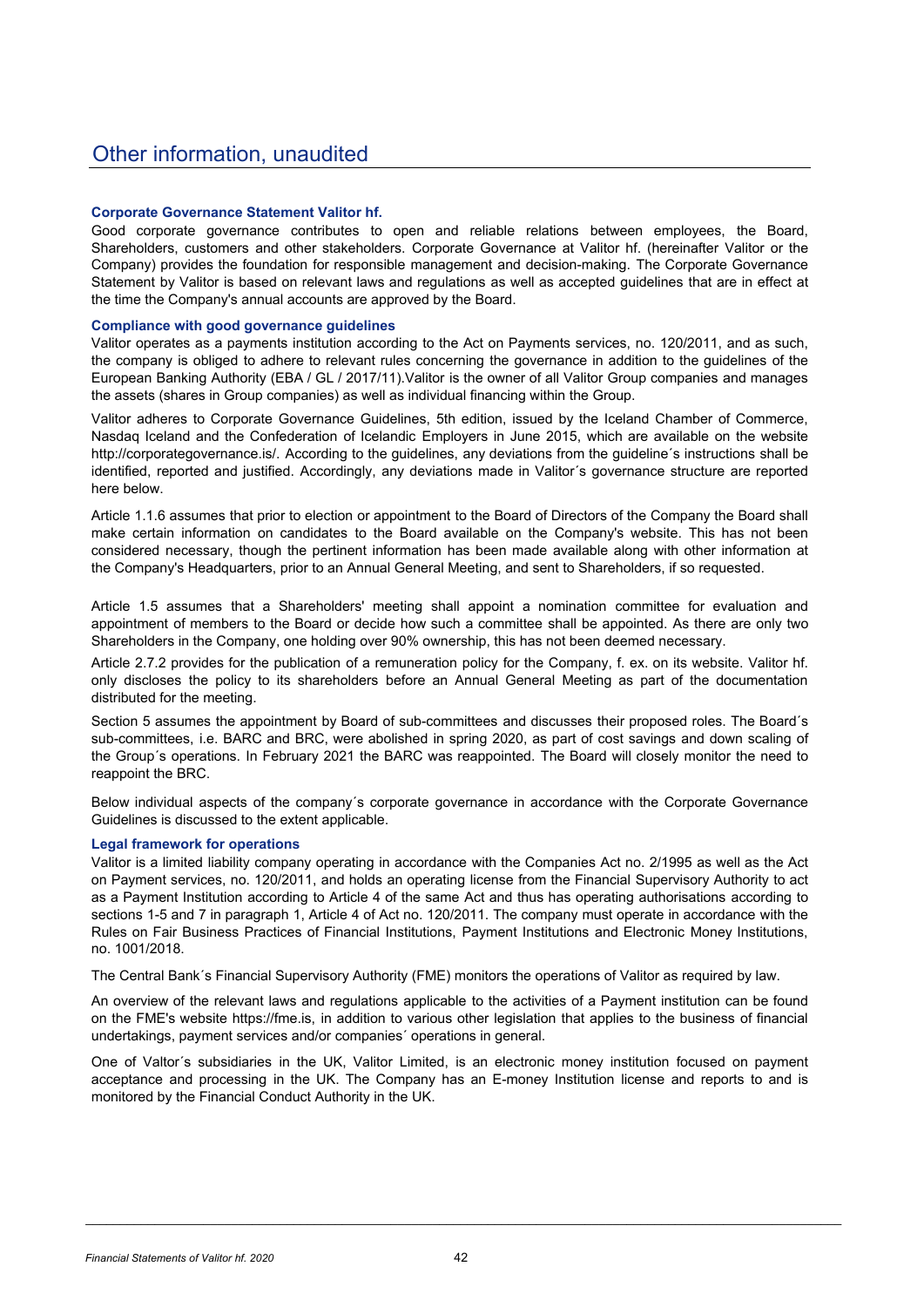### **Legal framework for operations, contd.:**

### **Internal controls, auditing and Financial Statements**

Valitor's internal control framework is organised and based on three-lines of defence, with the aim of ensuring efficiency, defining responsibilities and coordinating the company's risk management and internal control functions. This framework is also intended to promote risk awareness and responsible behaviour among all employees. The methodology distinguishes between those who carry the risk and manage it, those who have control and restraint with internal controls and, finally, those who perform independent audits on the effectiveness of internal controls.

The first line of defence consists of those who oversee day-to-day management of their operations and their organisational unit. They are responsible for maintaining effective internal controls and managing risk in day-to-day operations. This includes analysing and evaluating risk, establishing appropriate controls and mitigation measures, and to oversee the implementation of internal rules and procedures, as well as ensure that the implementation is consistent with intent. Finally, they are responsible for taking appropriate corrective action in response to possible failures or weaknesses.

The second line of defence is set up to ensure that the first line of defence has established adequate execution and control of the proper functioning of their responsibilities. Risk management and compliance are the main factors in the second line of defence, while other units may also be assigned a specific monitoring role.

The third line of defence is internal auditing, which keeps the Board and management adequately informed about the quality of governance, risk management and internal controls, including how the first and second defence lines achieve their goals. This is done by using independent and autonomous audits. Internal auditing of the company is outsourced to specialised consultants in this field, in accordance with guidelines published and authorised by the Financial Supervisory Authority.

### **Risk Management**

Taking risk is an inseparable part of Valitor operations and means that risk must be managed in a successful manner and in accordance with the risk appetite of the Board. The key to effective risk management is the presence of ongoing analysis of significant risk, measurements of the risk base, measures to limit risk, and the monitoring of risk and disclosure. Risk management is an important part of the company's internal management system. The Board is responsible for the Company's internal evaluation process for capital requirements, while the goal of the process is to ensure a total understanding of the Company's major risks and to ensure that there are appropriate systems for analysing, measuring and monitoring the company's major risks. The framework for supervising the risk management system is approved by the Board of Directors.

At Valitor, the risk management function is managed by the Chief Risk Officer (the CRO) who reports directly to the CEO while also having direct access to the management's Credit and Risk committee. The CRO cannot be discharged without the approval of the Board.

### **Compliance**

The Compliance department, led by the Compliance officer (the CO), analyses, measures and monitors compliance risk. The Compliance Officer is also responsible for the Company's actions against the financing of terrorism, money laundering and other financial crime. The Compliance Officer reports to the CEO and regularly provides information to the CRO as well as other company managers. The CO is a member of the Credit and Risk committee and submits to the Board of Directors a bi-annual report on the Compliance department´s activities.

### **Data Protection**

The company is concerned for protection of data privacy and the rights of its customers in terms of handling their personal data and has for that purpose in place a Data Protection Policy which is published on the Company´s website. The DPO is responsible for monitoring the handling of personal data in the Company´s operations. In his/her role as such, the DPO reports directly to the CEO.

### **Internal Audit**

In 2012, the Financial Supervisory Authority approved the company's request for an exemption from the obligation to operate an internal audit division based on Chapter II of the Supervisory Authority´s Guidelines no. 2/2011. Valitor's internal audit function was, during the fiscal year of 2020, outsourced to KPMG.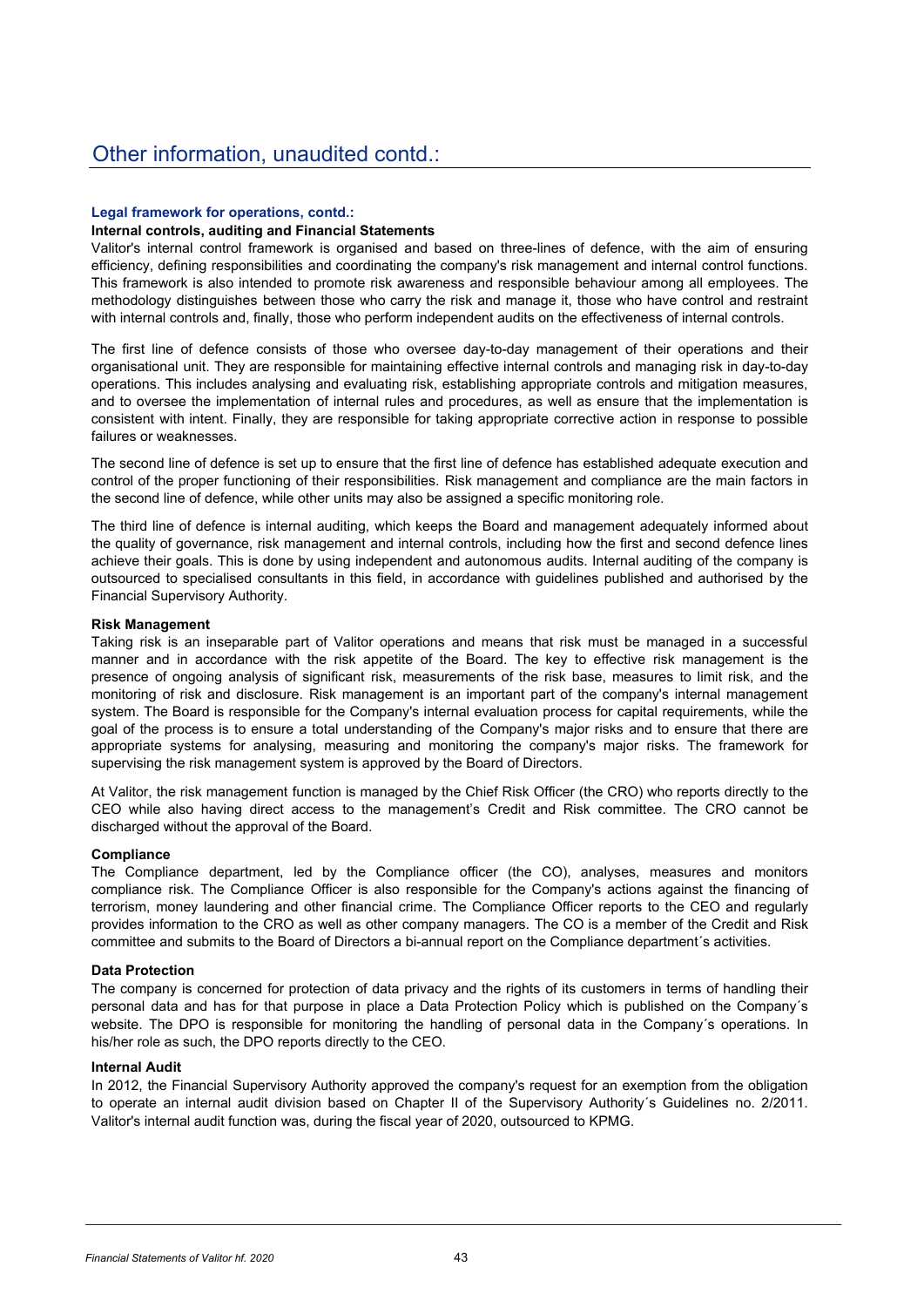### **Laws and regulations, contd.:**

### **Audit and Financial Statements**

The Finance Division handles the preparation of Financial Statements and they are prepared in accordance with International Financial Reporting Standards (IFRS), together with additional requirements in the Act on Annual Accounts, no. 3/2006. Monthly management accounts are submitted to the Board on average 12 times a year. Each corporate division annually plans their budget for the next year's operations. The Company's total operations and each profit centre are settled monthly which enables the Board of Directors to compare results with plans, monitor changes in operations and take action if there are significant negative changes. External auditors review the Company´s Financial Statements once a year as well as the process for preparing them.

### **Values, ethics and social responsibility**

### **Values**

Valitor places emphasis on three key values, Trust, Collaboration and Excellence. It is of great importance to the Company and its operations to have employees that identify with and adhere to these corporate values. A financial company's most valuable asset is trust and credibility, which is dependent on the ethics of its employees.

### **Code of Ethics and Conduct**

Valitor places emphasis on ensuring that trust and credibility of the company and its employees is a priority with shareholders, customers and the community. Continuing education and employee levels of knowledge, together with the company's rules of conduct, are important elements, but the final outcome always depends on the attitude of the employees concerned. Management prioritizes the creation of an organizational framework and culture that is most likely to nurture and enhance ethical practices by the Company's employees. Valitor maintains a business ethics policy. It includes ethical values and codes of conduct that serve to guide employees in their work.

### **Corporate Social Responsibility**

Valitor recognizes that companies not only have economic impact on their local environment but also have great environmental and social impact. Thus, Valitor has long had social responsibility as a beacon in both internal and external activities and actions, and company communications with customers, employees, service providers and society at large. Valitor seeks to be a responsible advocate in Icelandic society and strives to participate in its advancement. Valitor's corporate social responsibility lies not least in the fact that the Company carries out its role diligently, ensures that customers receive quality service, considers environmental protection and creates good working conditions for employees.

Through Valitor's Social Fund, founded by the company in 1992, it has also supported important projects that improve and enhance life in the community. The Fund has allocated grants to charitable and cultural organisations, young artists and various improvement projects. The Company has also participated in supporting athletes and outdoor activities clubs.

It is Valitor's policy to be exemplary in environmental matters, and the aim is to minimize the negative environmental impact of the company's operations with sustainability as a guideline. A major factor contributing towards this goal is the reduction of greenhouse gas emissions in the fight against global warming. Valitor has signed a climate declaration with Festa and the City of Reykjavík and has set goals in this respect. The negative environmental impact of the company's operations has been minimized by reducing carbon emissions and the company's energy consumption. The company intends to offset its carbon footprint with all company transport and has replaced the majority of its car fleet entirely with electronic or hybrid cars. The company offers green travel grants to its employees, in order to encourage them to utilise environmentally friendly transportation to and from work. Furthermore, Valitor intends to implement eco-procurement processes and employ environmental considerations in doing business with suppliers and service providers. At the same time, education for employees on environmental issues has been increased and employees are encouraged to adopt environmentally friendly practices at work and at home. In addition, a remote work policy has been implemented for the company, giving employees the option to work from home. An emphasis is also placed on online meetings between countries, as well as parts of the country, whenever possible. With reduced employee travel for work, the company contributes to the environment by reducing pollution.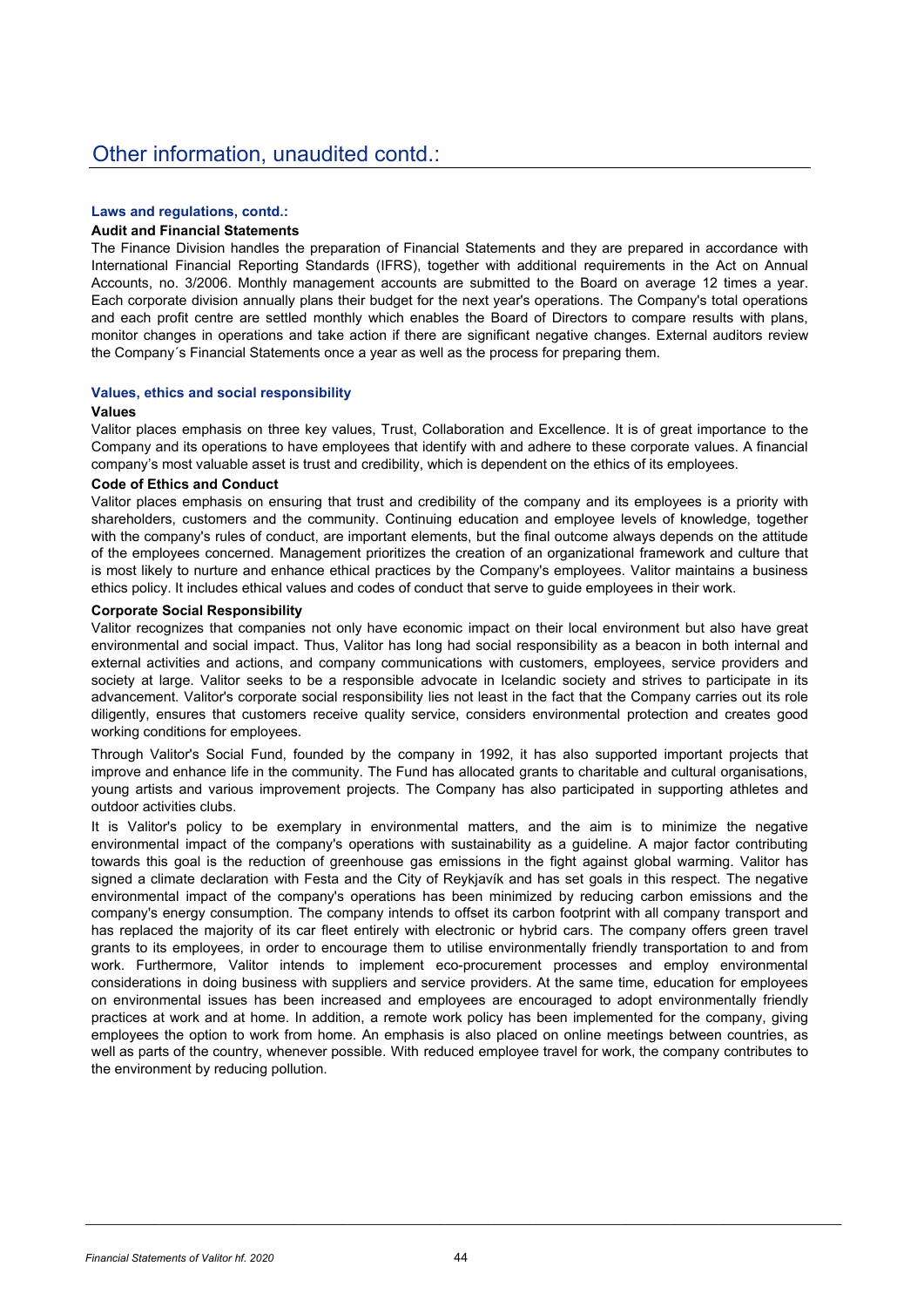### **Values, ethics and social responsibility, contd.:**

#### **Corporate Social Responsibility, contd.:**

Valitor has in place an agreement with Klappir Grænar Lausnir hf. to monitor the environmental impact of its operations and map Valitor's ecosystem on a yearly basis. The company's goals for reducing greenhouse gas emissions is published on the company's website.

In April 2019 Valitor was awarded an Equal Pay Certificate by an accredited auditor. This certificate states that the Valitor hf. equal pay management system and the way it is implemented fulfils the requirements of the Equal Pay Standard. The standard is designed to confirm that wage decision benchmarks shall be predetermined and may not involve direct or indirect gender discrimination, nor inequality based on other factors.

### **Board Members and CEO**

The Board of Directors of the Company is the highest corporate authority between shareholders' meetings. The Board handles those aspects of the company's operations not included in day-to-day operations, i.e. approves the overall strategy for the company and makes decisions on matters that are unusual or of major significance. Furthermore, one of the main duties of the Board of Directors is to be a monitoring body over Valitor's activities. The Board of Directors appoints the CEO (who's responsibility is that of managing director, among other things, in accordance with the provisions of the Act on Public Limited Companies, Annual Accounts, Payments services and Financial Undertakings), decides on his/her terms of employment and confirms authorised signatories. The CEO ensures that the Board receives adequate support to perform its duties. The Board of Directors operates in accordance with the Rules of Procedure of the Board, which stipulate in detail its work, including the independence of the Directors, their powers and scope to bind the firm, division of tasks, minutes of meetings etc. The rules are also intended to ensure equality in the treatment of matters before the Board, to ensure meticulous and objective treatment of cases and to prevent conflicts of interest in Company´s operations. To this end, the Rules of Procedure are intended to strengthen the framework governing transactions of members of the Board and companies related to them with Valitor and access of members of the Board to information on operations and risk in Company operations. The Rules of Procedure of the Board of Directors are set according to Paragraph 5. Article 70 of Act no. 2/1995 on Public Limited Companies, cf. also Article 19 of Act no. 161/2002 on Financial Undertakings, the EBA Guidelines as well as Guidelines on Corporate Governance, in addition to, and with regard to, the Settlement between Valitor and the Competition Authority of 15 December 2014 (hereinafter the Settlement). Rules of Procedure for the Board are published on the Company website.

Valitor's Board consists of five primary members (two women and three men) and two deputies (one woman and one man), all of whom are elected at the Annual General Meeting for a term of one year at a time.

The Board meets on average once a month, and more often if circumstances require. The CEO attends Board meetings with the Board's secretary.

The board has established a sub-committee of the Board, i.e. an Audit and Risk Committee (BARC). The Audit and Risk Committee is appionted by the Board of Directors and reports to the Board following each of its meetings.

### **Audit and Risk Committee**

The committee is the Board´s advisory and supervisory committee and performs the role of supervising financial reporting, the operations of the Company´s internal monitoring, internal audit and risk management, auditing of annual Financial Statements and consolidated statement, the independence of auditors and monitoring of other tasks performed by auditors. In addition, the Audit and Risk Committee shall submit proposals to the Board on the choice of auditor or auditing company.

Members of the Valitor Audit and Risk Committee are as follows: Þór Hauksson, Chairman of the Valitor Board of Directors Synnöve Trygg, Member of the Valitor Board of Directors Guðmundur Kjartansson, State Authorised Public Accountant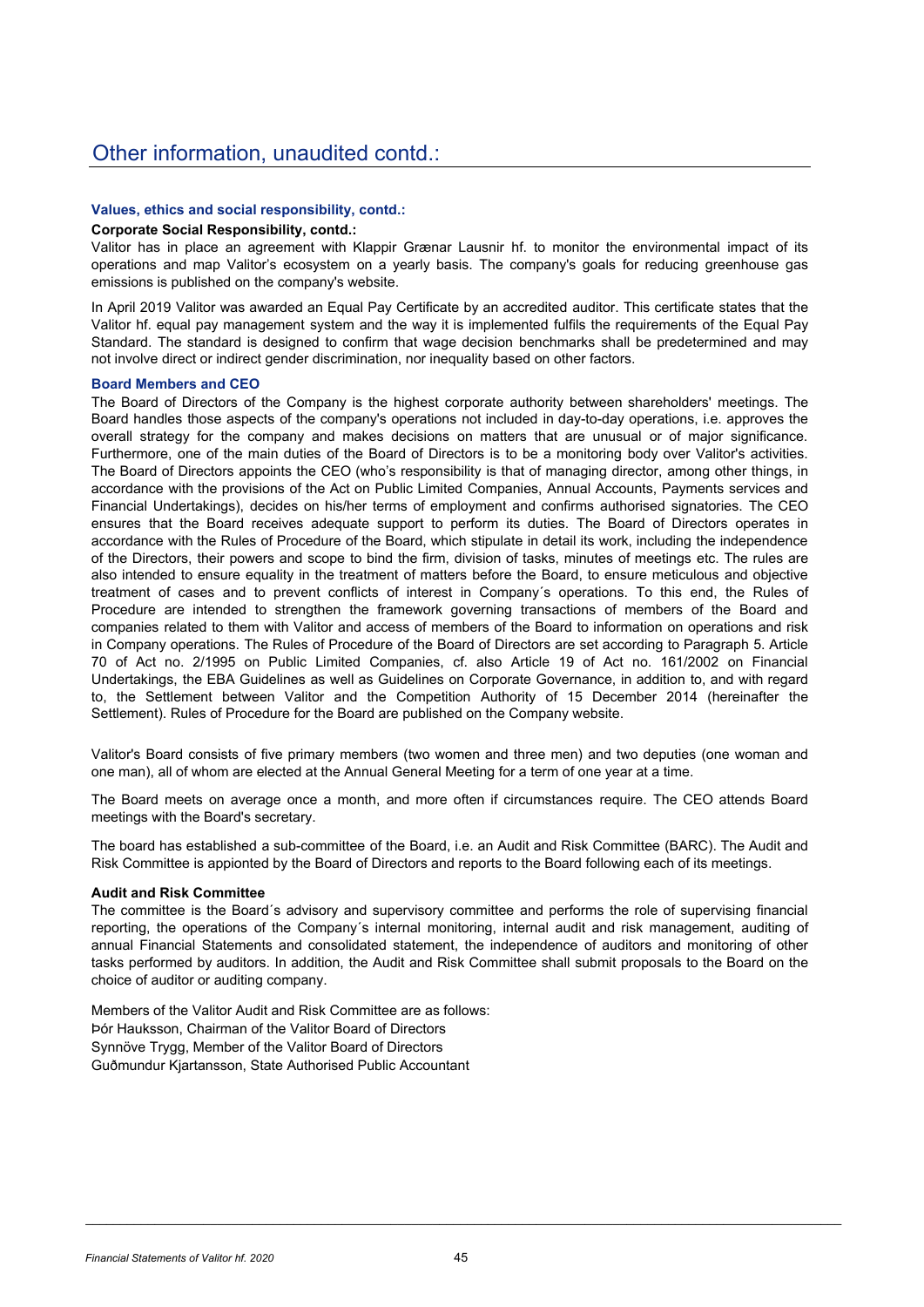### **Board Members and CEO, contd.:**

### **Information on the number of meetings of the Board**

During the calendar year 2020, 14 Board meetings were held. The Chairman of the Board is responsible for the work of the Board and manages its work. The Chairman of the Board chairs meetings and ensures that enough time is spent on discussing important matters and that matters relating to strategy are discussed in detail. The Chairman of the Board is not authorised to accept other work for Valitor hf. except where they constitute a normal part of his/her duties.

The BARC held three meetings during the calendar year 2020 with the committee members, Þór Hauksson, Synnöve Trygg, both Members of the Valitor board, and Eggert Teitsson, the deputy CFO of Arion Bank. The committee was abolished in June 2020 and decided that matters previously addressed by BARC would be covered directly by the Board. In February 2021 the Valitor BARC was reappointed with Guðmundur Kjartansson, State authorised public Accountant, as a new committee member instead of Eggert Teitsson.

The BRC held two meetings during the calander year 2020 with the committee members, Herdís Fieldsted, Renier Lemmens and Roger Alexander, all Members of the Valitor board. The committee was abolished in June 2020 and decided that matters previously addressed by BRC would be covered directly by the board.

### **Board Members**

**Þór Hauksson** (1972), Chairman of the Board, MA in Economics and Politics and MBA in Finance, is the former Head of Corporate Finance at Deloitte Iceland and former CEO of Burðarás Investments. Þór joined the Valitor hf. Board on the 8th of October 2019 and was initially elected as vice Chairman but took on the role of Chairman when Herdís Dröfn Fjeldsted resigned as Chairman of the Board to take on the role of the Company´s CEO in March 2020. Þór is also the Chairman of the Board of the operating subsidiary of Valitor, Valitor Limited. Þór has served as a Director in many companies including Vodafone, Advania, NI, Teymi, Vestia, Icelandic Group, Húsasmiðjan and Invent Farma.

Þór owns no shares in Valitor and has no vested interests with commercial parties, competitors or shareholders that own more than 10% holding in the Company.

**Renier Lemmens** (1964), Vice Chairman of the Board, MSc in Computer Science and MBA, is a professor of Fintech and Innovation at the London institute of Banking and Finance and serves as a Director of the Board of Arion Bank. Renier joined the Valitor Board on 8th of October 2019 and was at the same time elected as a director of the operating subsidiary, Valitor Limited. Renier has served as a director in numerous Boards including Revolut, Zenith Bank Ltd., Novum Bank Ltd., Antenna Company Ltd., Robin Mobile BV, VoiceTrust BV, Krefima NV, Arenda BV as, ZA Life Assurance NV, First Caribbean International Bank and Budapest Bank.

Renier owns no shares in Valitor and has no vested interests with commercial parties, competitors or shareholders that own more than 10% holding in the Company.

**Synnöve Trygg** (1959), Board Member and an independent consultant. Synnöve was first elected to the Board at a shareholders' meeting on 12 March 2015. Synnöve was the CEO of SEB Kort Bank AB for more than a decade and has served as a Non-Executive Director in listed and non-listed companies. Synnöve has served as a Director in numerous Boards including Mastercard Europé, Trygg Hansa AB, Intrum AB, Nordax Bank AB, Wrapp AB, Landshypotek Bank AB. Synnöve is currently a member of the Board of Volvo Finans AB, SBAB Bank AB and PreciseBiometrics AB.

Synnöve owns no shares in Valitor and has no vested interests with commercial parties, competitors or shareholders that own more than 10% holding in the Company.

**Roger Alexander** (1948), Board Member and independent consultant. Roger was first elected to the Board at a shareholders' meeting on 12 March 2015. Roger was the CEO of Elavon Merchant Services for years, which is one of the leading acquirers in Europe. In addition, Roger was previously the CEO of S2 Card Services Ltd., a debit card company in the UK with wide distribution. Prior to that Roger worked for 31 years at Barclays bank. Roger has served on the Boards of many companies in the last 15 years, including regulated entities in the UK and Europe. Roger is a member of the Boards of Caxton FX Ltd. and Accourt Ltd.

Roger owns no shares in Valitor and has no vested interests with commercial parties, competitors or shareholders that own more than 10% holding in the Company.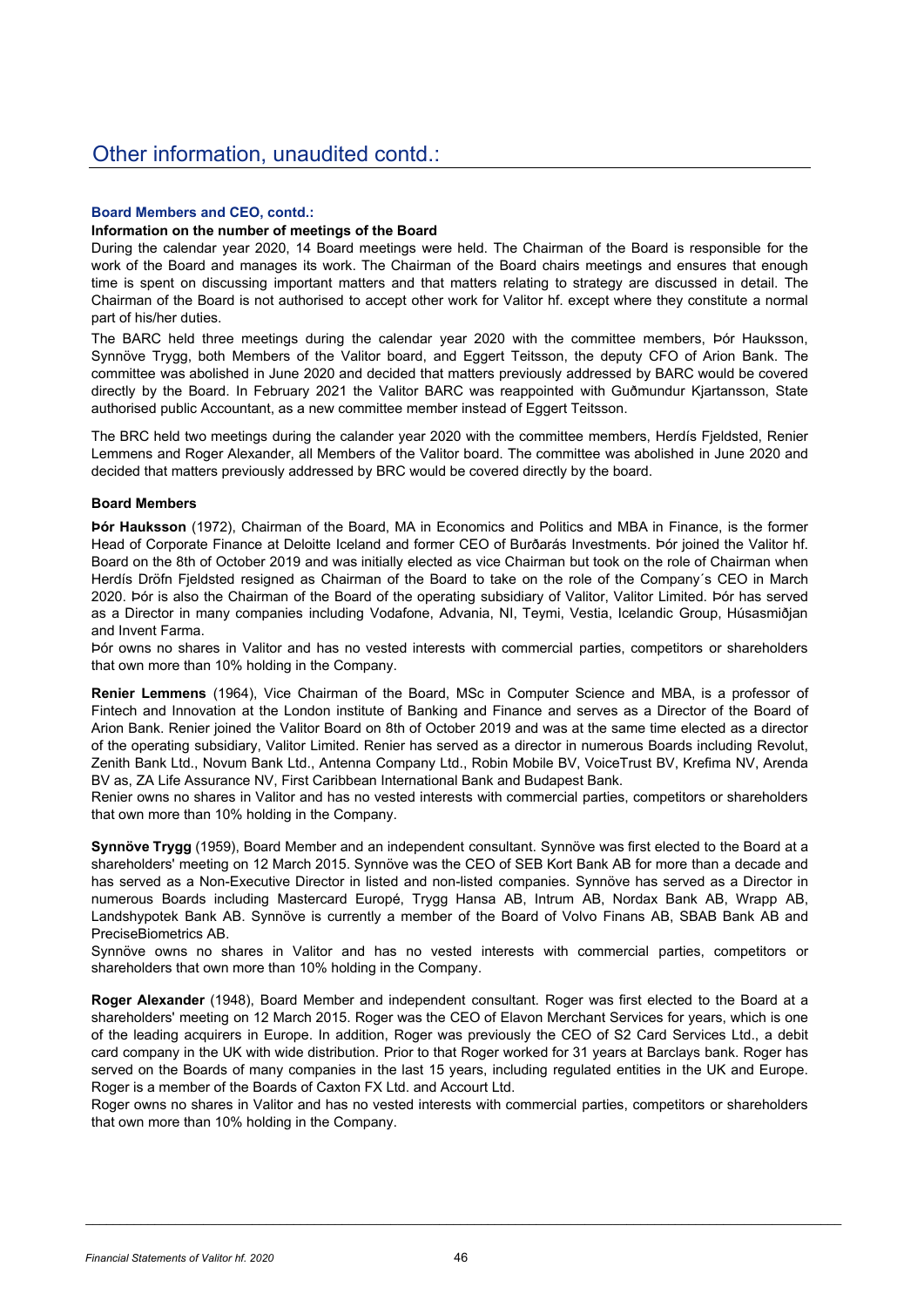### **Board Members and CEO, contd.:**

### **Board Members, contd.:**

**Guðfinna Helgadóttir** (1976), Board Member, has a degree in Business Administration and works as a specialist in Corporate Development with Arion bank. Guðfinna was elected to the Board at a shareholders meeting on 5 May 2020. Guðfinna also serves as a Director in Stefnir Asset Management, Landey and Bjarnaþing among other. Guðfinna owns no shares in Valitor and has no vested interests with commercial parties, competitors or shareholders that own more than 10% holding in the Company.

### **Deputy Board Members**

Anna Rún Ingvarsdóttir (1968), Deputy Board Member, has a degree in Business Administration and is the CFO of Skakkiturn ehf./ Epli.is. Among the places she has previously worked are Almenna verkfræðistofan hf., Median ehf. (now Handpoint) and Strengur hf. (now Advania). Anna Rún was elected Deputy Board Member at a shareholders' meeting in 2012. Anna Rún owns no shares in Valitor and has no vested interests with commercial parties, competitors or shareholders that own more than 10% holding in the Company.

Theódór Friðbertsson (1981), Deputy Board Member, Bsc. and Msc. in Economics and Business administration and Head of Investor Relations at Arion Bank. Theódór has no vested interests with commercial parties, competitors or shareholders that own more than 10% holding in the Company.

### **Information on Board Members that are independent of Valitor hf. and major shareholders**

The following Board Members and Deputy Board Members are independent of Valitor and of large shareholders of Valitor:

**The Board:** Þór Hauksson Roger Alexander Synnöve Trygg

**Deputy Board**  Anna Rún Ingvarsdóttir

### **Board relations with shareholders**

The Chairman of the Board is responsible for communications on behalf of the Board and the Company with shareholders between legally convened shareholders' meetings, which is the primary venue for provision of information to shareholders.

Valitor is not listed on the stock exchange but publishes news of its activities on the company's website and sends out press releases if significant changes have been made to the company's operations. At the Annual General Meeting, the activities of the Company are thoroughly reviewed and furthermore, special shareholders' meetings are scheduled if there is reason to do so.

### **Board Performance Assessment**

In Article 2.6 in the Corporate Governance Guidelines, provision is made for the Board to arrange performance assessment once a year. The Valitor hf. Board conducts a review of each meeting at the end of the meeting with and, on a regular basis, without Valitor management. The Board also conducts a performance assessment once a year where the Board evaluates the efficiency of Board meetings, its work, the composition of the Board, the performance of the CEO, etc.